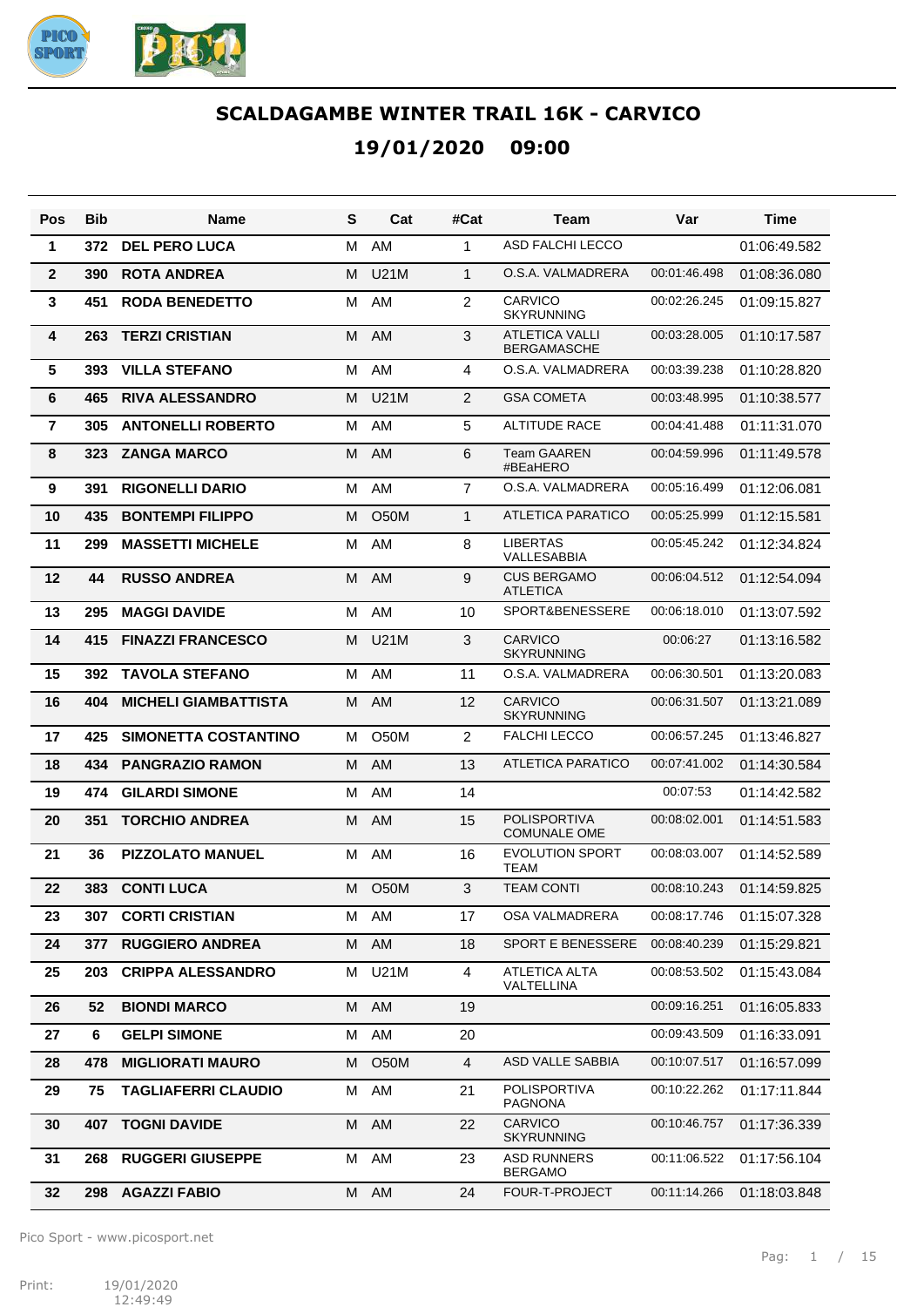

| Pos | Bib | Name                         | S | Cat               | #Cat         | Team                                          | Var          | Time         |
|-----|-----|------------------------------|---|-------------------|--------------|-----------------------------------------------|--------------|--------------|
| 33  | 64  | <b>GANINO ALESSANDRO</b>     | м | AM                | 25           | <b>EVOLUTION SPORT</b><br>TEAM                | 00:11:31.528 | 01:18:21.110 |
| 34  | 231 | <b>RIGAMONTI MARCO</b>       | M | AM                | 26           | <b>GRUPPO ETHOS</b><br>RUNNING TEAM           | 00:11:56.259 | 01:18:45.841 |
| 35  | 144 | <b>SIMONELLI STEFANO</b>     | M | AM                | 27           | <b>PANTERE ROSA</b>                           | 00:12:02.260 | 01:18:51.842 |
| 36  | 165 | <b>RAVA DANIELE</b>          | м | AM                | 28           | <b>AMICI MADONNA</b><br>DELLA NEVE LAGUNC     | 00:12:13.763 | 01:19:03.345 |
| 37  | 443 | <b>MOIOLI LUCA</b>           | м | AM                | 29           |                                               | 00:12:26.766 | 01:19:16.348 |
| 38  | 412 | <b>PANZERI MAURO</b>         | М | AM                | 30           | <b>GEFO K TEAM</b>                            | 00:12:39.023 | 01:19:28.605 |
| 39  | 78  | <b>GEROLIMON GIULIO</b>      | м | O <sub>50</sub> M | 5            | ATLETICA MARATHON<br><b>ALMENNO</b>           | 00:12:48.528 | 01:19:38.110 |
| 40  | 362 | <b>VANOTTI FRANCESCO</b>     | M | AM                | 31           | ATLETICA MARATHON<br><b>ALMENNO</b>           | 00:12:55.258 | 01:19:44.840 |
| 41  | 260 | <b>BARCELLA PASQUALE</b>     | M | AM                | 32           | <b>GAV VERTOVA</b>                            | 00:13:03.760 | 01:19:53.342 |
| 42  | 253 | <b>LONATI STEFANO</b>        | м | <b>AM</b>         | 33           | <b>ATLETICA LIBERTAS</b><br><b>CASTEGNATO</b> | 00:13:04.265 | 01:19:53.847 |
| 43  | 252 | <b>BROCCIO ANTONIO</b>       | м | AM                | 34           | <b>ASSENTE</b>                                | 00:13:04.525 | 01:19:54.107 |
| 44  | 240 | <b>FRACASSETTI FRANCESCO</b> | М | AM                | 35           |                                               | 00:13:29.769 | 01:20:19.351 |
| 45  | 454 | <b>VALSECCHI GIULIO</b>      | м | AM                | 36           |                                               | 00:13:30.265 | 01:20:19.847 |
| 46  | 445 | <b>BOLPAGNI SIMONE</b>       | м | AM                | 37           |                                               | 00:13:30.760 | 01:20:20.342 |
| 47  | 472 | <b>BERGOMI FEDERICO</b>      | м | AM                | 38           | <b>ATLETICA</b><br><b>FRANCIACORTA</b>        | 00:14:39.769 | 01:21:29.351 |
| 48  | 5   | <b>SPREAFICO GIUSEPPE</b>    | M | AM                | 39           | <b>MUDTRAINSEMATEAM</b>                       | 00:14:45.270 | 01:21:34.852 |
| 49  | 468 | <b>RIGONI MARCELLO</b>       | м | AM                | 40           |                                               | 00:14:51.023 | 01:21:40.605 |
| 50  | 18  | <b>CORTINOVIS MAURO</b>      | м | AM                | 41           |                                               | 00:15:12.022 | 01:22:01.604 |
| 51  | 409 | <b>ROTA MARTIR ENRICO</b>    | м | <b>U21M</b>       | 5            | <b>CARVICO</b><br><b>SKYRUNNING</b>           | 00:15:18.263 | 01:22:07.845 |
| 52  | 255 | <b>ARRIGONI LUCA</b>         | М | AM                | 42           | <b>DYNAMIC CLUB</b><br><b>BERGAMO</b>         | 00:15:27.024 | 01:22:16.606 |
| 53  | 163 | <b>MARVEGGIO FABRIZIO</b>    | м | <b>O50M</b>       | 6            | <b>TEAM OTC SSD</b>                           | 00:15:27.268 | 01:22:16.850 |
| 54  | 378 | <b>BILORA MARTINA</b>        |   | F AF              | $\mathbf{1}$ | <b>GEFO K TEAM</b>                            | 00:15:31.035 | 01:22:20.617 |
| 55  | 80  | <b>GUSMINI DANIELE</b>       |   | M AM              | 43           | ATLETICA COLOGNO                              | 00:15:39.525 | 01:22:29.107 |
| 56  | 48  | <b>FUMAGALLI GIOVANNI</b>    | М | AM                | 44           | <b>EVOLUTION SPORT</b><br>TEAM                | 00:16:20.768 | 01:23:10.350 |
| 57  | 493 | <b>ROTA MARCO</b>            | М | AM                | 45           | ATLETICA RUN TO<br>FREE ALMENNO S.S.          | 00:16:29.530 | 01:23:19.112 |
| 58  | 178 | <b>MARCHESI DIEGO</b>        | М | AM                | 46           |                                               | 00:16:49.523 | 01:23:39.105 |
| 59  | 456 | <b>LEONINI MORGAN</b>        | М | AM                | 47           | CANTO DI CORSA                                | 00:16:59.023 | 01:23:48.605 |
| 60  | 72  | <b>MAFFEIS ANDREA</b>        | М | AM                | 48           | <b>RUNNERS DESIO</b>                          | 00:17:10.524 | 01:24:00.106 |
| 61  | 162 | <b>RESMINI DIEGO</b>         | М | AM                | 49           |                                               | 00:17:28.524 | 01:24:18.106 |
| 62  | 173 | <b>FINAZZI PIERGIOVANNI</b>  | М | AM                | 50           | <b>LIBERO</b>                                 | 00:17:43.520 | 01:24:33.102 |
| 63  | 67  | <b>FRANCHINA FRANCESCO</b>   | М | AM                | 51           | <b>GP ARCENE</b>                              | 00:17:53.763 | 01:24:43.345 |
| 64  | 53  | <b>DELCARRO LUCA</b>         | M | AM                | 52           | CARVICO<br>SKYRUNNING                         | 00:17:58.531 | 01:24:48.113 |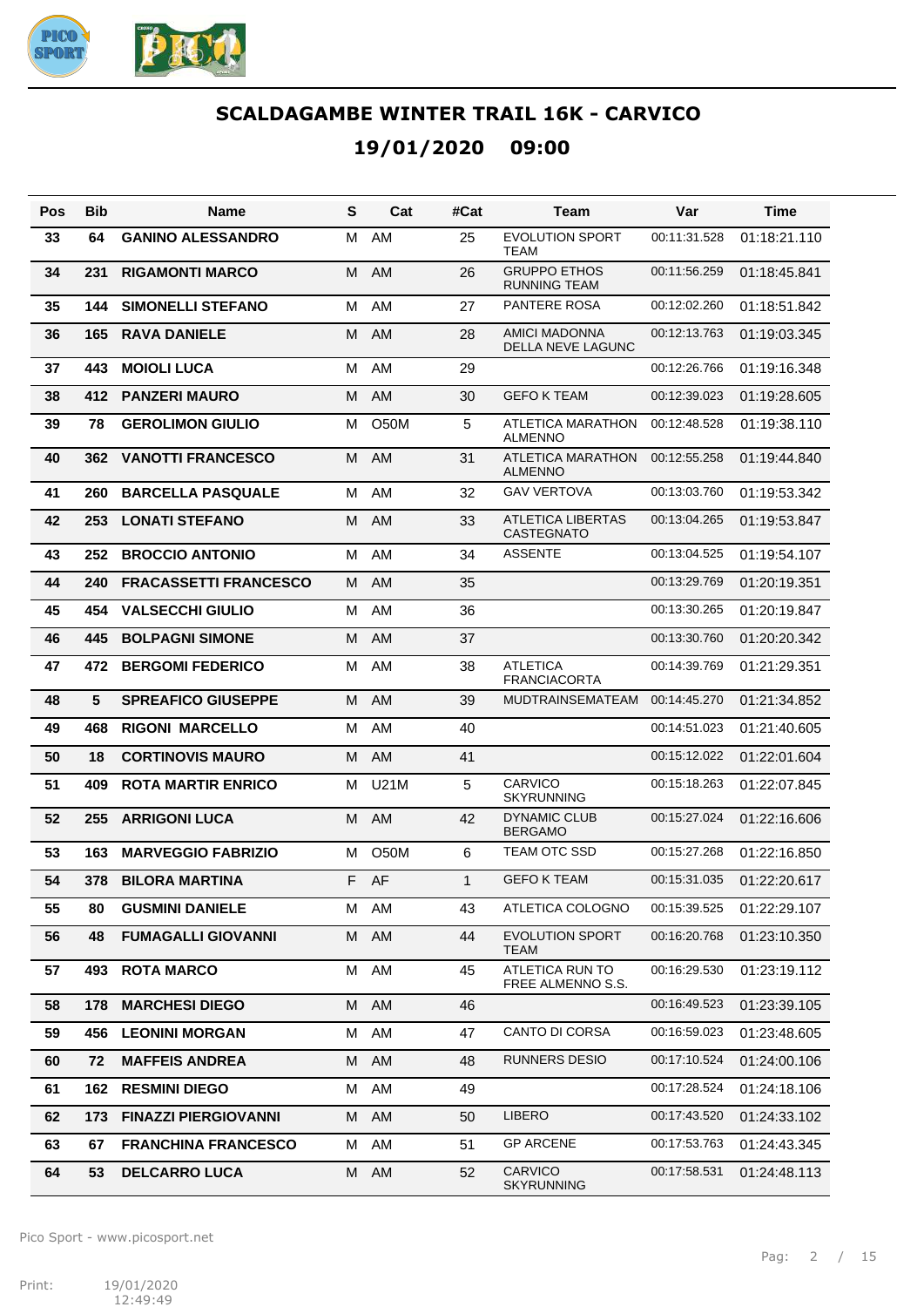

| Pos | Bib   | Name                         | S | Cat               | #Cat           | Team                                                      | Var          | Time         |
|-----|-------|------------------------------|---|-------------------|----------------|-----------------------------------------------------------|--------------|--------------|
| 65  | 249   | <b>DELIGIOS GIORGIO</b>      | M | <b>O50M</b>       | $\overline{7}$ | <b>BAR VITALI</b>                                         | 00:18:03.020 | 01:24:52.602 |
| 66  | 99    | <b>CONTI ATTILIO</b>         | м | O60M              | $\mathbf{1}$   | <b>CAB SPORT</b>                                          | 00:18:14.259 | 01:25:03.841 |
| 67  | 241   | <b>DOTTI MAURO</b>           | м | O50M              | 8              | <b>ATLETICA CASTEL</b><br><b>ROZZONE</b>                  | 00:18:33.521 | 01:25:23.103 |
| 68  | 208   | <b>PELLEGRINELLI ALBERTO</b> | M | AM                | 53             | RUN TO BE FREE M.<br><b>ALMENNO</b>                       | 00:18:34.530 | 01:25:24.112 |
| 69  | 65    | <b>PEDRETTI SERGIO</b>       | м | AM                | 54             | ATLETICA MARATHON<br>ALMENNO S.S.                         | 00:18:35.523 | 01:25:25.105 |
| 70  | 134   | <b>FERRA LUCA</b>            | м | AM                | 55             | <b>SEC CIVATE</b>                                         | 00:18:54.017 | 01:25:43.599 |
| 71  | 375   | <b>LANFRANCHI MARCO</b>      | м | AM                | 56             | POOL, SOC, ATL, ALTA 00:18:55.018<br>VALSERIANA           |              | 01:25:44.600 |
| 72  | 225   | <b>PARIS DAVIDE</b>          | М | <b>AM</b>         | 57             | <b>CANTO DI CORSA</b>                                     | 00:19:04.758 | 01:25:54.340 |
| 73  | 341   | <b>MAPELLI DAVIDE</b>        | м | AM                | 58             | <b>CHIMA GAMES ASD</b>                                    | 00:19:08.258 | 01:25:57.840 |
| 74  | 244   | <b>BIFFI DANIELE</b>         | M | AM                | 59             | <b>ALTITUDE RACE</b>                                      | 00:19:09.259 | 01:25:58.841 |
| 75  | 321   | <b>ZANCHI LUCA</b>           | м | AM                | 60             | <b>Team GAAREN</b><br>#BEaHERO                            | 00:19:14.769 | 01:26:04.351 |
| 76  | 224   | <b>GHISLANZONI DAVIDE</b>    | м | <b>O50M</b>       | 9              | A.S.D. FALCHI LECCO                                       | 00:19:19.771 | 01:26:09.353 |
| 77  | 232   | <b>BONASIO LORENZO</b>       | м | <b>O50M</b>       | 10             |                                                           | 00:19:31.266 | 01:26:20.848 |
| 78  | 179   | <b>AGAZZI MAURIZIO</b>       | м | O <sub>50</sub> M | 11             | <b>POLISPORTIVA</b><br><b>VILLESE</b>                     | 00:19:33.767 | 01:26:23.349 |
| 79  | 426   | <b>BERTOLDINI TADDEO</b>     | M | AM                | 61             | A.S.D. FALCHI LECCO                                       | 00:19:35.767 | 01:26:25.349 |
| 80  | 413   | <b>GAMBA MARCO</b>           | м | AM                | 62             | <b>CARVICO</b><br><b>SKYRUNNING</b>                       | 00:19:51.279 | 01:26:40.861 |
| 81  | 70    | <b>LOCATELLI RODOLFO</b>     | м | AM                | 63             | <b>SERIM</b>                                              | 00:19:55.529 | 01:26:45.111 |
| 82  | 86    | <b>MEINARDI FRANCESCO</b>    | м | <b>O50M</b>       | 12             |                                                           | 00:19:59.539 | 01:26:49.121 |
| 83  | 197   | <b>BARBIERI PAOLO</b>        | м | O <sub>5</sub> 0M | 13             | G.S.<br>ZELOFORAMAGNO                                     | 00:20:02.529 | 01:26:52.111 |
| 84  | 196   | <b>NATALI THOMAS</b>         | M | AM                | 64             | <b>NEVER GIVE UP ASD</b>                                  | 00:20:03.036 | 01:26:52.618 |
| 85  | 410   | <b>ROTA MARTIR LORENZO</b>   | м | AM                | 65             | <b>CARVICO</b><br><b>SKYRUNNING</b>                       | 00:20:04.769 | 01:26:54.351 |
| 86  | 81    | <b>BRIGNOLI OMAR</b>         | M | AM                | 66             | <b>RUNNING TORRE DE'</b><br><b>ROVERI</b>                 | 00:20:09.781 | 01:26:59.363 |
| 87  | 417   | <b>CARISSIMI ALEX</b>        |   | M AM              | 67             | <b>CARVICO</b><br><b>SKYRUNNING</b>                       | 00:20:27.265 | 01:27:16.847 |
| 88  |       | <b>147 GEROSA ANGELO</b>     | M | O <sub>5</sub> 0M | 14             | <b>TEAM PASTURO ASD</b>                                   | 00:20:27.530 | 01:27:17.112 |
| 89  | 190 - | <b>CACCIA DANIELE</b>        | М | AM                | 68             |                                                           | 00:20:40.758 | 01:27:30.340 |
| 90  |       | <b>167 SFORZA LUCA</b>       |   | M AM              | 69             | ARKE TRAIL RUNNING<br>- POOL SOC. ATL. ALTA<br>VALSERIANA | 00:20:42.518 | 01:27:32.100 |
| 91  | 398   | <b>ZORZI MICHAEL</b>         |   | M AM              | 70             | <b>BS941</b>                                              | 00:20:57.758 | 01:27:47.340 |
| 92  | 275   | <b>LOCATELLI GIOVANNI</b>    | М | O <sub>5</sub> 0M | 15             | <b>ASD RUNNERS</b><br><b>BERGAMO</b>                      | 00:21:03.520 | 01:27:53.102 |
| 93  | 376   | <b>FRATTINI STEFANO</b>      | М | AM                | 71             | RUNNERS LEGNANO                                           | 00:21:09.020 | 01:27:58.602 |
| 94  | 471   | <b>PERICO GABRIELE</b>       | М | AM                | 72             |                                                           | 00:21:13.267 | 01:28:02.849 |
| 95  |       | 322 CAPRINI JORIS            | м | AM                | 73             | <b>Team GAAREN</b><br>#BEaHERO                            | 00:21:19.264 | 01:28:08.846 |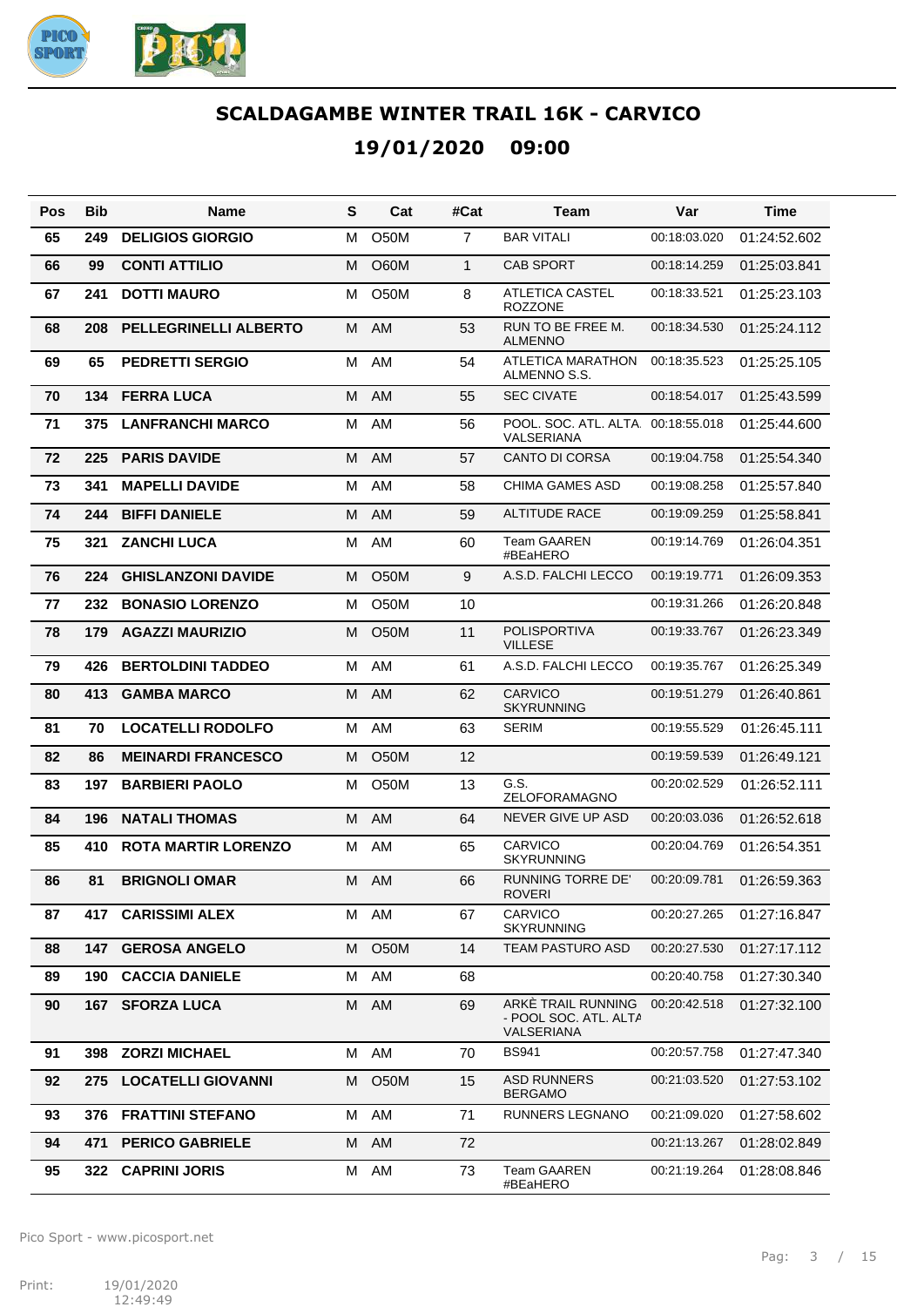

| Pos | Bib | <b>Name</b>               | S  | Cat               | #Cat           | Team                                       | Var          | Time         |
|-----|-----|---------------------------|----|-------------------|----------------|--------------------------------------------|--------------|--------------|
| 96  | 37  | <b>COLOMBO MASSIMO</b>    | м  | <b>O50M</b>       | 16             | S.E.V. VALMADRERA                          | 00:21:21.524 | 01:28:11.106 |
| 97  | 149 | <b>MANZONI GIANCARLO</b>  | м  | O <sub>5</sub> 0M | 17             |                                            | 00:21:36.765 | 01:28:26.347 |
| 98  | 330 | <b>MARRONI DAVIDE</b>     | м  | AM                | 74             | <b>Team GAAREN</b><br>#BEaHERO             | 00:21:58.035 | 01:28:47.617 |
| 99  | 41  | <b>GALLIANI GABRIELE</b>  | м  | AM                | 75             | <b>FODIPE</b>                              | 00:22:04.276 | 01:28:53.858 |
| 100 | 202 | <b>BRIGNOLI ROBERTO</b>   | M  | AM                | 76             | <b>GAAREN BE HERO</b>                      | 00:22:11.765 | 01:29:01.347 |
| 101 | 187 | <b>TESTORI ROMEO</b>      | м  | AM                | 77             |                                            | 00:22:23.026 | 01:29:12.608 |
| 102 | 274 | <b>NOZZA LUCIANO</b>      | м  | <b>O50M</b>       | 18             | <b>ASD RUNNERS</b><br><b>BERGAMO</b>       | 00:22:24.036 | 01:29:13.618 |
| 103 | 90  | <b>VASSENA EUGENIO</b>    | м  | AM                | 78             | O.S.A.VALMADRERA                           | 00:22:27.526 | 01:29:17.108 |
| 104 | 180 | <b>GASPARINI MAURO</b>    | м  | AM                | 79             | GPG88                                      | 00:22:33.266 | 01:29:22.848 |
| 105 | 141 | <b>ANDREOTTI ROBERTO</b>  | м  | O60M              | $\overline{2}$ | G.P.L. GALBIATE                            | 00:22:45.774 | 01:29:35.356 |
| 106 | 211 | <b>BUSI STEFANO</b>       | м  | <b>O50M</b>       | 19             | <b>POLISPORTIVA</b><br><b>PAGNONA</b>      | 00:22:50.531 | 01:29:40.113 |
| 107 | 89  | <b>CRUPI VINCENZO</b>     | M  | AM                | 80             | O.S.A. VALMADRERA                          | 00:23:09.032 | 01:29:58.614 |
| 108 | 332 | <b>UBBIALI LUCA</b>       | м  | AM                | 81             | <b>Team GAAREN</b><br>#BEaHERO             | 00:23:12.024 | 01:30:01.606 |
| 109 | 276 | <b>GIBELLINI STEFANO</b>  | M  | AM                | 82             | <b>ASD RUNNERS</b><br><b>BERGAMO</b>       | 00:23:14.523 | 01:30:04.105 |
| 110 | 254 | <b>PEZZOTTA MAURO</b>     | м  | <b>O50M</b>       | 20             | <b>POLISPORTIVA</b><br><b>VILLESE</b>      | 00:23:15.543 | 01:30:05.125 |
| 111 | 406 | <b>BREMBILLA GIACOMO</b>  | M  | AM                | 83             | <b>CARVICO</b><br><b>SKYRUNNING</b>        | 00:23:19.026 | 01:30:08.608 |
| 112 | 464 | <b>RESTALLI EMANUELE</b>  | M  | AM                | 84             | ATLETICA COLOGNO                           | 00:23:21.276 | 01:30:10.858 |
| 113 | 348 | <b>CASIRAGHI LUCA</b>     | M  | AM                | 85             | <b>LIBERO</b>                              | 00:23:28.769 | 01:30:18.351 |
| 114 | 446 | <b>ZANARDINI MARCO</b>    | M  | AM                | 86             | <b>POLISPORTIVA</b><br><b>COMUNALE OME</b> | 00:23:47.528 | 01:30:37.110 |
| 115 | 326 | <b>ALGERI GIANNI</b>      | м  | AM                | 87             | <b>Team GAAREN</b><br>#BEaHERO             | 00:24:05.769 | 01:30:55.351 |
| 116 | 63  | <b>NAVA MICHELE</b>       | м  | AM                | 88             |                                            | 00:24:16.029 | 01:31:05.611 |
| 117 | 337 | <b>PISONI DANIEL</b>      | м  | AM                | 89             | <b>Team GAAREN</b><br>#BEaHERO             | 00:24:23.270 | 01:31:12.852 |
| 118 | 310 | <b>FERRARI FABIO</b>      | M  | O <sub>5</sub> 0M | 21             | ATL. FRANCIACORTA                          | 00:24:23.775 | 01:31:13.357 |
| 119 | 248 | <b>MAZZOLENI LUCA</b>     | М  | AM                | 90             |                                            | 00:24:34.781 | 01:31:24.363 |
| 120 | 150 | <b>ELENA CALIO'</b>       | F. | AF                | $\overline{2}$ | <b>TEAM PASTURO ASD</b>                    | 00:24:45.033 | 01:31:34.615 |
| 121 | 333 | <b>CUCCHI EMANUELE</b>    | м  | AM                | 91             | <b>Team GAAREN</b><br>#BEaHERO             | 00:24:57.036 | 01:31:46.618 |
| 122 | 476 | <b>GHISELLINI ALBERTO</b> | M  | AM                | 92             | <b>TEAM PASTURO</b>                        | 00:25:03.778 | 01:31:53.360 |
| 123 | 331 | <b>TEMANI MATTEO</b>      | м  | AM                | 93             | Team GAAREN<br>#BEaHERO                    | 00:25:08.778 | 01:31:58.360 |
| 124 | 24  | <b>FIORDI PIERO CARLO</b> | M  | O60M              | 3              | AMICI DELLO SPORT<br><b>BRIOSCO</b>        | 00:25:15.277 | 01:32:04.859 |
| 125 | 488 | <b>MAFFEIS SIMONE</b>     | M  | AM                | 94             | LA RECASTELLO                              | 00:25:34.269 | 01:32:23.851 |
| 126 | 125 | <b>BRAVI MARCO</b>        | M  | AM                | 95             | ATLETICA PRESEZZO                          | 00:25:39.528 | 01:32:29.110 |
| 127 |     | 102 CIVARDI SILVANO       | м  | O50M              | 22             | OCR WILD ARENA<br>TEAM                     | 00:25:50.771 | 01:32:40.353 |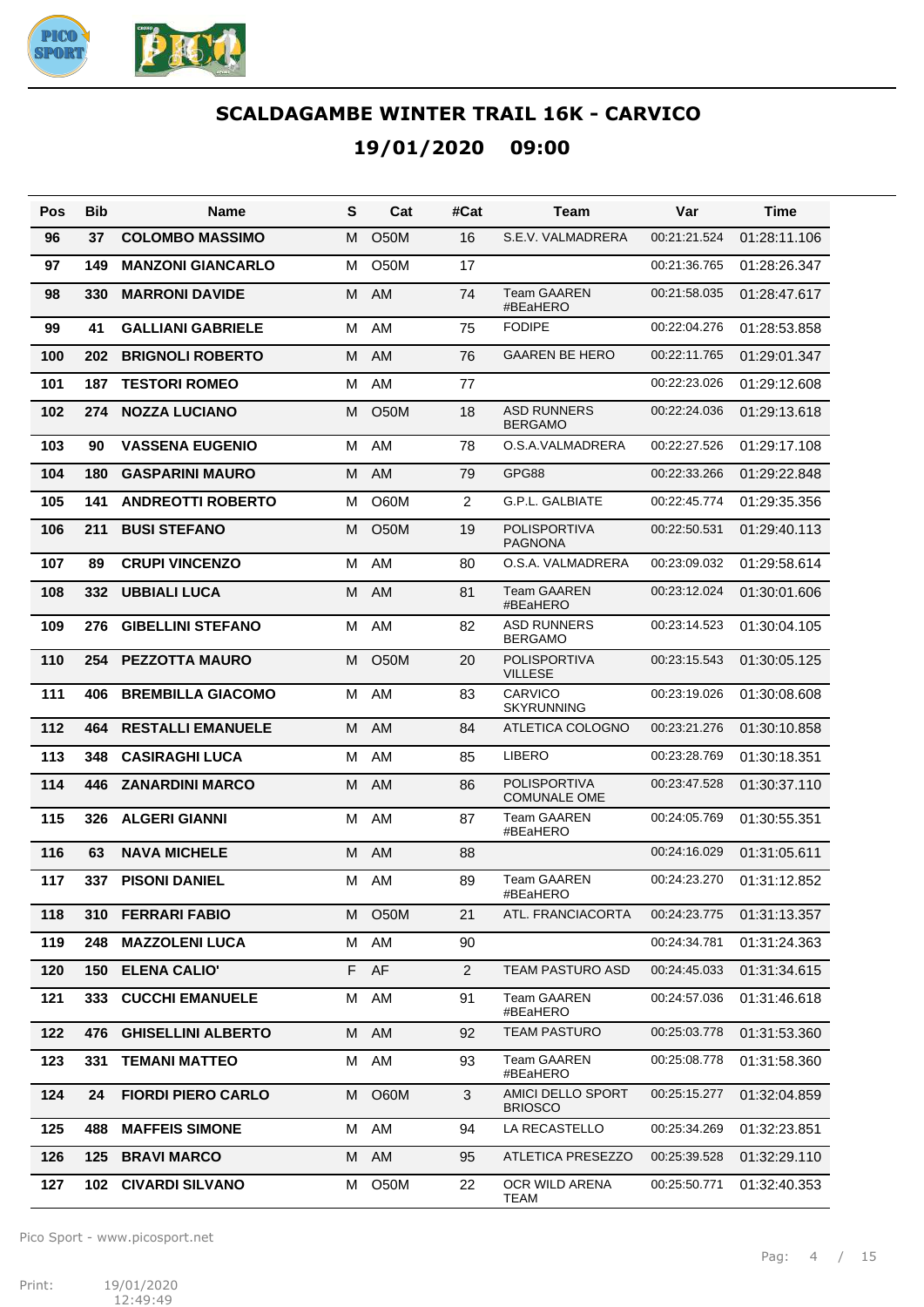

| Pos | Bib | Name                            | S  | Cat               | #Cat | Team                                       | Var          | Time         |
|-----|-----|---------------------------------|----|-------------------|------|--------------------------------------------|--------------|--------------|
| 128 | 304 | <b>MAGGI MATTEO</b>             | М  | AM                | 96   |                                            | 00:26:03.780 | 01:32:53.362 |
| 129 | 301 | <b>FRIGERIO JOHN</b>            | м  | AM                | 97   |                                            | 00:26:05.772 | 01:32:55.354 |
| 130 | 440 | <b>GELMI ROCCO</b>              | м  | <b>O50M</b>       | 23   |                                            | 00:26:11.272 | 01:33:00.854 |
| 131 | 31  | <b>CAVALLARI FABIO</b>          | м  | AM                | 98   | <b>ASD TRAIL RUNNING</b><br><b>BRESCIA</b> | 00:26:37.537 | 01:33:27.119 |
| 132 | 379 | <b>BELLERI MATTIA</b>           | М  | AM                | 99   | <b>POLISPORTIVA</b><br><b>COMUNALE OME</b> | 00:26:44.538 | 01:33:34.120 |
| 133 | 15  | <b>TAWFEK OMAR</b>              | M  | AM                | 100  | ASD WAR - WIN ALL<br><b>RACES</b>          | 00:26:58.280 | 01:33:47.862 |
| 134 | 62  | <b>MARRI VIVIANA</b>            | F  | AF                | 3    | <b>SCOTT OCR TEAM</b><br><b>ITALY LWT</b>  | 00:26:58.783 | 01:33:48.365 |
| 135 | 388 | <b>TIRONI STEFANO</b>           | м  | <b>O50M</b>       | 24   | <b>RUNNERS BERGAMO</b>                     | 00:27:00.290 | 01:33:49.872 |
| 136 | 46  | <b>MANGANO PLACIDO</b>          | М  | <b>O50M</b>       | 25   |                                            | 00:27:14.039 | 01:34:03.621 |
| 137 | 216 | <b>MONZANI PAOLO</b>            | M  | AM                | 101  |                                            | 00:27:14.782 | 01:34:04.364 |
| 138 | 148 | <b>FUMAGALLI ANDREA</b>         | м  | AM                | 102  |                                            | 00:27:33.030 | 01:34:22.612 |
| 139 | 153 | <b>SCARPELLINI GIGI</b>         | м  | <b>O50M</b>       | 26   | ATLETICA LA TORRE                          | 00:27:38.270 | 01:34:27.852 |
| 140 | 218 | <b>BRUMANA ENNIO</b>            | М  | O <sub>50</sub> M | 27   | <b>POLISPORTIVA</b><br><b>PAGNONA</b>      | 00:27:42.530 | 01:34:32.112 |
| 141 | 344 | <b>TODARO MASSIMILIANO</b>      | м  | AM                | 103  | <b>NEVER GIVE UP</b>                       | 00:27:45.041 | 01:34:34.623 |
| 142 | 314 | <b>SALA LUCA IVO GIOACCHINO</b> | M  | <b>AM</b>         | 104  | <b>GS ZELOFORAMAGNO</b>                    | 00:27:46.035 | 01:34:35.617 |
| 143 | 374 | <b>ZORZETTI ROBERTO</b>         | м  | AM                | 105  | <b>CRAL BANCO</b><br><b>POPOLARE</b>       | 00:27:54.274 | 01:34:43.856 |
| 144 | 365 | <b>ZANOTTI ALESSIA</b>          | F  | AF                | 4    | <b>ATLETICA</b><br><b>FRANCIACORTA</b>     | 00:27:54.781 | 01:34:44.363 |
| 145 | 230 | <b>GRIGIS DAVIDE</b>            | M  | AM                | 106  |                                            | 00:28:17.037 | 01:35:06.619 |
| 146 | 449 | <b>ROTASPERTI MICHELE</b>       | м  | AM                | 107  | <b>LIBERO</b>                              | 00:28:33.039 | 01:35:22.621 |
| 147 | 419 | <b>BUZZONI IVONNE</b>           | F  | AF                | 5    | <b>CARVICO</b><br><b>SKYRUNNING</b>        | 00:28:50.782 | 01:35:40.364 |
| 148 | 92  | <b>COFFETTI MARCO</b>           | M  | AM                | 108  | <b>RUNNERS BG</b>                          | 00:28:52.053 | 01:35:41.635 |
| 149 | 363 | <b>SONZOGNI PAOLO</b>           | м  | AM                | 109  | <b>FIDAL</b>                               | 00:28:53.780 | 01:35:43.362 |
| 150 | 475 | <b>SPAGLIARDI ANTONIO</b>       |    | M O50M            | 28   | <b>GP CASALESE</b>                         | 00:28:57.550 | 01:35:47.132 |
| 151 | 324 | <b>MINELLI ANDREA</b>           | м  | AM                | 110  | <b>Team GAAREN</b><br>#BEaHERO             | 00:29:29.544 | 01:36:19.126 |
| 152 | 3   | SOTTOCORNOLA CLAUDIA            | F. | AF                | 6    |                                            | 00:29:29.801 | 01:36:19.383 |
| 153 | 346 | <b>BONELLI DIEGO FRANCESCO</b>  | м  | AM                | 111  | <b>LIBERO</b>                              | 00:29:53.802 | 01:36:43.384 |
| 154 | 74  | <b>VISMARA MARIO</b>            | м  | <b>O60M</b>       | 4    | A.S.D. RUNNERS<br><b>BERGAMO</b>           | 00:29:57.052 | 01:36:46.634 |
| 155 | 160 | <b>RIZZI ANDREA</b>             | М  | AM                | 112  | DEEP3                                      | 00:29:57.555 | 01:36:47.137 |
| 156 | 143 | <b>GAMBIRASIO ALBERTO</b>       | м  | O <sub>5</sub> 0M | 29   | RUNNERS BERGAMO                            | 00:30:03.292 | 01:36:52.874 |
| 157 | 367 | <b>VANOLI CRISTIAN</b>          | М  | AM                | 113  | ATLETICA PRESEZZO                          | 00:30:14.303 | 01:37:03.885 |
| 158 | 229 | <b>GRITTI PATRICK</b>           | М  | AM                | 114  |                                            | 00:30:15.803 | 01:37:05.385 |
| 159 | 428 | <b>BELLINO ALBERTO</b>          | м  | AM                | 115  | PODISTI DUE<br><b>CASTELLI</b>             | 00:30:18.064 | 01:37:07.646 |
| 160 | 477 | <b>NANI FRANCO</b>              | М  | O60M              | 5    | SPORTIVA LANZADA                           | 00:30:20.055 | 01:37:09.637 |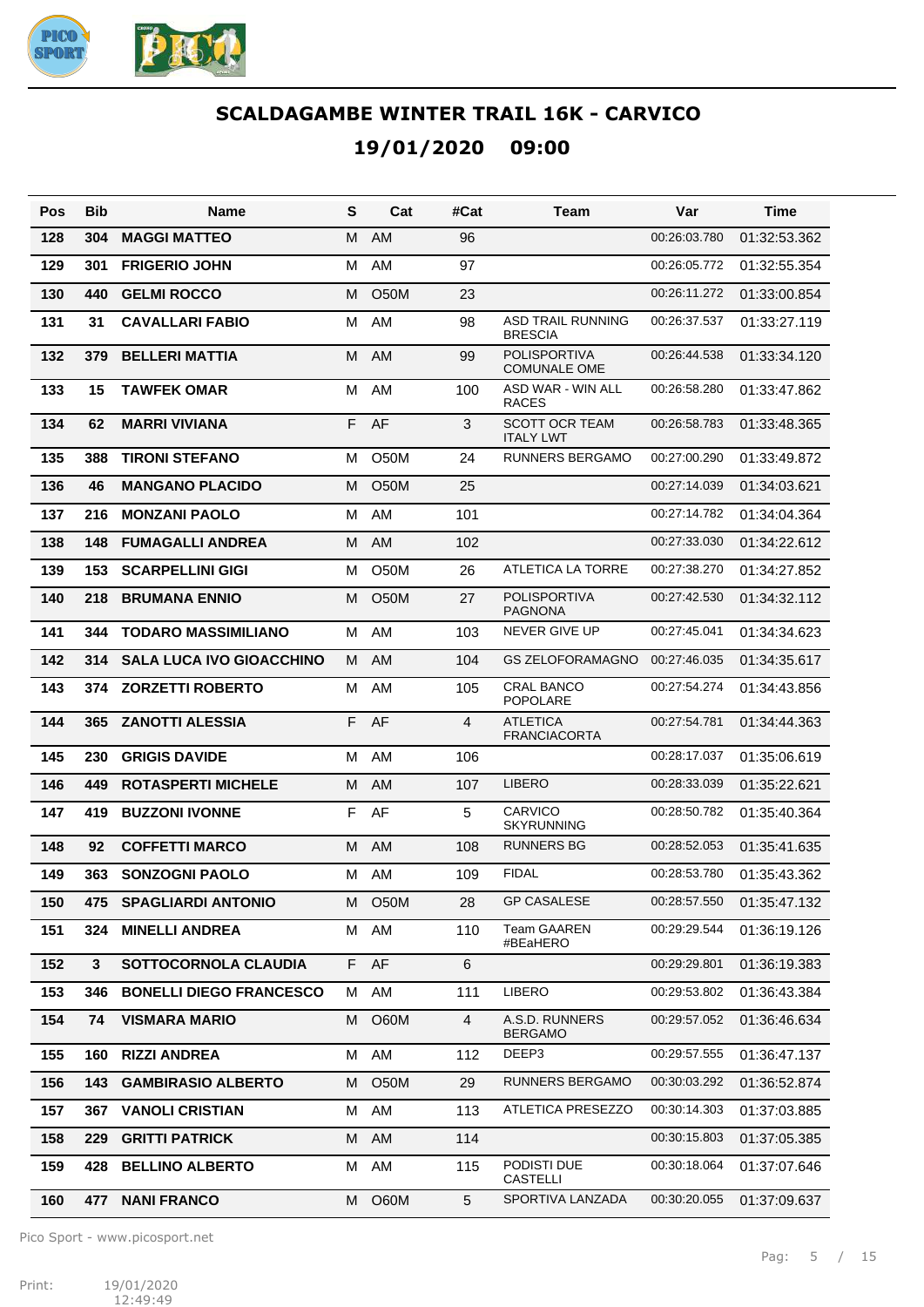

| Pos | Bib          | <b>Name</b>                   | S | Cat         | #Cat           | Team                                                         | Var          | Time         |
|-----|--------------|-------------------------------|---|-------------|----------------|--------------------------------------------------------------|--------------|--------------|
| 161 | 234          | <b>GERACI DANILO</b>          | м | AM          | 116            |                                                              | 00:30:23.056 | 01:37:12.638 |
| 162 | 45           | <b>SILVERI MARCO</b>          | м | AM          | 117            | <b>MOUNTAINRACE</b>                                          | 00:30:31.797 | 01:37:21.379 |
| 163 | 120          | <b>BERTOLA DAVIDE</b>         | м | AM          | 118            | TEAM PASTURO ASD                                             | 00:30:34.298 | 01:37:23.880 |
| 164 | 487          | <b>EPIS AGOSTINO</b>          | м | AM          | 119            | <b>CARVICO</b><br><b>SKYRUNNING</b>                          | 00:30:45.308 | 01:37:34.890 |
| 165 | 400          | <b>MORELLO ANDREA</b>         | M | AM          | 120            | <b>CARVICO</b><br><b>SKYRUNNING</b>                          | 00:30:46.311 | 01:37:35.893 |
| 166 | 195          | <b>ROSA NICOLA</b>            | M | AM          | 121            | <b>GRUPPO OVER DI</b><br><b>PONTEVICO</b>                    | 00:30:49.798 | 01:37:39.380 |
| 167 | 373          | <b>PALINI ROSSELLA</b>        | F | AF          | $\overline{7}$ | <b>POLISPORTIVA</b><br><b>COMUNALE OME</b>                   | 00:30:51.567 | 01:37:41.149 |
| 168 | 288          | <b>BELOTTI PAOLO</b>          | M | AM          | 122            | <b>ASD RUNNERS</b><br><b>BERGAMO</b>                         | 00:30:53.298 | 01:37:42.880 |
| 169 | 61           | <b>LOCATELLI SERGIO</b>       | M | O60M        | 6              | <b>ATLETICA PRESEZZO</b>                                     | 00:30:55.297 | 01:37:44.879 |
| 170 | $\mathbf{1}$ | <b>CHIODELLI SAMUELE</b>      | M | AM          | 123            | G.S. OREZZO                                                  | 00:31:01.057 | 01:37:50.639 |
| 171 | 242          | <b>GADOSA ANTONIO</b>         | M | AM          | 124            | <b>OSA VALMADRERA</b>                                        | 00:31:06.558 | 01:37:56.140 |
| 172 | 427          | <b>RONCHI MASSIMO</b>         | M | AM          | 125            | <b>IDEE IN MOVIMENTO</b><br>A.S.D.                           | 00:31:08.058 | 01:37:57.640 |
| 173 | 87           | <b>VECCHIO MARCO</b>          | м | AM          | 126            | OCR WILD ARENA<br><b>TEAM</b>                                | 00:31:10.068 | 01:37:59.650 |
| 174 | 430          | <b>PALAZZANI SIMONETTA</b>    | F | AF          | 8              | ATL.FRANCIACORTA                                             | 00:31:11.070 | 01:38:00.652 |
| 175 | 481          | <b>BIAGINI CRISTIAN</b>       | M | AM          | 127            |                                                              | 00:31:24.558 | 01:38:14.140 |
| 176 | 49           | <b>SALVI GIORGIO</b>          | M | AM          | 128            |                                                              | 00:31:39.060 | 01:38:28.642 |
| 177 | 347          | <b>TOLONI SARA</b>            | F | AF          | 9              | <b>LIBERA</b>                                                | 00:31:39.812 | 01:38:29.394 |
| 178 | 71           | <b>SILVA MARIO</b>            | M | AM          | 129            | ATL. FRANCIACORTA                                            | 00:32:18.303 | 01:39:07.885 |
| 179 | 23           | <b>CARMINE ARONNE FILIPPO</b> | м | AM          | 130            | <b>VALXER TRIATHLON</b><br><b>TEAM</b>                       | 00:32:18.306 | 01:39:07.888 |
| 180 | 284          | <b>DUZIONI SERGIO</b>         | M | <b>O50M</b> | 30             | <b>ASD RUNNERS</b><br><b>BERGAMO</b>                         | 00:32:23.315 | 01:39:12.897 |
| 181 | 460          | <b>ALBANI EDOARDO</b>         | м | AM          | 131            | <b>POLISPORTIVA</b><br><b>LIBERTAS</b><br><b>CERNUSCHESE</b> | 00:32:27.565 | 01:39:17.147 |
| 182 | 450          | <b>MANGONE GIULIO</b>         |   | M AM        | 132            | <b>ASD RUNNERS</b><br><b>BERGAMO</b>                         | 00:32:36.064 | 01:39:25.646 |
| 183 | 355          | <b>MODESTI DAVIDE</b>         | M | AM          | 133            | <b>ASD RUNNERS</b><br><b>BERGAMO</b>                         | 00:32:37.316 | 01:39:26.898 |
| 184 | 418          | <b>NICOLA NADIA</b>           |   | F AF        | 10             | <b>CARVICO</b><br><b>SKYRUNNING</b>                          | 00:32:44.304 | 01:39:33.886 |
| 185 | 402          | <b>TREMATORE FERDINANDO</b>   | M | AM          | 134            | <b>CARVICO</b><br><b>SKYRUNNING</b>                          | 00:32:44.811 | 01:39:34.393 |
| 186 | 283          | <b>FARANDA CARLO</b>          | м | O50M        | 31             | <b>ASD RUNNERS</b><br><b>BERGAMO</b>                         | 00:32:50.076 | 01:39:39.658 |
| 187 | 405          | <b>ZUCCHETTI DAVIDE</b>       | М | AM          | 135            | CARVICO<br><b>SKYRUNNING</b>                                 | 00:32:53.316 | 01:39:42.898 |
| 188 | 340          | <b>D'ALESSANDRO MATTEO</b>    |   | M AM        | 136            | ATLETICA CASTEL<br>ROZZONE A S D                             | 00:33:01.307 | 01:39:50.889 |
| 189 | 463          | <b>MERCADO MIRKO</b>          |   | M AM        | 137            |                                                              | 00:33:07.306 | 01:39:56.888 |
| 190 | 380          | <b>MAGNI ROBERTO</b>          |   | M AM        | 138            | POL. VILLESE                                                 | 00:33:14.065 | 01:40:03.647 |
| 191 | 458          | <b>RICCI GIUSEPPE</b>         |   | M AM        | 139            | <b>TEAM PASTURO</b>                                          | 00:33:18.566 | 01:40:08.148 |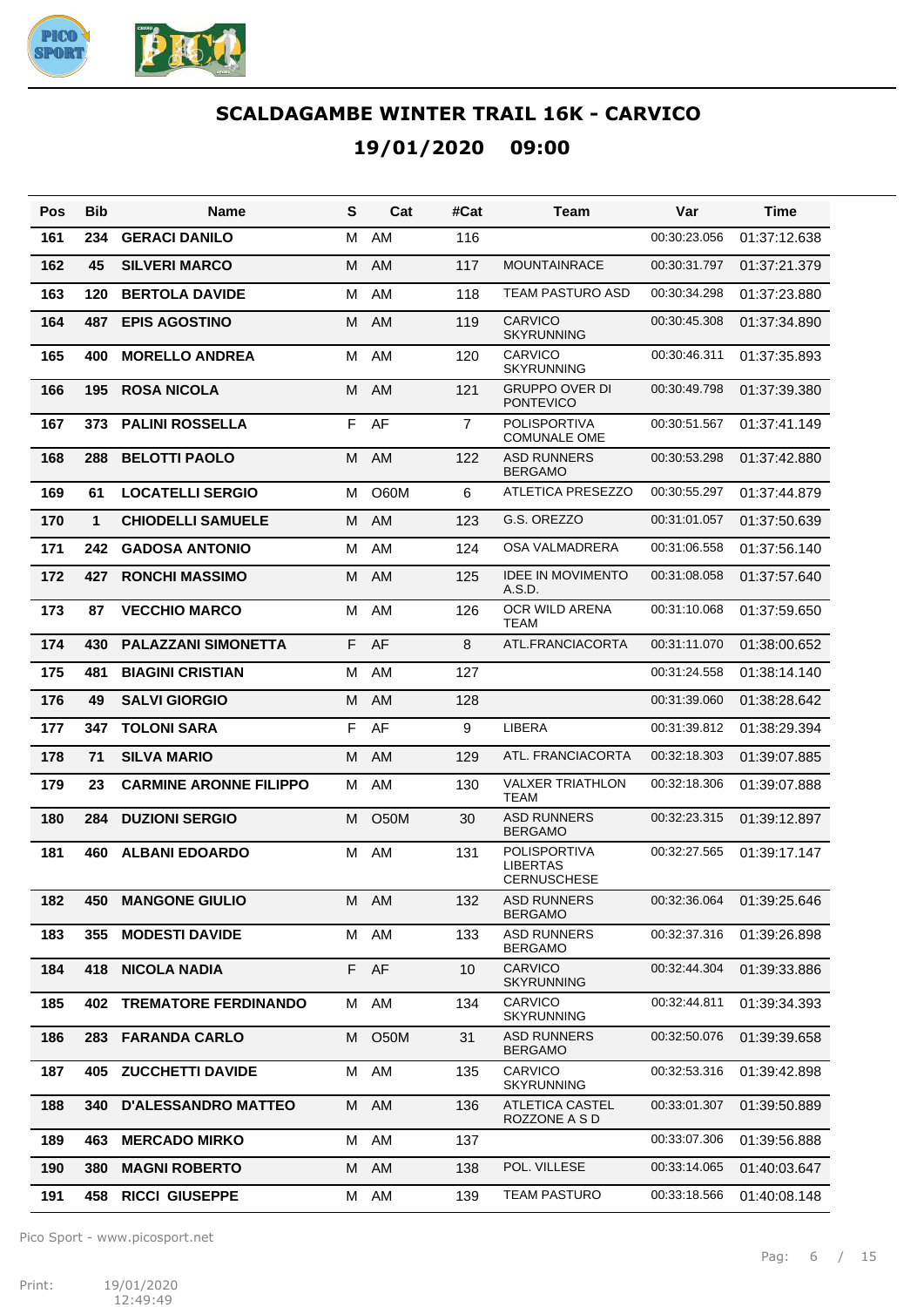

#### **19/01/2020 09:00**

| Pos | <b>Bib</b> | Name                                     | S  | Cat               | #Cat         | Team                                                      | Var          | Time         |
|-----|------------|------------------------------------------|----|-------------------|--------------|-----------------------------------------------------------|--------------|--------------|
| 192 | 239        | <b>MAZZOLENI GIANLUCA</b>                | м  | <b>O50M</b>       | 32           | <b>SOCIETA</b><br><b>ESCURSIONISTI</b><br><b>CIVATESI</b> | 00:33:21.305 | 01:40:10.887 |
| 193 | 205        | <b>VALSECCHI ROMUALDO</b>                | м  | O60M              | 7            |                                                           | 00:33:28.065 | 01:40:17.647 |
| 194 | 204        | <b>EPIS MANUEL</b>                       | м  | AM                | 140          | <b>GS OREZZO</b>                                          | 00:33:29.076 | 01:40:18.658 |
| 195 | 356        | <b>GIUGNI DEBORA</b>                     | F  | AF                | 11           | POLISPORTIVA<br>ALBOSAGGIA                                | 00:33:31.068 | 01:40:20.650 |
| 196 | 243        | <b>FANO GIANLUCA</b>                     | м  | <b>O50M</b>       | 33           | <b>CUS PRO PATRIA</b>                                     | 00:33:42.067 | 01:40:31.649 |
| 197 | 137        | <b>MINOTTI PAOLO</b>                     | м  | AM                | 141          | OCR WILD ARENA<br>TEAM                                    | 00:33:47.807 | 01:40:37.389 |
| 198 | 38         | <b>NEGRI FEDERICA</b>                    | F  | AF                | 12           | <b>SERIM</b>                                              | 00:33:49.308 | 01:40:38.890 |
| 199 | 33         | <b>MILANI SABRINA</b>                    | F  | AF                | 13           | GEFO K TEAM CO849                                         | 00:33:52.567 | 01:40:42.149 |
| 200 | 480        | <b>INNOCENTI ALDO</b>                    | М  | <b>O50M</b>       | 34           | <b>GEFOKTEAM</b>                                          | 00:33:53.315 | 01:40:42.897 |
| 201 | 320        | <b>EPIS MARCO</b>                        | м  | AM                | 142          | <b>Team GAAREN</b><br>#BEaHERO                            | 00:33:55.307 | 01:40:44.889 |
| 202 | 20         | <b>BOTTOLI DARIO</b>                     | м  | AM                | 143          | <b>DASA SPORT</b><br><b>CERNUSCO</b>                      | 00:33:59.308 | 01:40:48.890 |
| 203 | 172        | <b>MONZANI MARCO</b>                     | м  | <b>O50M</b>       | 35           | <b>FADANA'</b>                                            | 00:34:00.310 | 01:40:49.892 |
| 204 | 129        | <b>SALA BRUNO</b>                        | м  | <b>O50M</b>       | 36           | POL.VILLESE                                               | 00:34:32.080 | 01:41:21.662 |
| 205 | 462        | <b>TOGNI DANIELE</b>                     | м  | AM                | 144          | <b>IDEA IN MOVIMENTO</b>                                  | 00:34:37.081 | 01:41:26.663 |
| 206 | 73         | <b>DAL MOLIN PAOLO</b>                   | м  | O50M              | 37           | <b>ATLETICA CRAL</b><br><b>BANCO POPOLARE</b>             | 00:34:43.076 | 01:41:32.658 |
| 207 | 459        | <b>CAPELLI ROBERTO</b>                   | м  | AM                | 145          | <b>GS MARINELLI</b>                                       | 00:34:46.309 | 01:41:35.891 |
| 208 | 342        | <b>MOSCA ALESSANDRO</b><br><b>ANGELO</b> | м  | <b>AM</b>         | 146          | OCR WILD ARENA                                            | 00:34:47.569 | 01:41:37.151 |
| 209 | 151        | <b>GRIGGIO CRISTINA</b>                  | F  | AF                | 14           | <b>ATLETICA CESANO</b><br><b>MADERNO</b>                  | 00:34:48.086 | 01:41:37.668 |
| 210 | 209        | <b>COLOMBO LORENZO</b>                   | м  | AM                | 147          | ATL FRI.MA.S.                                             | 00:34:50.310 | 01:41:39.892 |
| 211 | 189        | <b>FORESTI ALDO</b>                      | м  | O <sub>5</sub> 0M | 38           | N.B.GROUP                                                 | 00:35:10.570 | 01:42:00.152 |
| 212 | 176        | <b>GALLI FRANCESCA</b>                   | F  | AF                | 15           | <b>ZENITHAL TEAM</b>                                      | 00:35:14.070 | 01:42:03.652 |
| 213 | 387        | <b>MODICA GIUSEPPE</b>                   | М  | AM                | 148          | GS ZELOFORAMAGNO                                          | 00:35:23.073 | 01:42:12.655 |
| 214 | 338        | <b>FERRI ANDREA</b>                      |    | M AM              | 149          | Team GAAREN<br>#BEaHERO                                   | 00:35:28.312 | 01:42:17.894 |
| 215 | 317        | <b>CASATI MATTEO</b>                     | M  | AM                | 150          | <b>Team GAAREN</b><br>#BEaHERO                            | 00:35:28.576 | 01:42:18.158 |
| 216 | 319        | <b>CONFALONIERI DANIELE</b>              | M  | AM                | 151          | <b>Team GAAREN</b><br>#BEaHERO                            | 00:35:28.829 | 01:42:18.411 |
| 217 | 136        | <b>RIZZI EMANUELE</b>                    | М  | AM                | 152          | <b>DASA SPORT</b>                                         | 00:35:31.083 | 01:42:20.665 |
| 218 | 140        | <b>ROTA EGIDIO</b>                       | M  | O60M              | 8            | <b>MEDIRUN</b>                                            | 00:35:41.817 | 01:42:31.399 |
| 219 | 113        | <b>BELLIZZI GIANFRANCO</b>               | М  | AM                | 153          | <b>ASD ORTICA TEAM</b><br>MI882                           | 00:35:48.574 | 01:42:38.156 |
| 220 | 19         | <b>CALLARI MARIA TANIA</b>               | F. | O <sub>5</sub> OF | $\mathbf{1}$ |                                                           | 00:35:56.824 | 01:42:46.406 |
| 221 | 9          | <b>CRIPPA IVAN</b>                       | М  | AM                | 154          |                                                           | 00:35:59.815 | 01:42:49.397 |
| 222 | 194        | <b>COZZANI CLAUDIO GUIDO</b>             |    | M AM              | 155          | POL. VILLESE                                              | 00:36:10.067 | 01:42:59.649 |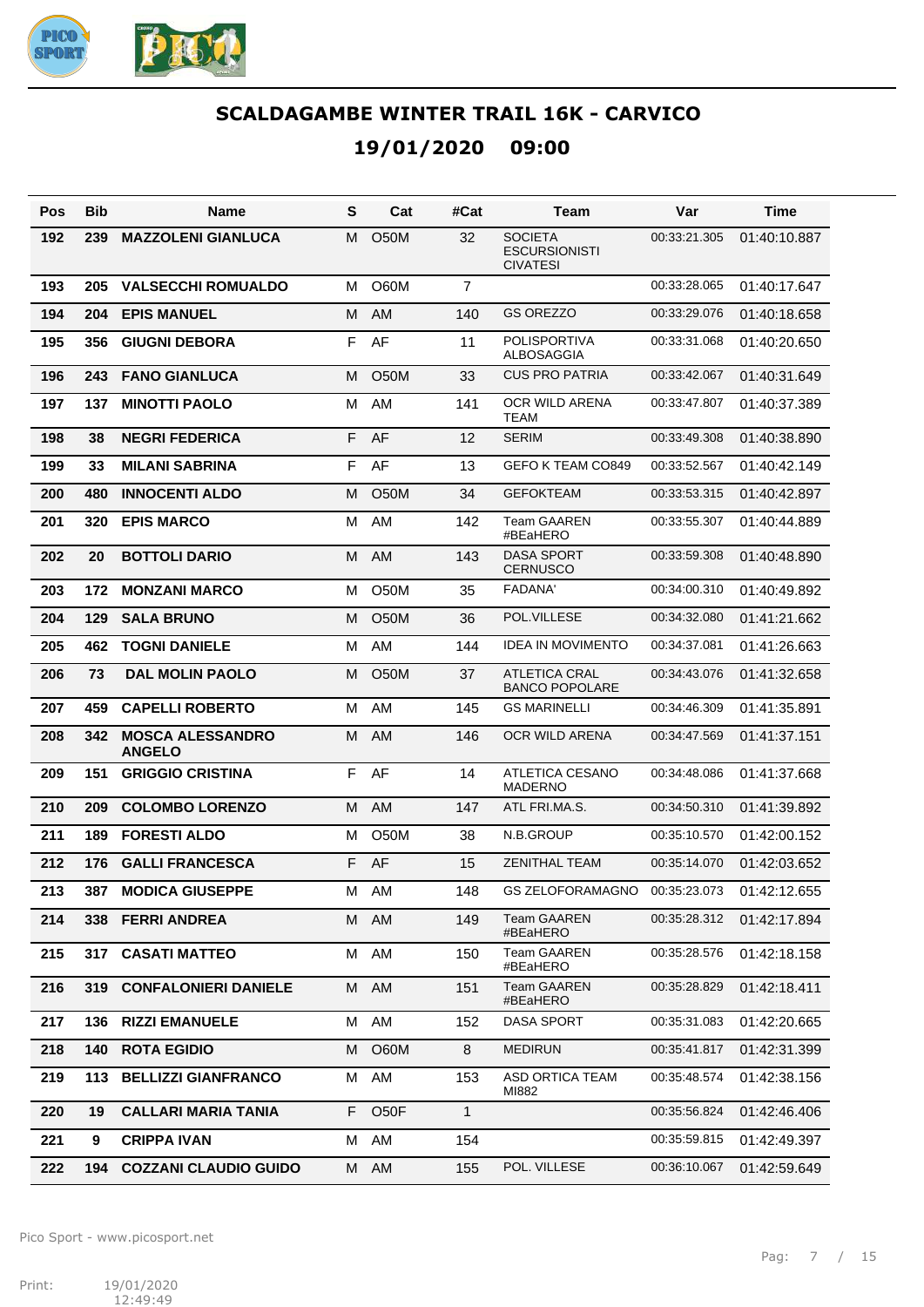

| Pos | Bib | Name                          | S  | Cat               | #Cat | Team                                           | Var          | Time         |
|-----|-----|-------------------------------|----|-------------------|------|------------------------------------------------|--------------|--------------|
| 223 | 135 | <b>ROMANO IVAN</b>            | м  | AM                | 156  | <b>ATLETICA</b><br><b>FRANCIACORTA</b>         | 00:36:14.065 | 01:43:03.647 |
| 224 | 40  | <b>PARMA ANDREA</b>           | M  | AM                | 157  | ASD AVIS OGGIONO                               | 00:36:15.563 | 01:43:05.145 |
| 225 | 123 | <b>BOLIS GIANBATTISTA</b>     | м  | <b>O60M</b>       | 9    | ATL.FRI.MA.S.                                  | 00:36:25.803 | 01:43:15.385 |
| 226 | 359 | <b>TIRABOSCHI LUCA</b>        | M  | AM                | 158  | ATLETICA PRESEZZO                              | 00:36:38.804 | 01:43:28.386 |
| 227 | 177 | <b>RICCIARDELLI GIUSEPPE</b>  | м  | O <sub>5</sub> 0M | 39   | <b>RUNNERS BERGAMO</b>                         | 00:37:12.580 | 01:44:02.162 |
| 228 | 492 | <b>BAVARO FABIO</b>           | M  | AM                | 159  |                                                | 00:37:24.071 | 01:44:13.653 |
| 229 | 371 | <b>PELLEGATTA STEFANO</b>     | M  | AM                | 160  | O.S.A. VALMADRERA                              | 00:37:37.573 | 01:44:27.155 |
| 230 | 300 | <b>BONALUMI MARIO</b>         | M  | AM                | 161  | <b>ATLETICA PRESEZZO</b>                       | 00:37:39.082 | 01:44:28.664 |
| 231 | 408 | <b>TICOZZI LORENZO</b>        | м  | <b>O50M</b>       | 40   | CARVICO<br><b>SKYRUNNING</b>                   | 00:37:41.072 | 01:44:30.654 |
| 232 | 207 | <b>BERTONI CRISTIANO</b>      | M  | <b>AM</b>         | 162  | <b>VIRTUS SENAGO</b>                           | 00:37:43.072 | 01:44:32.654 |
| 233 | 27  | <b>FARINA ENZO</b>            | M  | O50M              | 41   | CARVICO<br><b>SKYRUNNING</b>                   | 00:37:55.073 | 01:44:44.655 |
| 234 | 394 | <b>MAROLDA VIVIANA</b>        | F  | AF                | 16   | O.S.A. VALMADRERA                              | 00:38:14.575 | 01:45:04.157 |
| 235 | 396 | <b>FAGIANI MATTIA</b>         | м  | AM                | 163  |                                                | 00:38:17.076 | 01:45:06.658 |
| 236 | 364 | <b>SCARPELLINI MAURO</b>      | м  | <b>AM</b>         | 164  |                                                | 00:38:21.085 | 01:45:10.667 |
| 237 | 126 | <b>PEZZOTTA MATTEO</b>        | м  | <b>O50M</b>       | 42   | G.S. OREZZO                                    | 00:38:39.080 | 01:45:28.662 |
| 238 | 438 | <b>FRATE PIERPAOLO</b>        | М  | <b>O50M</b>       | 43   | TEAM VALTELLINA                                | 00:38:56.824 | 01:45:46.406 |
| 239 | 97  | <b>SPINONI MATTEO</b>         | м  | AM                | 165  |                                                | 00:39:03.325 | 01:45:52.907 |
| 240 | 279 | <b>GIAVAZZI SILVIA</b>        | F  | AF                | 17   | <b>ASD RUNNERS</b><br><b>BERGAMO</b>           | 00:39:08.825 | 01:45:58.407 |
| 241 | 282 | <b>GALBUSERA CARLO DARIO</b>  | м  | AM                | 166  | <b>ASD RUNNERS</b><br><b>BERGAMO</b>           | 00:39:09.593 | 01:45:59.175 |
| 242 | 272 | <b>OLIVA MASSIMO</b>          | M  | <b>O50M</b>       | 44   | <b>ASD RUNNERS</b><br><b>BERGAMO</b>           | 00:39:11.825 | 01:46:01.407 |
| 243 | 12  | <b>GERMOZZI CRISTINA</b>      | F  | AF                | 18   | <b>MOUNTAIN &amp; TRAIL</b><br><b>RUN CARD</b> | 00:39:12.334 | 01:46:01.916 |
| 244 | 420 | <b>BONALUMI FABIO</b>         | M  | <b>AM</b>         | 167  | CARVICO<br><b>SKYRUNNING</b>                   | 00:39:21.825 | 01:46:11.407 |
| 245 |     | <b>414 FRANCHINI GABRIELE</b> |    | M AM              | 168  | CARVICO<br><b>SKYRUNNING</b>                   | 00:39:23.325 | 01:46:12.907 |
| 246 | 259 | <b>RUSCONI PATRIZIA</b>       | F. | AF                | 19   | OSA VALMADRERA                                 | 00:39:24.094 | 01:46:13.676 |
| 247 | 246 | <b>PEZZOTTA LUIGI</b>         | М  | AM                | 169  |                                                | 00:39:29.585 | 01:46:19.167 |
| 248 | 68  | <b>PERSICO PAOLA</b>          | F  | AF                | 20   | NEVER GIVE UP                                  | 00:39:48.584 | 01:46:38.166 |
| 249 | 183 | <b>ROSSI PAOLO</b>            | М  | AM                | 170  | ROSA RUNNING TEAM                              | 00:39:48.588 | 01:46:38.170 |
| 250 | 489 | <b>CORNETTI SIMONE</b>        | M  | AM                | 171  |                                                | 00:39:53.582 | 01:46:43.164 |
| 251 | 353 | <b>VIGNOLA NICOLO</b>         | М  | AM                | 172  |                                                | 00:39:54.583 | 01:46:44.165 |
| 252 | 217 | <b>LOCATELLI PIETRO</b>       | м  | O <sub>5</sub> 0M | 45   | O.S.A. VALMADRERA                              | 00:40:01.083 | 01:46:50.665 |
| 253 | 297 | <b>GALLINARI VALERIA</b>      | F  | AF                | 21   | ROMANO RUNNING                                 | 00:40:08.318 | 01:46:57.900 |
| 254 | 85  | <b>GAROFALO DANIELE</b>       | м  | AM                | 173  | <b>SCOTT OCR TEAM</b><br><b>ITALY LWT</b>      | 00:40:17.812 | 01:47:07.394 |
| 255 |     | <b>145 FACCONI MARINA</b>     |    | F AF              | 22   |                                                | 00:40:21.073 | 01:47:10.655 |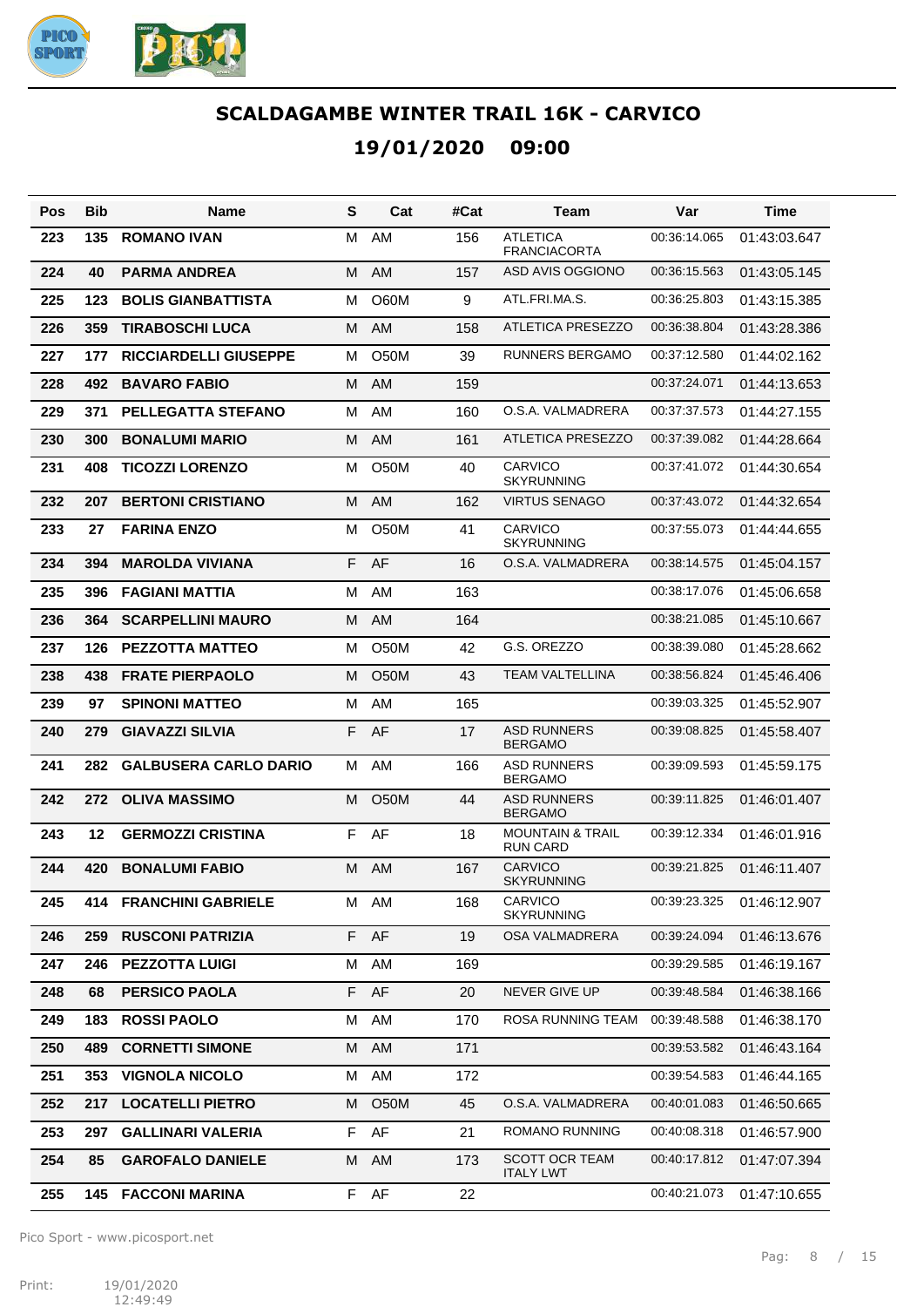

| Pos | Bib          | Name                                       | S  | Cat               | #Cat           | Team                                       | Var          | Time         |
|-----|--------------|--------------------------------------------|----|-------------------|----------------|--------------------------------------------|--------------|--------------|
| 256 | 212          | <b>BARBIERO PILADE</b>                     | м  | <b>O60M</b>       | 10             | <b>MARCIATORI</b><br><b>MOZZATESI</b>      | 00:40:23.073 | 01:47:12.655 |
| 257 | 69           | <b>MANDELLI MARCO</b>                      | м  | AM                | 174            | ATHELTIC CLUB<br><b>VILLASANTA</b>         | 00:40:28.073 | 01:47:17.655 |
| 258 | 491          | <b>CASIRAGHI JOAO FILIPE</b>               | м  | AM                | 175            |                                            | 00:40:33.573 | 01:47:23.155 |
| 259 | $\mathbf{2}$ | <b>TADDEOLINI FRANCESCO</b>                | м  | <b>O50M</b>       | 46             | <b>GS ATLETICA</b><br><b>REZZATO</b>       | 00:40:56.585 | 01:47:46.167 |
| 260 | 350          | <b>ESPOSITO MAURO</b>                      | м  | AM                | 176            |                                            | 00:40:57.084 | 01:47:46.666 |
| 261 | 29           | <b>BONETTI DEMIS</b>                       | м  | AM                | 177            | ASD GAN NEMBRO                             | 00:41:10.315 | 01:47:59.897 |
| 262 | 210          | <b>PENATI ALESSANDRO</b>                   | м  | AM                | 178            | <b>VAMPIRO ASD</b>                         | 00:41:13.581 | 01:48:03.163 |
| 263 | 164          | <b>COLOMBO SIMONA</b>                      | F  | AF                | 23             | TEAM OTC SSD                               | 00:41:17.569 | 01:48:07.151 |
| 264 | 315          | <b>SACCHI GIANCARLO</b>                    | м  | O <sub>5</sub> 0M | 47             | <b>GRUPPO PODISTICO</b><br>ARCENE A.S.D.   | 00:41:20.807 | 01:48:10.389 |
| 265 | 366          | <b>ALEMANNO MAURO</b>                      | M  | AM                | 179            | <b>ATLETICA PRESEZZO</b>                   | 00:41:25.308 | 01:48:14.890 |
| 266 | 50           | <b>ROSSATO PIETRO</b>                      | м  | AM                | 180            | <b>ALZAIA NAVIGLIO</b><br><b>RUNNERS</b>   | 00:41:35.807 | 01:48:25.389 |
| 267 | 403          | <b>MOSCONI ROBERTO</b>                     | м  | <b>O50M</b>       | 48             | CARVICO<br><b>SKYRUNNING</b>               | 00:41:42.070 | 01:48:31.652 |
| 268 | 17           | <b>DI GENOVA LINO</b>                      | м  | AM                | 181            | <b>EVOLUTION SPORT</b><br><b>TEAM</b>      | 00:41:43.322 | 01:48:32.904 |
| 269 | 439          | <b>BERETTA ROBERTO</b>                     | м  | O <sub>50</sub> M | 49             | <b>CHIMA GAMES TEAM</b><br><b>HOKA</b>     | 00:41:54.073 | 01:48:43.655 |
| 270 | 306          | <b>FERRARA DAVIDE</b>                      | м  | <b>O50M</b>       | 50             | <b>ASD TRAIL RUNNING</b><br><b>BRESCIA</b> | 00:41:54.315 | 01:48:43.897 |
| 271 | 354          | <b>VERALDI FRANCESCO</b><br><b>MASSIMO</b> | м  | AM                | 182            | <b>MARATHON TEAM</b>                       | 00:42:01.077 | 01:48:50.659 |
| 272 | 193          | <b>BENAGLIA MASSIMO</b>                    | м  | <b>O50M</b>       | 51             | <b>NESSUNA</b>                             | 00:42:12.077 | 01:49:01.659 |
| 273 | 101          | <b>ANDREONI OSCAR</b>                      | м  | AM                | 183            |                                            | 00:42:14.078 | 01:49:03.660 |
| 274 | 349          | <b>BRUNELLI MARTINA</b>                    | F  | AF                | 24             |                                            | 00:42:15.089 | 01:49:04.671 |
| 275 | 382          | <b>BERGAMASCHI MASSIMO</b>                 | м  | O <sub>5</sub> 0M | 52             | POL. VILLESE                               | 00:42:16.093 | 01:49:05.675 |
| 276 | 461          | <b>CAVAGNIS ALFIO</b>                      | м  | O <sub>5</sub> 0M | 53             | <b>VILLESE RUNNING</b>                     | 00:42:16.111 | 01:49:05.693 |
| 277 | 381          | <b>ALGERI DIEGO</b>                        | м  | AM                | 184            | POL. VILLESE                               | 00:42:16.841 | 01:49:06.423 |
| 278 | 251          | <b>BARCELLA FLAVIO</b>                     | м  | <b>O60M</b>       | 11             | BG237                                      | 00:42:20.577 | 01:49:10.159 |
| 279 | 424          | <b>CREMASCHI CLAUDIO</b>                   | м  | AM                | 185            |                                            | 00:42:24.820 | 01:49:14.402 |
| 280 | 223          | <b>MELCHIORRE LUIGI</b>                    | м  | <b>O50M</b>       | 54             | <b>LIBERO</b>                              | 00:42:33.579 | 01:49:23.161 |
| 281 | 88           | <b>RUSCONI MARIA TERESA</b>                | F  | O <sub>5</sub> OF | $\overline{2}$ | <b>TEAM PASTURO ASD</b>                    | 00:42:36.319 | 01:49:25.901 |
| 282 | 397          | <b>NEMTANU GIANINA ELENA</b>               | F. | AF                | 25             | URBAN RUNNERS<br><b>MILANO</b>             | 00:42:39.818 | 01:49:29.400 |
| 283 | 411          | <b>LAZZARINI LUCIO</b>                     | м  | AM                | 186            | <b>CARVICO</b><br><b>SKYRUNNING</b>        | 00:42:41.818 | 01:49:31.400 |
| 284 | 369          | <b>BELLI DAVIDE</b>                        | М  | AM                | 187            | ATLETICA PRESEZZO                          | 00:42:53.318 | 01:49:42.900 |
| 285 | 219          | <b>BIFFI MARCO</b>                         | М  | AM                | 188            | DASA SPORT<br><b>CERNUSCO</b>              | 00:42:55.100 | 01:49:44.682 |
| 286 | 117          | <b>ROTA MAURO</b>                          | М  | AM                | 189            |                                            | 00:43:01.818 | 01:49:51.400 |
| 287 | 441          | <b>COMI GIANCARLO</b>                      | м  | O60M              | 12             | FREE.MA.S.                                 | 00:43:04.578 | 01:49:54.160 |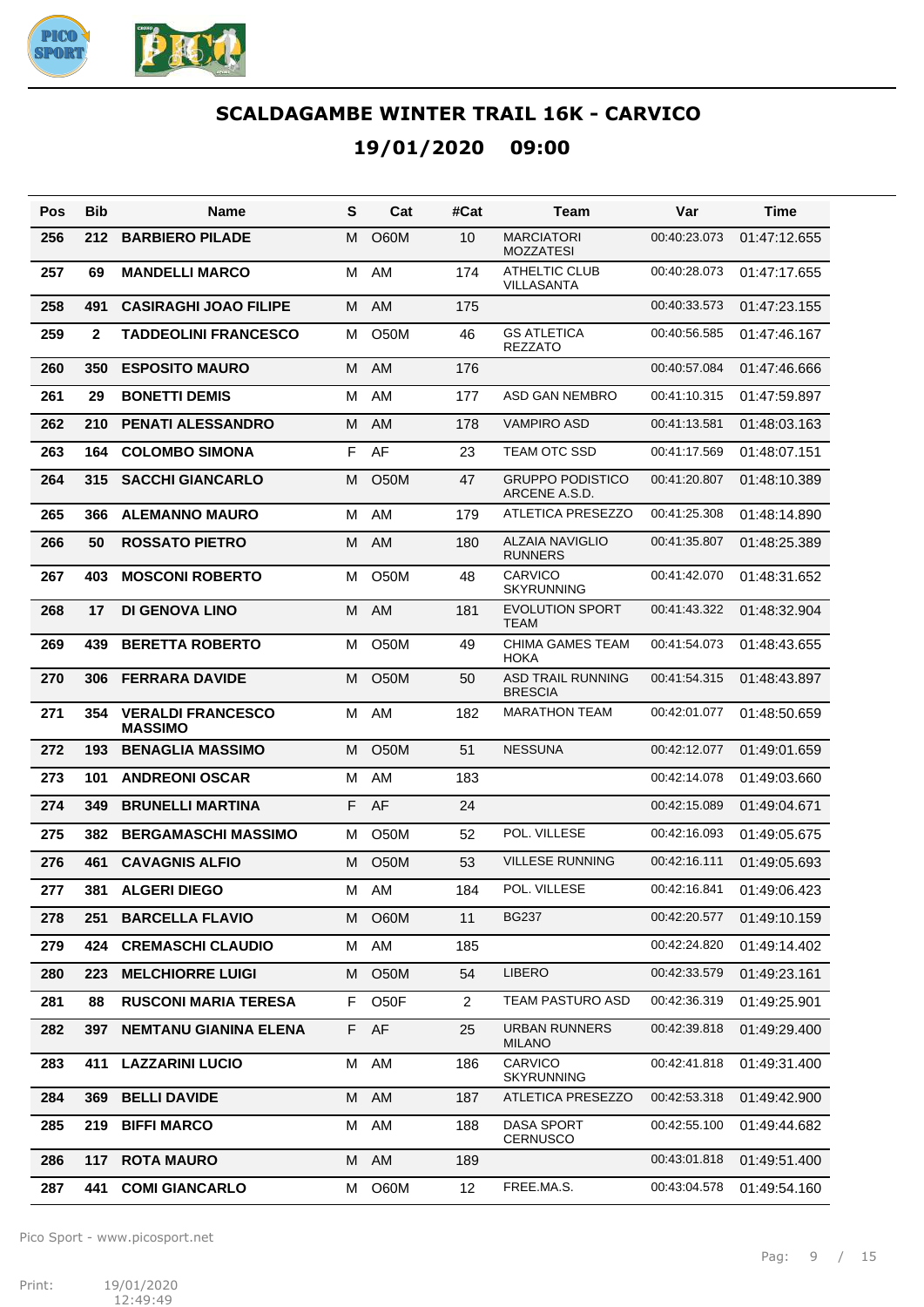

| Pos | <b>Bib</b> | Name                                      | S  | Cat               | #Cat | Team                                                  | Var          | Time         |
|-----|------------|-------------------------------------------|----|-------------------|------|-------------------------------------------------------|--------------|--------------|
| 288 | 155        | <b>RIVA MICHELE</b>                       | M  | AM                | 190  |                                                       | 00:43:12.320 | 01:50:01.902 |
| 289 | 130        | <b>SANTAGOSTINO BALDI</b><br><b>MARCO</b> | м  | AM                | 191  | <b>ATLETICA</b><br><b>BOTTANUCO</b>                   | 00:43:23.578 | 01:50:13.160 |
| 290 | 258        | <b>LUCCI RAFFAELE</b>                     | M  | AM                | 192  | AVIS OGGIONO                                          | 00:43:24.089 | 01:50:13.671 |
| 291 | 352        | <b>BONACINA GIORGIO</b>                   | M  | AM                | 193  | <b>BG134 ATLETICA LA</b><br><b>TORRE</b>              | 00:43:30.076 | 01:50:19.658 |
| 292 | 266        | <b>VALDANI CLAUDIO</b>                    | M  | AM                | 194  | <b>ASD RUNNERS</b><br><b>BERGAMO</b>                  | 00:43:40.575 | 01:50:30.157 |
| 293 | 30         | <b>GATTI ALESSANDRO</b>                   | м  | <b>O60M</b>       | 13   | <b>AVIS TREVIGLIO</b>                                 | 00:43:41.082 | 01:50:30.664 |
| 294 | 127        | <b>MAZZONE ROBERTO</b>                    | М  | <b>O50M</b>       | 55   | <b>ASD ATLETICA</b><br><b>STEZZANO</b>                | 00:43:47.578 | 01:50:37.160 |
| 295 | 35         | <b>MAZZOLENI PIETRO ANGELO</b>            | м  | O60M              | 14   | <b>ATLETICA VALLE</b><br><b>IMAGNA</b>                | 00:43:50.828 | 01:50:40.410 |
| 296 | 235        | <b>SANGALLI GIAMPAOLO</b>                 | м  | <b>O50M</b>       | 56   | MI580 SPORT CLUB<br><b>MELEGNANO</b>                  | 00:44:02.577 | 01:50:52.159 |
| 297 | 422        | <b>BACUZZI CLAUDIO</b>                    | M  | AM                | 195  | <b>CARVICO</b><br><b>SKYRUNNING</b>                   | 00:44:06.089 | 01:50:55.671 |
| 298 | 494        | <b>LANCINI SERGIO</b>                     | м  | <b>O50M</b>       | 57   | <b>POLISPORTIVA</b><br><b>VOBARRO</b>                 | 00:44:16.082 | 01:51:05.664 |
| 299 | 94         | <b>COLOMBO MARCO</b>                      | м  | O <sub>5</sub> 0M | 58   | POLISPORTIVA<br><b>LIBERTAS</b><br><b>CERNUSCHESE</b> | 00:44:21.322 | 01:51:10.904 |
| 300 | 42         | <b>MANDELLI CHRISTIAN</b>                 | м  | <b>O50M</b>       | 59   | <b>ATHLETIC CLUB</b><br><b>VILLASANTA</b>             | 00:44:31.323 | 01:51:20.905 |
| 301 | 269        | <b>PIETRA STEFANO</b>                     | M  | AM                | 196  | <b>ASD RUNNERS</b><br><b>BERGAMO</b>                  | 00:44:36.585 | 01:51:26.167 |
| 302 | 285        | <b>DONADONI LARA</b>                      | F  | AF                | 26   | <b>ASD RUNNERS</b><br><b>BERGAMO</b>                  | 00:44:40.084 | 01:51:29.666 |
| 303 | 105        | <b>MALLIA MASSIMO</b>                     | M  | AM                | 197  | <b>ASD ORTICA TEAM</b><br>MI889                       | 00:44:49.084 | 01:51:38.666 |
| 304 | 228        | <b>MIRTANI STEFANIA</b>                   | F  | AF                | 27   | POL.VILLESE                                           | 00:44:56.334 | 01:51:45.916 |
| 305 | 128        | <b>RONCELLI STEFANO</b>                   | M  | O50M              | 60   |                                                       | 00:45:00.826 | 01:51:50.408 |
| 306 | 47         | <b>RIPAMONTI PAOLO</b>                    | M  | AM                | 198  | <b>OCR WILD ARENA</b><br><b>TEAM</b>                  | 00:45:01.093 | 01:51:50.675 |
| 307 | 169        | <b>LISSONI CRISTIANO</b>                  | м  | <b>O50M</b>       | 61   | <b>FADANA'</b>                                        | 00:45:12.085 | 01:52:01.667 |
| 308 |            | 108 ESPOSITO AMALIA                       | F. | AF                | 28   | ASD ORTICA TEAM<br>MI886                              | 00:45:16.325 | 01:52:05.907 |
| 309 | 107        | <b>FONTANA ALESSANDRO</b>                 | м  | AM                | 199  | ASD ORTICA TEAM<br>MI887                              | 00:45:16.827 | 01:52:06.409 |
| 310 | 152        | <b>TADEO ROBERTO</b>                      | М  | O <sub>5</sub> 0M | 62   | PODISTI 2 CASTELLI                                    | 00:45:20.825 | 01:52:10.407 |
| 311 | 264        | <b>VISCARDI MARCO</b>                     | м  | O50M              | 63   | <b>ASD RUNNERS</b><br><b>BERGAMO</b>                  | 00:45:23.096 | 01:52:12.678 |
| 312 | 213        | <b>ASSI LUCA</b>                          | M  | AM                | 200  |                                                       | 00:45:29.084 | 01:52:18.666 |
| 313 | 436        | <b>GIBOUDOT HEIR LEONARDO</b>             | м  | AM                | 201  | <b>RUNCARD</b>                                        | 00:45:30.825 | 01:52:20.407 |
| 314 | 308        | <b>CEPPI GIORGIO</b>                      | М  | AM                | 202  | <b>GS AVIS SEREGNO</b>                                | 00:45:31.331 | 01:52:20.913 |
| 315 | 199        | <b>MACCARINI GIORGIO</b>                  | м  | O <sub>5</sub> 0M | 64   | <b>LIBERO</b>                                         | 00:45:32.824 | 01:52:22.406 |
| 316 | 490        | <b>RAIMONDI SERGIO</b>                    | м  | O <sub>5</sub> 0M | 65   |                                                       | 00:45:44.085 | 01:52:33.667 |
| 317 | 115.       | PILOTTI ALBERTO                           | м  | AM                | 203  | MONTE ORFANO<br><b>RUNNERS ASD</b>                    | 00:45:47.326 | 01:52:36.908 |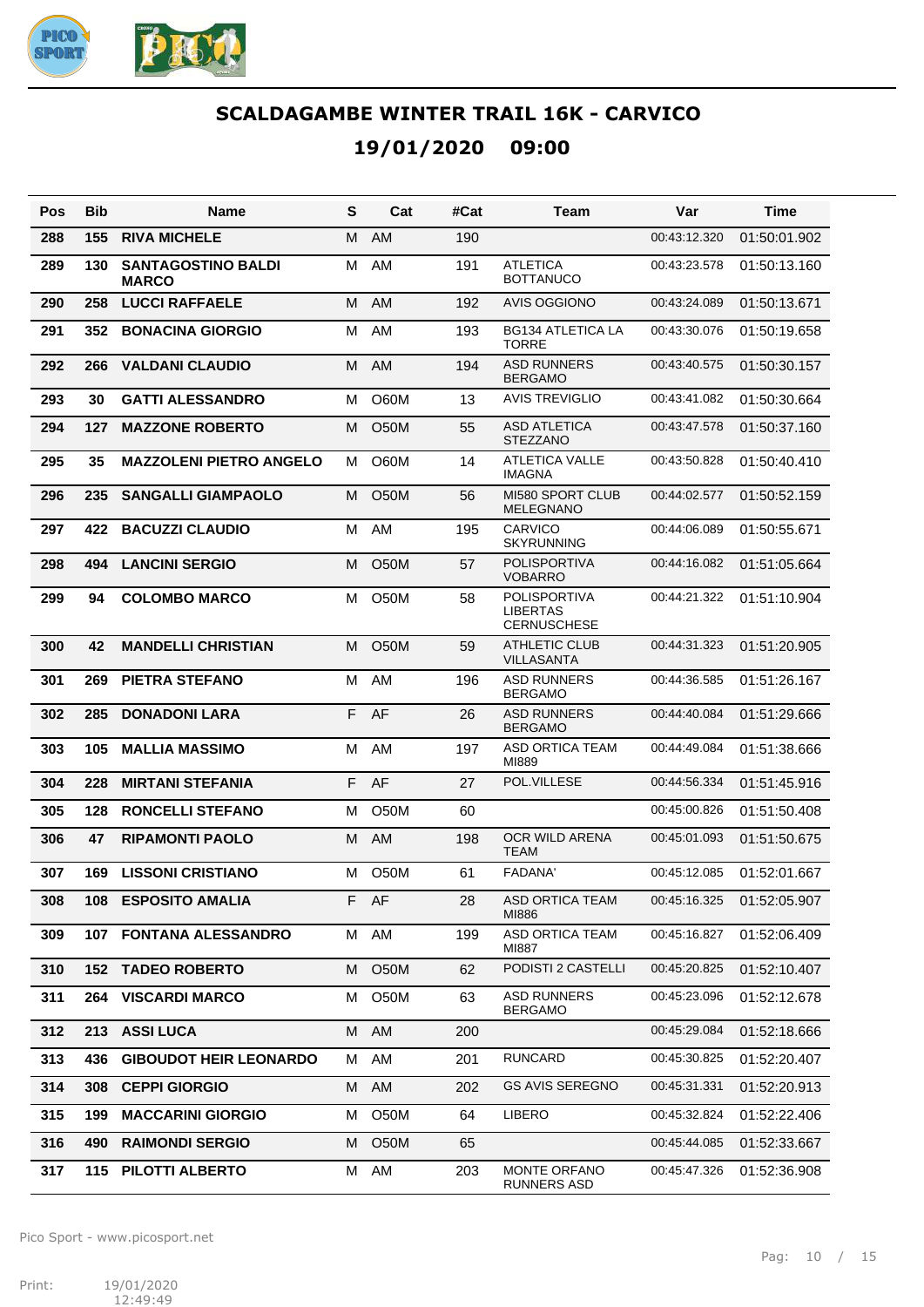

| Pos | <b>Bib</b> | Name                            | S  | Cat               | #Cat         | Team                                   | Var          | Time         |
|-----|------------|---------------------------------|----|-------------------|--------------|----------------------------------------|--------------|--------------|
| 318 | 384        | <b>MAGGIONI MARCO</b>           | M  | AM                | 204          | <b>RUNCARD</b>                         | 00:45:48.329 | 01:52:37.911 |
| 319 | 290        | <b>ORLANDI GIOVANNI</b>         | м  | O60M              | 15           | ATLETICA PARATICO                      | 00:45:52.325 | 01:52:41.907 |
| 320 | 386        | <b>TRAINA MARZIA</b>            | F  | O <sub>50</sub> F | 3            | <b>RUNNERS BERGAMO</b>                 | 00:46:31.832 | 01:53:21.414 |
| 321 | 294        | <b>GRASSI STEFANO</b>           | м  | O <sub>5</sub> 0M | 66           |                                        | 00:46:36.588 | 01:53:26.170 |
| 322 | 84         | <b>CASTELLI ALBERTO</b>         | м  | <b>AM</b>         | 205          |                                        | 00:46:42.836 | 01:53:32.418 |
| 323 | 486        | <b>MICHELI MARCO</b>            | м  | O50M              | 67           | <b>CARVICO</b><br><b>SKYRUNNING</b>    | 00:46:56.320 | 01:53:45.902 |
| 324 | 159        | <b>BENVEGNU' ALESSANDRO</b>     | м  | AM                | 206          |                                        | 00:47:18.820 | 01:54:08.402 |
| 325 | 479        | <b>BORELLA SERGIO</b>           | м  | AM                | 207          |                                        | 00:47:29.084 | 01:54:18.666 |
| 326 | 470        | <b>PLATTO LUCA</b>              | м  | AM                | 208          | <b>ATLETICA</b><br><b>FRANCIACORTA</b> | 00:47:36.826 | 01:54:26.408 |
| 327 | 227        | <b>GHEZZI LUCA</b>              | M  | AM                | 209          | <b>GS MARINELLI</b>                    | 00:47:38.088 | 01:54:27.670 |
| 328 | 157        | <b>CARDILLO DANIELE MARIA</b>   | M  | AM                | 210          |                                        | 00:47:47.583 | 01:54:37.165 |
| 329 | 431        | <b>PRUSSIANI STEFANO</b>        | м  | AM                | 211          | <b>RUNCARD</b>                         | 00:48:01.325 | 01:54:50.907 |
| 330 | 256        | <b>AUSTONI ALESSIO</b>          | м  | AM                | 212          |                                        | 00:48:12.324 | 01:55:01.906 |
| 331 | 238        | FINARDI ANNAMARIA               | F  | AF                | 29           |                                        | 00:48:12.832 | 01:55:02.414 |
| 332 | 118        | <b>PANSERA FIORENZO</b>         | м  | O <sub>5</sub> 0M | 68           |                                        | 00:48:27.579 | 01:55:17.161 |
| 333 | 271        | <b>PALA ROBERTO</b>             | м  | AM                | 213          | <b>ASD RUNNERS</b><br><b>BERGAMO</b>   | 00:49:01.573 | 01:55:51.155 |
| 334 | 457        | <b>MERLANO DAVIDE</b>           | M  | AM                | 214          | ASD GLI ORSI                           | 00:49:11.318 | 01:56:00.900 |
| 335 | 57         | <b>MANZONI RINO</b>             | м  | O60M              | 16           | ATLETICA PRESEZZO                      | 00:49:13.820 | 01:56:03.402 |
| 336 | 469        | <b>MAESTRI FABIO</b>            | м  | <b>O50M</b>       | 69           | <b>SERIM</b>                           | 00:49:27.577 | 01:56:17.159 |
| 337 | 168        | <b>BOLIS LARA</b>               | F  | AF                | 30           | <b>NESSUNA</b>                         | 00:49:30.818 | 01:56:20.400 |
| 338 | 106        | <b>LAMPERTI FILIPPO</b>         | м  | O <sub>5</sub> 0M | 70           | <b>ASD ORTICA TEAM</b><br>MI888        | 00:49:32.581 | 01:56:22.163 |
| 339 | 401        | <b>PIAZZA ALBERTO</b>           | м  | AM                | 215          | CARVICO<br><b>SKYRUNNING</b>           | 00:49:32.822 | 01:56:22.404 |
| 340 |            | 327 FABRISS TANYA               |    | F AF              | 31           | <b>Team GAAREN</b><br>#BEaHERO         | 00:49:37.081 | 01:56:26.663 |
| 341 | 287.       | <b>BOMBARDIERI MASSIMILIANO</b> |    | M AM              | 216          | ASD RUNNERS<br><b>BERGAMO</b>          | 00:49:48.093 | 01:56:37.675 |
| 342 | 433        | <b>BORGHESI ERIKA</b>           |    | F AF              | 32           | <b>BS941</b>                           | 00:49:49.338 | 01:56:38.920 |
| 343 | 133.       | <b>FONTANA CLAUDIA</b>          | F  | AF                | 33           | CANTO DI CORSA                         | 00:50:06.583 | 01:56:56.165 |
| 344 | 334        | <b>LIOCE BEATRICE</b>           | F. | AF                | 34           | Team GAAREN<br>#BEaHERO                | 00:50:21.583 | 01:57:11.165 |
| 345 | 237        | <b>OLIVO ANDREA</b>             | М  | AM                | 217          | POL. VILLESE                           | 00:50:51.583 | 01:57:41.165 |
| 346 | 358        | PETRAGLIA ARIANNA               | F. | <b>U21F</b>       | 1            | ESC SSD SRL<br><b>EUROPA SC</b>        | 00:50:55.323 | 01:57:44.905 |
| 347 | 171        | <b>TRESOLDI GIUDITTA</b>        | F. | O60F              | $\mathbf{1}$ | <b>FADANA'</b>                         | 00:51:05.583 | 01:57:55.165 |
| 348 | 444        | <b>DUROSINI FEDERICO</b>        | M  | AM                | 218          | OCR WILD ARENA<br><b>TEAM</b>          | 00:51:10.084 | 01:57:59.666 |
| 349 | 448        | <b>FONTANA CARLO VITTORIO</b>   | м  | O <sub>5</sub> 0M | 71           | <b>SG ZELOFOROMAGNO</b>                | 00:51:12.324 | 01:58:01.906 |
| 350 | 277        | <b>GIBELLINI GIORGIO MARIO</b>  | M  | AM                | 219          | <b>ASD RUNNERS</b><br><b>BERGAMO</b>   | 00:51:19.098 | 01:58:08.680 |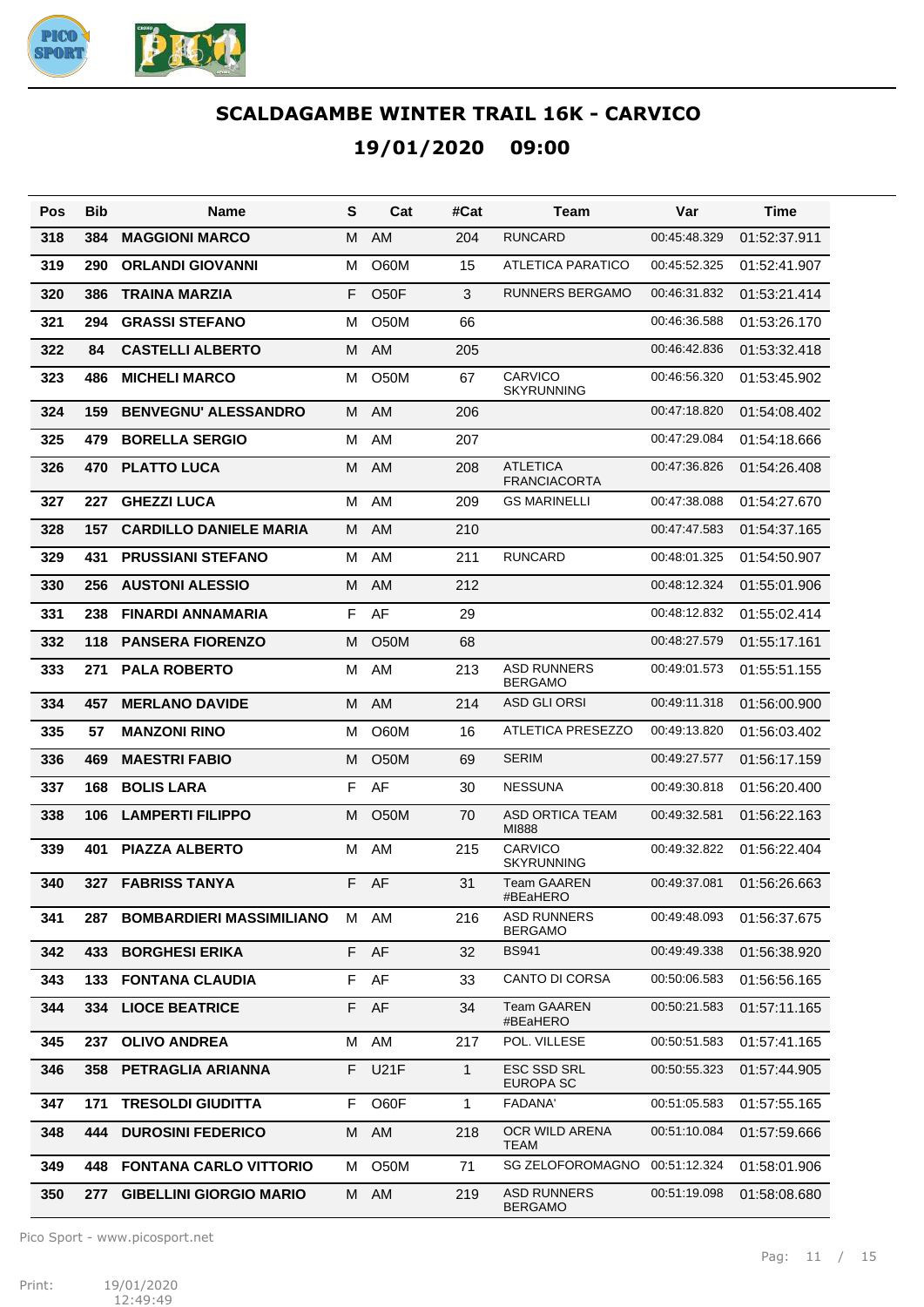

| Pos | <b>Bib</b> | <b>Name</b>                | S  | Cat               | #Cat | Team                                            | Var          | Time         |
|-----|------------|----------------------------|----|-------------------|------|-------------------------------------------------|--------------|--------------|
| 351 | 221        | <b>DE DONATO STEFANO</b>   | м  | AM                | 220  |                                                 | 00:51:30.606 | 01:58:20.188 |
| 352 | 132        | <b>SARTORI FLAVIA</b>      | F  | AF                | 35   |                                                 | 00:51:40.843 | 01:58:30.425 |
| 353 | 311        | <b>BONOMO FRANCESCA</b>    | F  | AF                | 36   |                                                 | 00:51:41.103 | 01:58:30.685 |
| 354 | 289        | <b>MARZOLLA MICHELE</b>    | м  | AM                | 221  |                                                 | 00:51:44.604 | 01:58:34.186 |
| 355 | 437        | <b>USUELLI EMILIO</b>      | м  | O60M              | 17   | <b>RUNNERS LEGNANO</b>                          | 00:51:53.605 | 01:58:43.187 |
| 356 | 250        | <b>CARRARA ORLANDO</b>     | М  | O60M              | 18   | <b>BG237</b>                                    | 00:51:58.846 | 01:58:48.428 |
| 357 | 103        | <b>ANGELI ERICA</b>        | F  | AF                | 37   | <b>CANTO DI CORSA</b>                           | 00:52:04.846 | 01:58:54.428 |
| 358 | 292        | <b>ZANOTTI FABIANO</b>     | м  | AM                | 222  | RUNNERS BERGAMO                                 | 00:52:05.109 | 01:58:54.691 |
| 359 | 385        | <b>BOGLIONI MARINO</b>     | м  | AM                | 223  | TEAM PASTURO ASD                                | 00:52:22.855 | 01:59:12.437 |
| 360 | 466        | <b>PANZERI DANIELE</b>     | М  | O60M              | 19   | <b>RUNNERS BERGAMO</b>                          | 00:52:45.351 | 01:59:34.933 |
| 361 | 325        | <b>BARCELLA MIRKO</b>      | м  | AM                | 224  | <b>Team GAAREN</b><br>#BEaHERO                  | 00:52:46.857 | 01:59:36.439 |
| 362 | 124        | <b>DELL'UTRI MARCELLA</b>  | F  | AF                | 38   | <b>TEAM PASTURO</b>                             | 00:52:56.111 | 01:59:45.693 |
| 363 | 236        | <b>GHIRARDI ELIO</b>       | М  | O60M              | 20   |                                                 | 00:53:01.352 | 01:59:50.934 |
| 364 | 158        | <b>BORDIGA ROBERTA</b>     | F  | O <sub>5</sub> OF | 4    | <b>LIBERTAS</b><br>VALLESABBIA                  | 00:53:02.851 | 01:59:52.433 |
| 365 | 188        | <b>SCEPI FEDERICA</b>      | F  | AF                | 39   | <b>G.S. ABELE MARINELLI</b><br><b>COMENDUNO</b> | 00:53:04.114 | 01:59:53.696 |
| 366 | 416        | <b>DOLCI ALESSIA</b>       | F  | AF                | 40   | <b>CARVICO</b><br><b>SKYRUNNING</b>             | 00:53:07.113 | 01:59:56.695 |
| 367 | 339        | <b>PAREDI ENRICA</b>       | F  | O60F              | 2    | U.S. SAN MAURIZIO                               | 00:53:21.855 | 02:00:11.437 |
| 368 | 191        | <b>DE CAPITANI EUGENIO</b> | М  | <b>O50M</b>       | 72   |                                                 | 00:53:40.355 | 02:00:29.937 |
| 369 | 122        | <b>CENTURELLI NICOLA</b>   | м  | AM                | 225  |                                                 | 00:54:03.606 | 02:00:53.188 |
| 370 | 206        | <b>VASONE MARCO</b>        | М  | O60M              | 21   | <b>MONZA MARATHON</b><br>TEAM A.S.D.            | 00:54:10.846 | 02:01:00.428 |
| 371 | 14         | <b>GALLINO MAX</b>         | м  | <b>O50M</b>       | 73   | I FADANÀ                                        | 00:54:16.347 | 02:01:05.929 |
| 372 | 329        | <b>CASATI MAURO</b>        | м  | <b>AM</b>         | 226  | <b>Team GAAREN</b><br>#BEaHERO                  | 00:54:31.110 | 02:01:20.692 |
| 373 | 138        | <b>MERIGO MARZIA</b>       | F  | AF                | 41   | ATLETICA CONCESIO<br>2009                       | 00:54:34.351 | 02:01:23.933 |
| 374 | 76         | <b>BUSI ANNA</b>           |    | F AF              | 42   | POLISPORTIVA<br><b>PAGNONA</b>                  | 00:54:46.128 | 02:01:35.710 |
| 375 | 110        | <b>CHIESA FEDERICO</b>     | м  | O50M              | 74   | ASD ORTICA TEAM<br>MI884                        | 00:55:00.366 | 02:01:49.948 |
| 376 | 93         | <b>ZUCCHINALI ALES</b>     | M  | AM                | 227  | <b>NEVER GIVE UP</b>                            | 00:55:16.625 | 02:02:06.207 |
| 377 | 222        | <b>DAGOSTINO PAOLO</b>     | М  | O50M              | 75   |                                                 | 00:55:18.625 | 02:02:08.207 |
| 378 | 429        | <b>MONICA MUZZI</b>        | F. | AF                | 43   | <b>GS OREZZO</b>                                | 00:55:29.124 | 02:02:18.706 |
| 379 | 233        | DE VAL VITTORIO            | м  | O50M              | 76   |                                                 | 00:55:39.624 | 02:02:29.206 |
| 380 | 11         | <b>AMBROSIONI GIUDITTA</b> | F  | O <sub>5</sub> OF | 5    | <b>SEC CIVATE</b>                               | 00:56:10.125 | 02:02:59.707 |
| 381 | 32         | <b>ZANONI CHIARA</b>       | F  | AF                | 44   | ATLETICA LA TORRE                               | 00:56:15.624 | 02:03:05.206 |
| 382 | 328        | <b>ZANCHI PATRIZIA</b>     |    | F AF              | 45   | <b>Team GAAREN</b><br>#BEaHERO                  | 00:56:37.640 | 02:03:27.222 |
| 383 | 56         | <b>PINESSI PAOLA</b>       | F. | O <sub>5</sub> OF | 6    | ATLETICA PRESEZZO                               | 00:56:48.371 | 02:03:37.953 |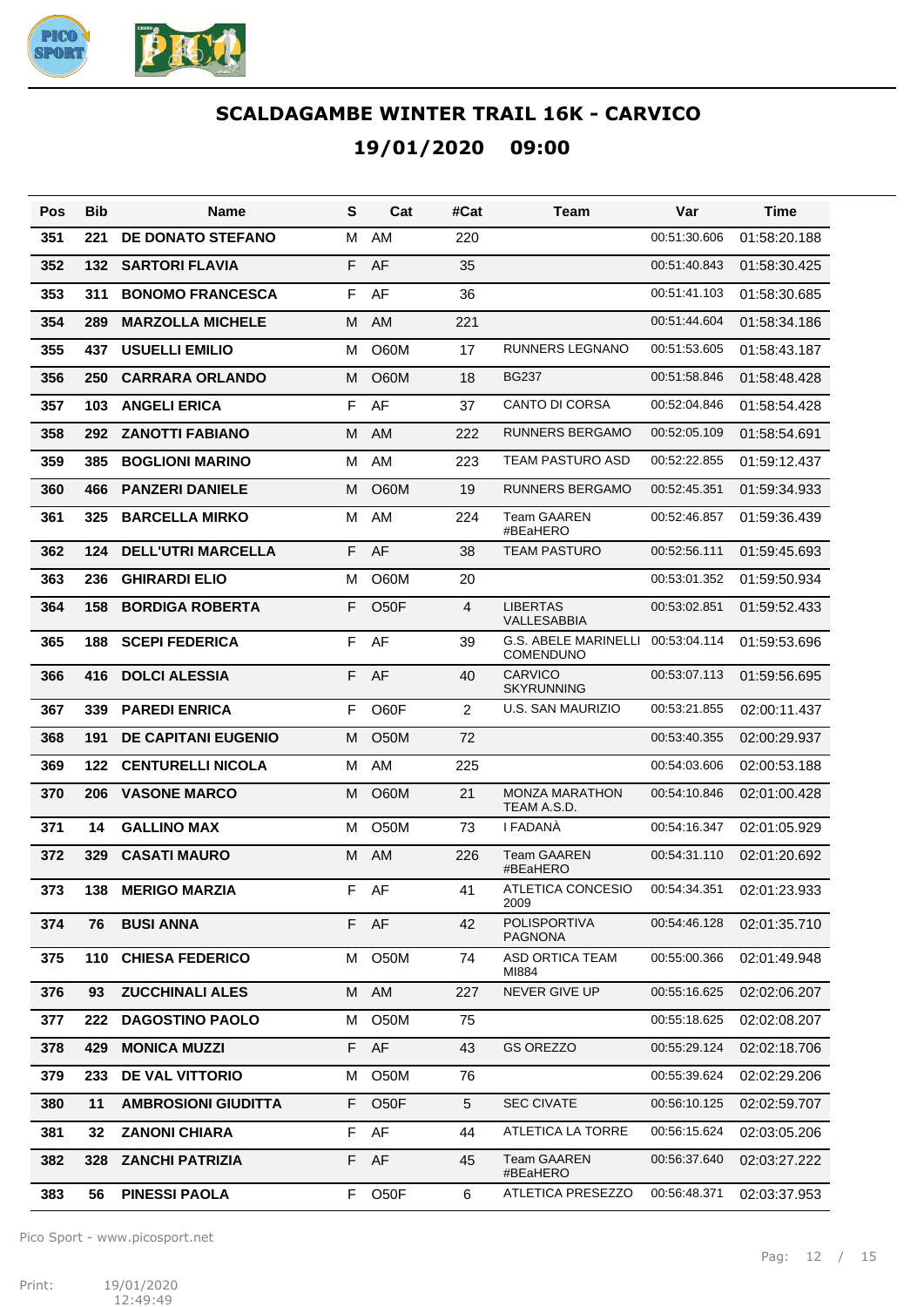

| Pos | <b>Bib</b> | Name                                                | S  | Cat               | #Cat           | Team                                     | Var          | Time         |
|-----|------------|-----------------------------------------------------|----|-------------------|----------------|------------------------------------------|--------------|--------------|
| 384 | 104        | <b>ZANESI GIANPAOLO</b>                             | м  | O <sub>5</sub> 0M | 77             | <b>ASD ORTICA TEAM</b><br>MI890          | 00:57:00.872 | 02:03:50.454 |
| 385 | 482        | <b>BIFFI GERARDO</b>                                | M  | AM                | 228            |                                          | 00:57:01.132 | 02:03:50.714 |
| 386 | 467        | <b>GANDELLINI STEFANO</b>                           | м  | <b>O50M</b>       | 78             | CI6 ALLE 6                               | 00:57:06.374 | 02:03:55.956 |
| 387 | 442        | <b>GERVASONI CARLO</b>                              | M  | AM                | 229            |                                          | 00:57:21.130 | 02:04:10.712 |
| 388 | 220        | <b>FUMAGALLI MATTEO</b>                             | M  | AM                | 230            | <b>RUNCARD</b>                           | 00:57:21.372 | 02:04:10.954 |
| 389 | 483        | <b>HUSSEN IMAN</b>                                  | M  | AM                | 231            | <b>TEAM PASTURO</b>                      | 00:57:26.867 | 02:04:16.449 |
| 390 | 200        | <b>BARUSCOTTI MIRKO</b>                             | м  | <b>O50M</b>       | 79             | <b>LIBERO</b>                            | 00:57:49.870 | 02:04:39.452 |
| 391 | 59         | <b>BONFANTI IVANA</b>                               | F  | O <sub>50</sub> F | $\overline{7}$ | ATLETICA PRESEZZO                        | 00:58:06.643 | 02:04:56.225 |
| 392 | 361        | <b>GRAZIOLI GIOVANNI</b>                            | M  | <b>O60M</b>       | 22             | POLISPORTIVA CRAL<br><b>BPB</b>          | 00:58:07.152 | 02:04:56.734 |
| 393 | 453        | <b>GORDILLO HINOSTROZA</b><br><b>CARLOS EDUARDO</b> | м  | <b>O50M</b>       | 80             | <b>CANTO DI CORSA</b>                    | 00:58:25.374 | 02:05:14.956 |
| 394 | 432        | <b>GHISLENI SILVIA</b>                              | F. | AF                | 46             | A.S.D. RUNNERS<br><b>BERGAMO</b>         | 00:58:31.137 | 02:05:20.719 |
| 395 | 170        | <b>LAMPERTI ANNA</b>                                | F  | AF                | 47             | <b>FADANA'</b>                           | 00:58:32.373 | 02:05:21.955 |
| 396 | 261        | <b>MANDELLI MARCO</b>                               | м  | <b>O60M</b>       | 23             | <b>MEDIRUN</b>                           | 00:58:43.377 | 02:05:32.959 |
| 397 | 345        | <b>ANDALORO TIZIANA</b>                             | F  | AF                | 48             | <b>LIBERO</b>                            | 00:58:51.880 | 02:05:41.462 |
| 398 | 114        | <b>ZANIBELLI PAOLO</b>                              | м  | AM                | 232            | ASD MONTE ORFANO<br><b>RUNNERS</b>       | 00:58:52.144 | 02:05:41.726 |
| 399 | 174        | <b>BRIVIO STEFANIA</b>                              | F  | O <sub>5</sub> OF | 8              | I BOCIA VERANO<br><b>BRIANZA</b>         | 00:58:58.381 | 02:05:47.963 |
| 400 | 175        | <b>VENTURINI ALBERTO</b>                            | M  | <b>O50M</b>       | 81             | <b>I BOCIA VERANO</b><br><b>BRIANZA</b>  | 00:58:59.918 | 02:05:49.500 |
| 401 | 60         | <b>VIGANO' EMILIO</b>                               | м  | O60M              | 24             | ATLETICA PRESEZZO                        | 00:59:04.395 | 02:05:53.977 |
| 402 | 79         | <b>BREMBILLA ARMANNO</b>                            | м  | O <sub>5</sub> 0M | 82             | <b>PRIVATO</b>                           | 00:59:10.657 | 02:06:00.239 |
| 403 | 96         | <b>ROTASPERTI DANIELA</b>                           | F  | AF                | 49             | <b>CANTO DI CORSA</b>                    | 00:59:16.888 | 02:06:06.470 |
| 404 | 77         | <b>BASSANI GIOVANNA</b>                             | F  | AF                | 50             | <b>RUNNERS BERGAMO</b>                   | 00:59:41.145 | 02:06:30.727 |
| 405 | 156        | <b>BARLETTA FULVIA</b>                              | F  | AF                | 51             |                                          | 00:59:52.650 | 02:06:42.232 |
| 406 | 245        | <b>RIVOLTA VITTORIO</b>                             | М  | AM                | 233            |                                          | 01:00:40.365 | 02:07:29.947 |
| 407 | 303        | <b>FENILI SIMONE</b>                                | м  | AM                | 234            | POL. VILLESE                             | 01:01:22.368 | 02:08:11.950 |
| 408 | 455        | <b>MANZONI CINZIA</b>                               | F  | O <sub>5</sub> OF | 9              |                                          | 01:01:25.869 | 02:08:15.451 |
| 409 | 154        | <b>ROMAGNOLO ALBERTO</b>                            | м  | <b>O50M</b>       | 83             | <b>NESSUNA</b>                           | 01:01:39.137 | 02:08:28.719 |
| 410 | 139        | <b>BETTA ALBERTO</b>                                | М  | AM                | 235            | ME STESSO                                | 01:01:57.624 | 02:08:47.206 |
| 411 | 293        | <b>DE GRANDIS LUCA</b>                              | м  | O60M              | 25             | <b>RUNCARD</b>                           | 01:02:06.365 | 02:08:55.947 |
| 412 | 395        | <b>FERRARI ANNALISA</b>                             | F. | AF                | 52             | RIN TEEN TEAM                            | 01:02:42.872 | 02:09:32.454 |
| 413 | 55         | <b>VALSECCHI LUCA GIOVANNI</b>                      | м  | AM                | 236            | <b>GEFO K-TEAM</b>                       | 01:02:56.136 | 02:09:45.718 |
| 414 | 257        | <b>MARI LAILA</b>                                   | F  | O <sub>5</sub> OF | 10             |                                          | 01:03:05.150 | 02:09:54.732 |
| 415 | 121        | <b>BUA ELEONORA</b>                                 | F  | AF                | 53             | NEVER GIVE UP                            | 01:03:16.885 | 02:10:06.467 |
| 416 | 247        | <b>FIAMMARELLI DAVIDE</b>                           | М  | AM                | 237            | <b>ALZAIA NAVIGLIO</b><br><b>RUNNERS</b> | 01:03:19.385 | 02:10:08.967 |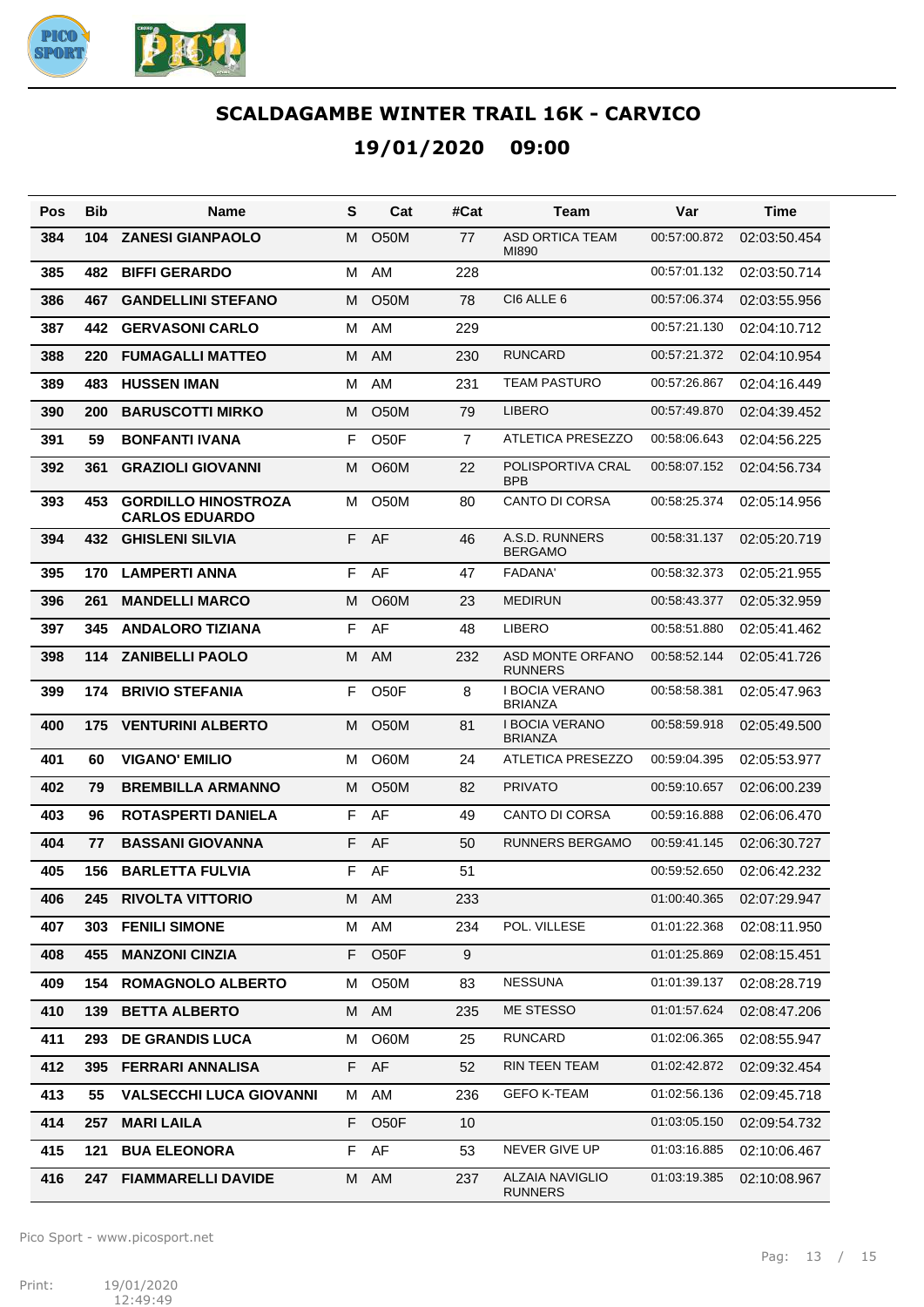

| Pos | Bib                     | <b>Name</b>                    | S  | Cat               | #Cat | Team                                       | Var          | Time         |
|-----|-------------------------|--------------------------------|----|-------------------|------|--------------------------------------------|--------------|--------------|
| 417 | 142                     | <b>GELFI MAURIZIO</b>          | м  | AM                | 238  |                                            | 01:03:21.153 | 02:10:10.735 |
| 418 | 66                      | <b>BARAZZETTI GIOVANNI</b>     | м  | O <sub>5</sub> 0M | 84   | <b>AVIS TREVIGLIO</b><br><b>BG166</b>      | 01:03:26.655 | 02:10:16.237 |
| 419 | 270                     | <b>PATALANO LEILA</b>          | F  | AF                | 54   | <b>ASD RUNNERS</b><br><b>BERGAMO</b>       | 01:03:33.885 | 02:10:23.467 |
| 420 | 302                     | <b>RIGAMONTI DANIELA</b>       | F  | O <sub>5</sub> OF | 11   | <b>ATLETICA PRESEZZO</b>                   | 01:03:40.386 | 02:10:29.968 |
| 421 | 313                     | <b>MACCACCARO BRUNA</b>        | F  | O60F              | 3    |                                            | 01:03:41.648 | 02:10:31.230 |
| 422 | 265                     | <b>VENTRE CARMELO</b>          | м  | <b>O50M</b>       | 85   | <b>ASD RUNNERS</b><br><b>BERGAMO</b>       | 01:04:11.903 | 02:11:01.485 |
| 423 | 82                      | <b>FOIADELLI SAMUELE</b>       | м  | AM                | 239  | <b>ASD ATLETICA</b><br><b>STEZZANO</b>     | 01:04:36.387 | 02:11:25.969 |
| 424 | 116                     | <b>SIGNORI LARA</b>            | F  | AF                | 55   | <b>TEAM GAAREN</b><br>#BEAHERO             | 01:04:43.388 | 02:11:32.970 |
| 425 | 318                     | <b>MOLOGNI MATTEO</b>          | M  | AM                | 240  | <b>Team GAAREN</b><br>#BEaHERO             | 01:04:43.888 | 02:11:33.470 |
| 426 | 26                      | <b>GAMBA MARIACONSUELO</b>     | F  | O <sub>5</sub> OF | 12   | <b>ATLETICA BRESCIA</b><br><b>MARATHON</b> | 01:04:47.886 | 02:11:37.468 |
| 427 | 58                      | <b>CRIPPA RAFFAELLA</b>        | F  | O60F              | 4    | ATLETICA PRESEZZO                          | 01:04:58.642 | 02:11:48.224 |
| 428 | 119                     | <b>NADIA SONZOGNI</b>          | F  | O <sub>5</sub> OF | 13   |                                            | 01:04:59.652 | 02:11:49.234 |
| 429 | 399                     | <b>MOLINARI PAOLA</b>          | F  | O <sub>5</sub> OF | 14   | <b>CARVICO</b><br><b>SKYRUNNING</b>        | 01:05:20.894 | 02:12:10.476 |
| 430 | 131                     | <b>D'ORAZI MATTEO</b>          | м  | AM                | 241  |                                            | 01:05:28.144 | 02:12:17.726 |
| 431 | 291                     | <b>ORLANDI MAURIZIO</b>        | M  | O60M              | 26   | <b>ATLETICA PARATICO</b>                   | 01:05:34.384 | 02:12:23.966 |
| 432 | 281                     | <b>GALBUSSERA ROBERTA</b>      | F. | AF                | 56   | <b>ASD RUNNERS</b><br><b>BERGAMO</b>       | 01:06:32.387 | 02:13:21.969 |
| 433 | 360                     | <b>SCUDELETTI GIULIANA</b>     | F  | AF                | 57   |                                            | 01:06:36.389 | 02:13:25.971 |
| 434 | 368                     | <b>PEREGO PAOLO</b>            | М  | <b>AM</b>         | 242  | <b>ATLETICA PRESEZZO</b>                   | 01:06:37.389 | 02:13:26.971 |
| 435 | 316                     | <b>BERTARELLI LAURA EMILIA</b> | F  | O50F              | 15   | <b>RUNNERS DESIO</b>                       | 01:08:16.385 | 02:15:05.967 |
| 436 | 280                     | <b>GARDANI CRISTIANO</b>       | м  | O60M              | 27   | <b>ASD RUNNERS</b><br><b>BERGAMO</b>       | 01:08:23.135 | 02:15:12.717 |
| 437 | 485                     | <b>FERRARI LUCA</b>            | м  | AM                | 243  | <b>INRINTEEN TEAM</b>                      | 01:09:42.642 | 02:16:32.224 |
| 438 | 484                     | <b>GREGIS FABIO</b>            | M  | AM                | 244  | <b>ELLERRE</b>                             | 01:09:42.885 | 02:16:32.467 |
| 439 |                         | <b>182 BETELLI LIDIA</b>       | F. | O50F              | 16   | ATLETICA CASTEL<br><b>ROZZONE</b>          | 01:09:56.641 | 02:16:46.223 |
| 440 | 273                     | <b>VITALI TERESINA</b>         | F. | O <sub>5</sub> OF | 17   | <b>ASD RUNNERS</b><br><b>BERGAMO</b>       | 01:09:56.883 | 02:16:46.465 |
| 441 | 262                     | <b>ZUCCHINALI SELVAGGIA</b>    |    | F AF              | 58   | <b>ASD RUNNERS</b><br><b>BERGAMO</b>       | 01:11:32.648 | 02:18:22.230 |
| 442 | 296                     | <b>FASOLINI ROBERTO</b>        | M  | O50M              | 86   | <b>XXXXX</b>                               | 01:11:33.399 | 02:18:22.981 |
| 443 | 201                     | <b>RIGONI ANGELO</b>           | M  | O60M              | 28   | <b>RCS ACTIVE TEAM</b>                     | 01:11:33.894 | 02:18:23.476 |
| 444 | 111                     | <b>CATTONI ISABELLA</b>        | F. | O50F              | 18   | <b>ASD ORTICA TEAM</b><br>MI883            | 01:12:19.649 | 02:19:09.231 |
| 445 | 312                     | <b>SCAVO MICHELA</b>           | F. | AF                | 59   |                                            | 01:14:22.900 | 02:21:12.482 |
| 446 |                         | 192 PATRIZIA PIFFARI           | F  | AF                | 60   | <b>SEC CIVATE</b>                          | 01:14:40.388 | 02:21:29.970 |
| 447 | $\overline{\mathbf{r}}$ | <b>ZECCHINI SILVIA</b>         | F. | AF                | 61   | <b>SEC CIVATE</b>                          | 01:14:40.654 | 02:21:30.236 |
| 448 | 4                       | <b>BOLIS ELENA</b>             |    | F AF              | 62   | CANTO DI CORSA                             | 01:14:53.658 | 02:21:43.240 |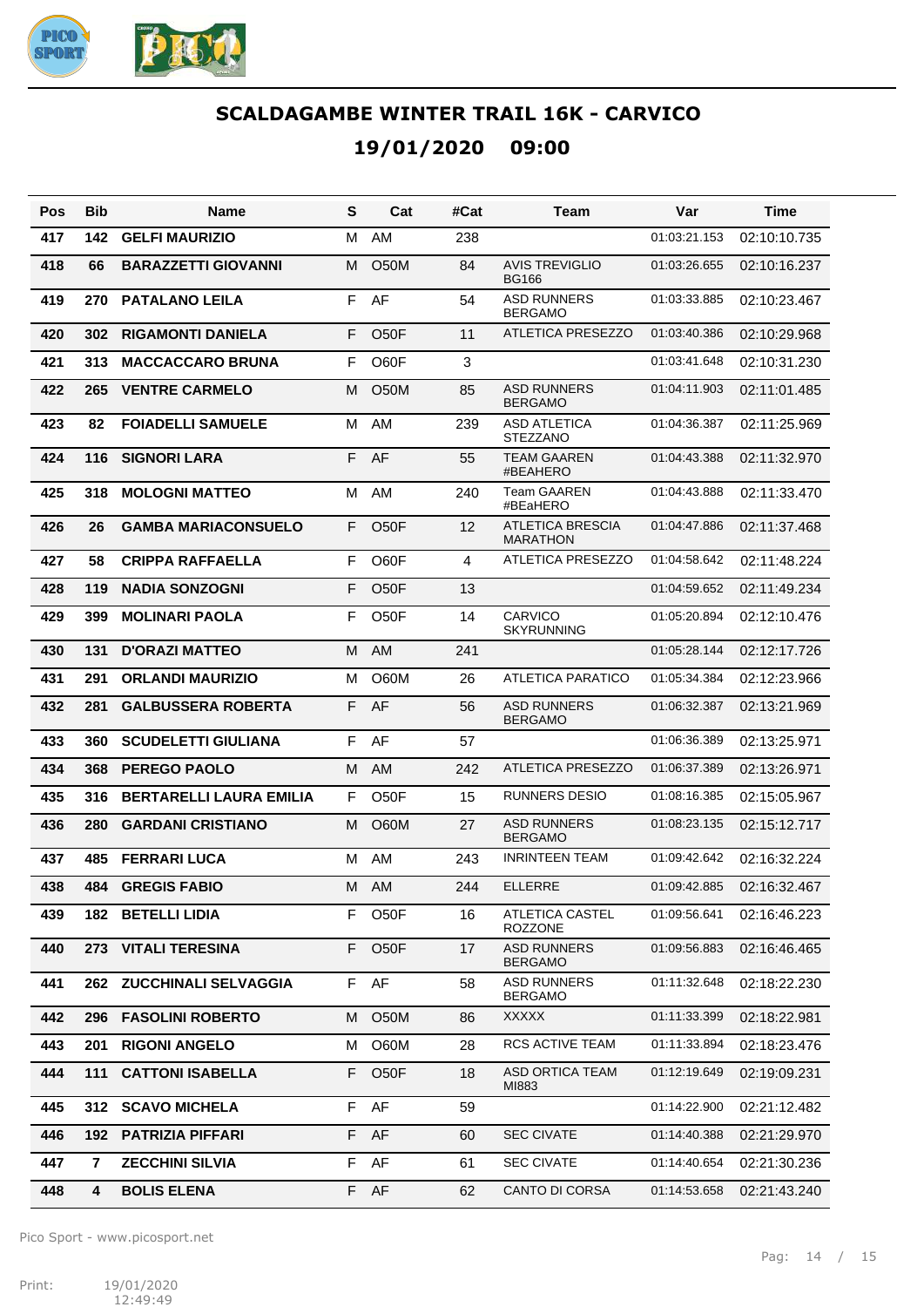

| Pos | <b>Bib</b> | <b>Name</b>                   | S  | Cat               | #Cat | Team                                 | Var          | <b>Time</b>  |
|-----|------------|-------------------------------|----|-------------------|------|--------------------------------------|--------------|--------------|
| 449 | 28         | <b>CANALI FRANCESCA</b>       | F  | O60F              | 5    | AMICI DELLO SPORT<br><b>BRIOSCO</b>  | 01:17:53.652 | 02:24:43.234 |
| 450 | 278        | <b>GIBELLINI CLAUDIA</b>      |    | F AF              | 63   | <b>ASD RUNNERS</b><br><b>BERGAMO</b> | 01:17:57.153 | 02:24:46.735 |
| 451 | 267        | <b>SCHIEPATI DORELLA</b>      | F  | O <sub>50</sub> F | 19   | <b>ASD RUNNERS</b><br><b>BERGAMO</b> | 01:21:59.158 | 02:28:48.740 |
| 452 | 54         | <b>COCCHI ALESSANDRA</b>      | F. | AF                | 64   |                                      | 01:22:03.157 | 02:28:52.739 |
| 453 | 184        | <b>LAURICELLA ANNA MARIA</b>  | F  | O <sub>5</sub> OF | 20   | RUNNERS DESIO                        | 01:22:40.157 | 02:29:29.739 |
| 454 | 186        | <b>LISSONI CRISTINA</b>       | F. | AF                | 65   | <b>RUNNERS DESIO</b>                 | 01:22:40.667 | 02:29:30.249 |
| 455 | 185        | <b>SALMASO MASSIMO</b>        | M  | <b>O50M</b>       | 87   | <b>RUNNERS DESIO</b>                 | 01:22:41.419 | 02:29:31.001 |
| 456 | 91         | <b>VILLA MARIA</b>            | F  | AF                | 66   | NEVER GIVE UP                        | 01:27:13.637 | 02:34:03.219 |
| 457 | $112$      | <b>BARBILUCA</b>              | M  | AM                | 245  | ASD ORTICA TEAM<br>MI881             | 01:30:06.882 | 02:36:56.464 |
| 458 | 25         | <b>GHIONI MARIA GABRIELLA</b> | F  | O60F              | 6    | AMICI DELLO SPORT<br><b>BRIOSCO</b>  | 01:37:44.634 | 02:44:34.216 |
| 459 | 370        | <b>MIGANI MONICA</b>          | F  | O <sub>50</sub> F | 21   | <b>VIRTUS SENAGO</b>                 | 01:37:51.875 | 02:44:41.457 |
| 460 | 8          | <b>RATTI GAETANO</b>          | м  | <b>O50M</b>       | 88   | OSA VALMADRERA                       | 01:38:12.878 | 02:45:02.460 |
| 461 | 336        | <b>PEREGO FRANCESCA</b>       | F  | AF                | 67   | <b>Team GAAREN</b><br>#BEaHERO       | 01:38:13.389 | 02:45:02.971 |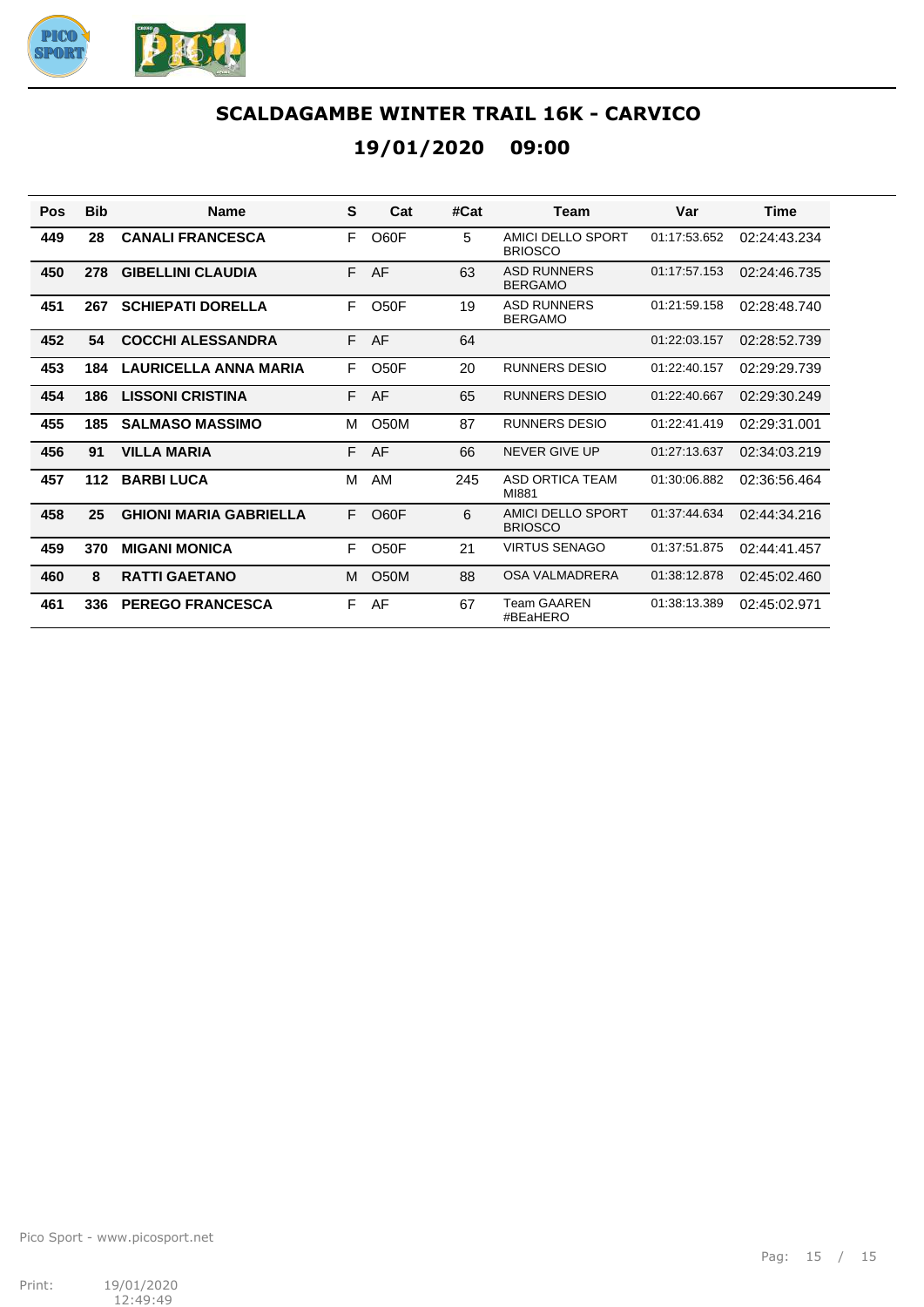

| Pos            | Bib | Name                       | S | Cat               | #Cat           | Team                                   | Var          | Time         |
|----------------|-----|----------------------------|---|-------------------|----------------|----------------------------------------|--------------|--------------|
| 1              | 755 | <b>MINOGGIO CRISTIAN</b>   | м | AM                | 1              | <b>SERIM</b>                           |              | 02:31:14.996 |
| $\overline{2}$ | 768 | <b>BRAMBILLA DANILO</b>    | м | <b>AM</b>         | 2              | ASD FALCHI LECCO                       | 00:08:15.240 | 02:39:30.236 |
| 3              | 725 | <b>ROTA LUCA</b>           | м | AM                | 3              | <b>SERIM</b>                           | 00:08:16.244 | 02:39:31.240 |
| 4              | 817 | <b>BOGNI STEFANO</b>       | М | <b>AM</b>         | 4              | <b>GSA COMETA</b>                      | 00:13:08.723 | 02:44:23.719 |
| 5              | 726 | <b>ARRIGONI LUCA</b>       | м | AM                | 5              | <b>SERIM</b>                           | 00:15:23.221 | 02:46:38.217 |
| 6              | 702 | <b>BUTTI STEFANO</b>       | М | <b>AM</b>         | 6              | O.S.A. VALMADRERA                      | 00:18:29.738 | 02:49:44.734 |
| $\overline{7}$ | 643 | <b>NODARI CHRISTIAN</b>    | м | AM                | $\overline{7}$ | <b>SCAIS 3038</b>                      | 00:19:50.240 | 02:51:05.236 |
| 8              | 746 | <b>BOSATELLI OLIVIERO</b>  | м | <b>O50M</b>       | 1              | <b>TEAM GS OREZZO</b>                  | 00:21:35.250 | 02:52:50.246 |
| 9              | 764 | <b>CAMANINI CRISTIAN</b>   | м | AM                | 8              | <b>ATLETICA</b><br><b>FRANCIACORTA</b> | 00:22:06.005 | 02:53:21.001 |
| 10             | 651 | <b>MARCHESI MARCO</b>      | М | <b>AM</b>         | 9              | <b>XXX</b>                             | 00:23:07.997 | 02:54:22.993 |
| 11             | 589 | <b>GIORGI MATTEO</b>       | м | AM                | 10             | <b>NEW ATHKETICS</b><br><b>SULZANO</b> | 00:24:21.007 | 02:55:36.003 |
| 12             | 727 | <b>RADAELLI STEFANO</b>    | м | <b>AM</b>         | 11             | <b>SERIM</b>                           | 00:24:29.269 | 02:55:44.265 |
| 13             | 688 | <b>BANI FRANCO</b>         | м | O <sub>5</sub> 0M | 2              | <b>NEW ATHKETICS</b><br><b>SULZANO</b> | 00:24:39.502 | 02:55:54.498 |
| 14             | 631 | <b>SALMASO MATTEO</b>      | М | AM                | 12             | <b>TEAM GAAREN</b><br><b>BEAHERO</b>   | 00:26:13.503 | 02:57:28.499 |
| 15             | 680 | <b>NESSI MANUEL</b>        | м | AM                | 13             | ATLETICA MARATHON<br><b>ALMENO</b>     | 00:26:30.003 | 02:57:44.999 |
| 16             | 813 | <b>CARRARA MANUEL</b>      | м | <b>AM</b>         | 14             | <b>SERIM</b>                           | 00:29:15.002 | 03:00:29.998 |
| 17             | 612 | <b>GOTTI CRISTIAN</b>      | м | AM                | 15             | <b>ATLETICA</b><br><b>FRANCIACORTA</b> | 00:30:41.271 | 03:01:56.267 |
| 18             | 593 | <b>MOSSINI VALERIO</b>     | м | <b>O50M</b>       | 3              | <b>US MALONNO</b>                      | 00:30:52.271 | 03:02:07.267 |
| 19             | 568 | <b>BONFANTI LUIGI</b>      | м | O <sub>5</sub> 0M | 4              | <b>CANTO DI CORSA</b>                  | 00:31:08.772 | 03:02:23.768 |
| 20             | 623 | <b>CASTAGNA FRANCESCO</b>  | М | AM                | 16             | <b>SEC CIVATE</b>                      | 00:36:38.789 | 03:07:53.785 |
| 21             | 808 | <b>BONANOMI ALESSANDRO</b> | м | AM                | 17             | <b>COMETA ASD</b>                      | 00:37:04.022 | 03:08:19.018 |
| 22             | 611 | <b>GOTTI FRANCESCO</b>     | М | AM                | 18             |                                        | 00:37:27.284 | 03:08:42.280 |
| 23             | 731 | <b>GRITTI DIEGO</b>        | м | AM                | 19             | <b>EROCK TEAM</b>                      | 00:38:25.284 | 03:09:40.280 |
| 24             | 633 | <b>PESENTI IVAN</b>        |   | M AM              | 20             | <b>RUNNERS BERGAMO</b>                 | 00:39:53.523 | 03:11:08.519 |
| 25             | 753 | <b>MARINONI ANTONIO</b>    |   | M AM              | 21             | GAV                                    | 00:40:45.535 | 03:12:00.531 |
| 26             | 719 | <b>ERLI FILIPPO</b>        |   | M AM              | 22             | <b>ASD RUNNERS</b><br><b>BERGAMO</b>   | 00:40:46.525 | 03:12:01.521 |
| 27             | 699 | <b>PEDRAZZOLI VITTORIO</b> | м | O <sub>5</sub> 0M | 5              | ASD LANZADA                            | 00:40:55.785 | 03:12:10.781 |
| 28             | 698 | <b>BONOMI GABRIELE</b>     | M | O50M              | 6              | PADILE RUNNING<br>TEAM                 | 00:41:05.112 | 03:12:20.108 |
| 29             | 553 | PIROVANO PAOLO             | м | O50M              | 7              | SPORTIVA<br><b>VALBRONESE ASD</b>      | 00:43:35.607 | 03:14:50.603 |
| 30             | 803 | <b>RONCALLI ALBERTO</b>    |   | M AM              | 23             | LIBERO                                 | 00:44:26.304 | 03:15:41.300 |
| 31             | 695 | <b>ZAMBONELLI ANDREA</b>   |   | M AM              | 24             | POL. VILLESE                           | 00:44:29.044 | 03:15:44.040 |
| 32             | 649 | <b>CASARTELLI LORENZO</b>  |   | M AM              | 25             | <b>SERIM</b>                           | 00:44:41.815 | 03:15:56.811 |
| 33             | 602 | <b>SALVI WALTER</b>        |   | M AM              | 26             |                                        | 00:44:53.546 | 03:16:08.542 |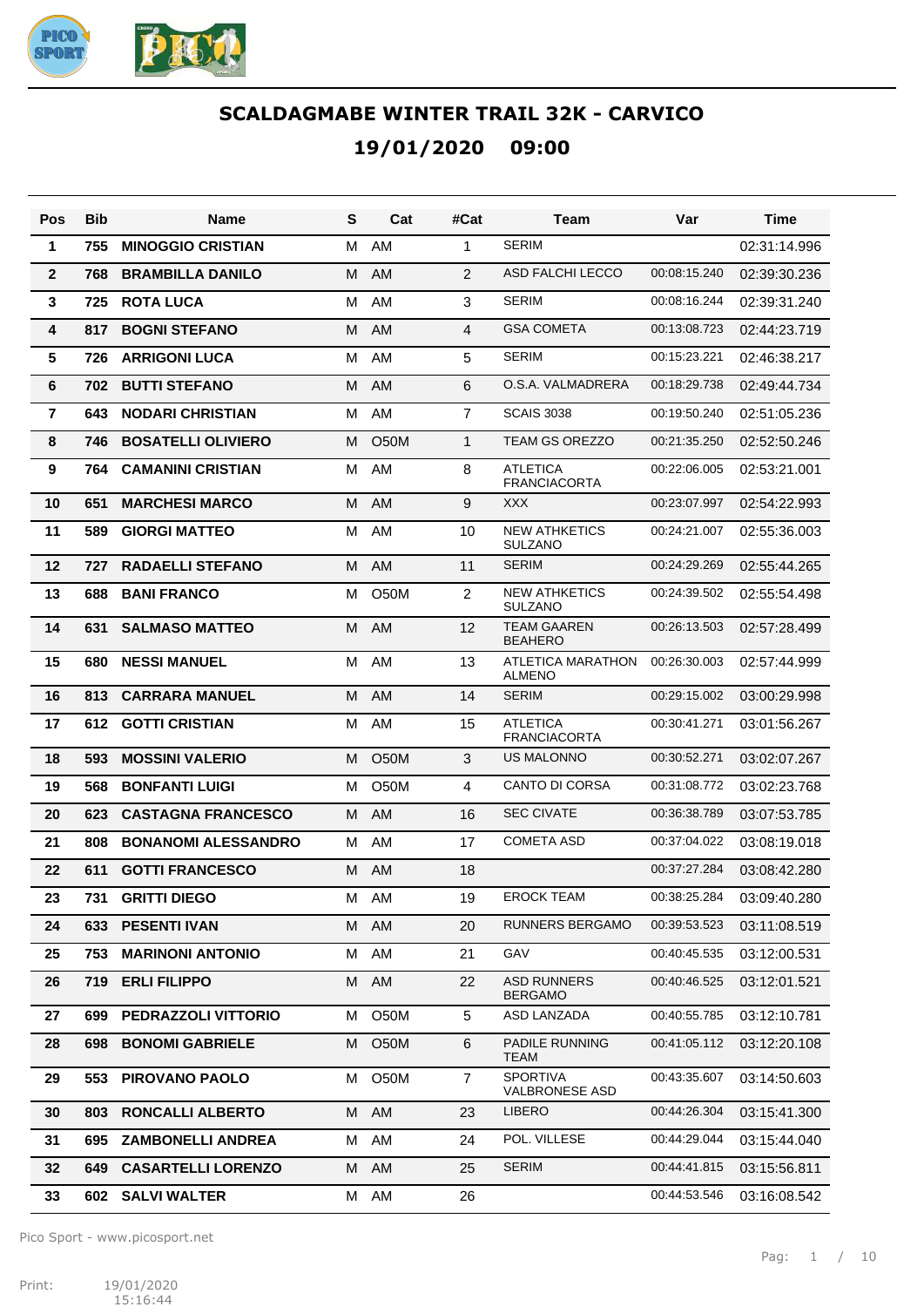

| Pos | <b>Bib</b> | Name                            | S | Cat               | #Cat         | Team                                    | Var          | Time         |
|-----|------------|---------------------------------|---|-------------------|--------------|-----------------------------------------|--------------|--------------|
| 34  | 622        | <b>SERTORIO DIEGO</b>           | м | <b>AM</b>         | 27           |                                         | 00:44:57.807 | 03:16:12.803 |
| 35  | 641        | <b>MENABALLI DAMIANO</b>        | м | AM                | 28           | <b>GEFO</b>                             | 00:45:04.047 | 03:16:19.043 |
| 36  | 786        | <b>PIROVANO CLAUDIO</b>         | м | AM                | 29           | <b>CARVICO</b><br><b>SKYRUNNING</b>     | 00:45:09.048 | 03:16:24.044 |
| 37  | 763        | <b>PENNA MARK</b>               | M | AM                | 30           |                                         | 00:45:23.309 | 03:16:38.305 |
| 38  | 526        | <b>INVERNIZZI OSCAR</b>         | м | AM                | 31           | <b>ATLETICA VALLE</b><br><b>IMAGNA</b>  | 00:46:05.550 | 03:17:20.546 |
| 39  | 721        | <b>CARRARA MASSIMILIANO</b>     | м | <b>O50M</b>       | 8            | <b>ASD RUNNERS</b><br><b>BERGAMO</b>    | 00:47:33.551 | 03:18:48.547 |
| 40  | 745        | <b>GRITTI MATTEO</b>            | м | AM                | 32           | <b>Team GAAREN</b><br>#BEaHERO          | 00:48:16.313 | 03:19:31.309 |
| 41  | 551        | <b>CIMAROLLI MARCO</b>          | M | AM                | 33           | U.S. MALONNO                            | 00:48:18.313 | 03:19:33.309 |
| 42  | 711        | <b>PIAZZALUNGA ANDREA</b>       | м | AM                | 34           | <b>ASD RUNNERS</b><br><b>BERGAMO</b>    | 00:48:34.814 | 03:19:49.810 |
| 43  | 716        | <b>GIUDICI RICCARDO</b>         | м | AM                | 35           | <b>ASD RUNNERS</b><br><b>BERGAMO</b>    | 00:49:00.824 | 03:20:15.820 |
| 44  | 671        | <b>LORINI MICHELE</b>           | м | AM                | 36           | <b>NEWS ATHLETIC</b><br><b>SULZANO</b>  | 00:49:31.824 | 03:20:46.820 |
| 45  | 774        | <b>AGAZZI FULVIO</b>            | M | AM                | 37           | CARVICO<br><b>SKYRUNNING</b>            | 00:49:57.044 | 03:21:12.040 |
| 46  | 584        | <b>MORTARO LORENZO</b>          | M | AM                | 38           | A.S.D. TEAM KM<br><b>SPORT</b>          | 00:52:59.823 | 03:24:14.819 |
| 47  | 608        | <b>ACQUISTAPACE ALFREDO</b>     | м | <b>O50M</b>       | 9            | <b>SERIM ASD</b>                        | 00:53:42.323 | 03:24:57.319 |
| 48  | 676        | <b>BRIGNOLI VINICIO</b>         | м | O <sub>5</sub> 0M | 10           |                                         | 00:54:47.322 | 03:26:02.318 |
| 49  | 627        | <b>CAVALIERI ALESSIO</b>        | м | AM                | 39           | <b>GEFO K-TEAM</b>                      | 00:55:30.323 | 03:26:45.319 |
| 50  | 585        | <b>AFFINITO PASQUALE</b>        | м | AM                | 40           | <b>RUNNERS DESIO</b>                    | 00:55:40.823 | 03:26:55.819 |
| 51  | 777        | <b>REDAELLI MATTEO</b>          | м | AM                | 41           | <b>CARVICO</b><br><b>SKYRUNNING</b>     | 00:56:16.836 | 03:27:31.832 |
| 52  | 566        | <b>CARMINATI RAFFAELLO</b>      | м | <b>O50M</b>       | 11           | <b>BERGAMO STARS</b><br><b>ATLETICA</b> | 00:57:13.064 | 03:28:28.060 |
| 53  | 624        | <b>BARBETTA FRANCESCO</b>       | м | AM                | 42           |                                         | 00:57:27.563 | 03:28:42.559 |
| 54  | 565        | <b>LONGONI SERGIO</b>           | M | AM                | 43           |                                         | 00:57:32.833 | 03:28:47.829 |
| 55  | 713        | <b>MONGUZZI FILIPPO</b>         | м | AM                | 44           | <b>ASD RUNNERS</b><br><b>BERGAMO</b>    | 00:57:34.563 | 03:28:49.559 |
| 56  | 724        | <b>PEDRONI CECILIA</b>          |   | F AF              | $\mathbf{1}$ | <b>SERIM</b>                            | 00:57:38.824 | 03:28:53.820 |
| 57  | 642        | <b>BARBO GIOVANNI</b>           | м | O <sub>5</sub> 0M | 12           | <b>ATLETICA PARATICO</b>                | 00:57:56.076 | 03:29:11.072 |
| 58  | 638        | <b>GIORDANO SALVATORE</b>       | M | <b>O50M</b>       | 13           | GG OREZZO                               | 00:58:06.068 | 03:29:21.064 |
| 59  | 594        | <b>ROTA FABIO</b>               | М | AM                | 45           | SARDINIA SMERALDA<br>TRAIL              | 00:58:54.841 | 03:30:09.837 |
| 60  | 712        | <b>PEDRETTI FABIO</b>           |   | M AM              | 46           | <b>ASD RUNNERS</b><br><b>BERGAMO</b>    | 00:59:04.329 | 03:30:19.325 |
| 61  |            | 714 LIO CARLO                   |   | M AM              | 47           | <b>ASD RUNNERS</b><br><b>BERGAMO</b>    | 01:00:54.073 | 03:32:09.069 |
| 62  | 789.       | <b>BELLINGARDI MASSIMILIANO</b> |   | M AM              | 48           | <b>CARVICO</b><br><b>SKYRUNNING</b>     | 01:01:02.573 | 03:32:17.569 |
| 63  | 706        | <b>SCILLIA CHRISTIAN</b>        |   | M AM              | 49           | <b>ASD RUNNERS</b><br><b>BERGAMO</b>    | 01:01:09.333 | 03:32:24.329 |
| 64  |            | 823 CHIODI CRISTIAN             |   | M AM              | 50           | FREE ZONE                               | 01:01:27.334 | 03:32:42.330 |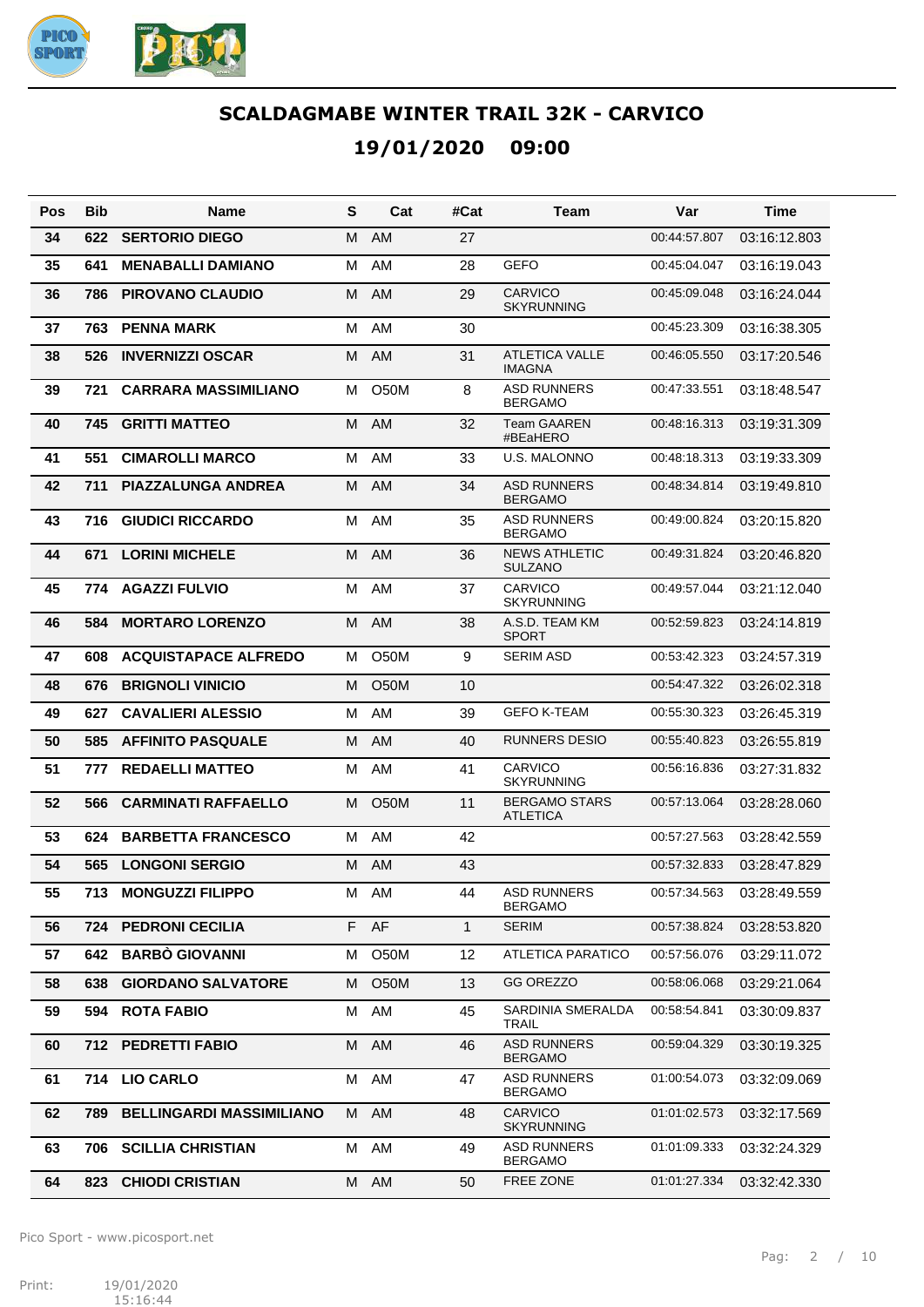

**19/01/2020 09:00**

| Pos | <b>Bib</b> | <b>Name</b>                  | S  | Cat               | #Cat           | Team                                                                 | Var          | Time         |
|-----|------------|------------------------------|----|-------------------|----------------|----------------------------------------------------------------------|--------------|--------------|
| 65  | 785        | <b>CAMPODALL'ORTO MATTEO</b> | м  | AM                | 51             | CARVICO<br><b>SKYRUNNING</b>                                         | 01:02:24.577 | 03:33:39.573 |
| 66  | 760        | <b>BORONI SILVIA</b>         | F  | AF                | 2              |                                                                      | 01:02:26.087 | 03:33:41.083 |
| 67  | 792        | <b>MAROCCHI ANGELO</b>       | м  | AM                | 52             |                                                                      | 01:03:51.071 | 03:35:06.067 |
| 68  | 603        | <b>MAGNO FABIO</b>           | M  | AM                | 53             | <b>GEFO KTEAM</b><br>CO849 - GR. ESCURS.<br><b>FALCHI OLGINATESI</b> | 01:04:25.334 | 03:35:40.330 |
| 69  | 805        | <b>COLORU LAURA</b>          | F. | AF                | 3              | <b>ATLETICA ROBUR</b><br><b>BARBARANO</b>                            | 01:04:56.833 | 03:36:11.829 |
| 70  | 748        | <b>MIRABELLA PASQUALE</b>    | м  | AM                | 54             | <b>RUNNERS BERGAMO</b>                                               | 01:05:51.337 | 03:37:06.333 |
| 71  | 629        | <b>SCARPELLINI MANUEL</b>    | м  | AM                | 55             | <b>CANTO DI CORSA</b>                                                | 01:06:18.336 | 03:37:33.332 |
| 72  | 575        | <b>VALTOLINA ANDREA</b>      | м  | <b>AM</b>         | 56             | <b>CANTO DI CORSA</b>                                                | 01:06:18.578 | 03:37:33.574 |
| 73  | 780        | <b>REFOLO UMBERTO</b>        | м  | <b>O50M</b>       | 14             | CARVICO<br><b>SKYRUNNING</b>                                         | 01:06:32.577 | 03:37:47.573 |
| 74  | 652        | <b>SCOTTI MAURO</b>          | M  | AM                | 57             | <b>GP ARCENE</b>                                                     | 01:06:50.338 | 03:38:05.334 |
| 75  | 632        | <b>FAVA STEFANO</b>          | м  | O <sub>5</sub> 0M | 15             | <b>ASD LUPI</b><br>D'APPENNINO                                       | 01:07:12.080 | 03:38:27.076 |
| 76  | 788        | <b>ROSSI GIOVANNI</b>        | М  | <b>O60M</b>       | $\mathbf{1}$   | CARVICO<br><b>SKYRUNNING</b>                                         | 01:07:12.342 | 03:38:27.338 |
| 77  | 556        | <b>ZAMPEDRI PIERANGELO</b>   | м  | <b>O50M</b>       | 16             | <b>ESC SSD</b>                                                       | 01:08:08.077 | 03:39:23.073 |
| 78  | 752        | <b>STUCCHI LEONARDO</b>      | м  | <b>AM</b>         | 58             |                                                                      | 01:08:29.078 | 03:39:44.074 |
| 79  | 523        | <b>MASTROMARINO LUCA</b>     | м  | AM                | 59             | <b>ATLETICA PAVESE</b>                                               | 01:08:30.338 | 03:39:45.334 |
| 80  | 635        | <b>VESCOVI CRISTIANO</b>     | м  | AM                | 60             | DEEP3                                                                | 01:08:38.080 | 03:39:53.076 |
| 81  | 505        | <b>BOGLIONI ANDREA</b>       | м  | AM                | 61             | ATL. FRANCIACORTA                                                    | 01:09:03.852 | 03:40:18.848 |
| 82  | 664        | <b>LEONI DANIELA</b>         | F  | O <sub>50</sub> F | $\mathbf{1}$   | <b>ATLETICA VIRTUS</b><br><b>SENAGO</b>                              | 01:09:18.082 | 03:40:33.078 |
| 83  | 728        | <b>ANTONELLI DAVIDE</b>      | М  | AM                | 62             | <b>SPORTS CLUB</b><br><b>MELEGNANO</b>                               | 01:09:23.842 | 03:40:38.838 |
| 84  | 691        | <b>BAROLDI LUCA</b>          | M  | AM                | 63             |                                                                      | 01:09:54.583 | 03:41:09.579 |
| 85  | 759        | FERRARA ANDREA ERMANNO       | M  | AM                | 64             | UNICREDIT CIRCOLO<br><b>MILANO</b>                                   | 01:10:10.082 | 03:41:25.078 |
| 86  | 552        | <b>DI VATTIMO GIANLUIGI</b>  | M  | O50M              | 17             | <b>IMPOSSIBLE TARGET</b>                                             | 01:10:46.844 | 03:42:01.840 |
| 87  | 804        | <b>CORNA FRANCO</b>          | м  | O <sub>5</sub> 0M | 18             | ATLETICA PRESEZZO                                                    | 01:11:59.596 | 03:43:14.592 |
| 88  | 696        | <b>BRISSONI GIOVANNI</b>     | м  | <b>O50M</b>       | 19             | <b>ATLETICA VALLE</b><br><b>BREMBANA</b>                             | 01:12:15.588 | 03:43:30.584 |
| 89  | 576        | <b>ROSSI ROBERTO</b>         | М  | O <sub>5</sub> 0M | 20             | SPORT&FITNESS                                                        | 01:12:34.847 | 03:43:49.843 |
| 90  | 697        | <b>D'ASCHIERI MAURIZIO</b>   | М  | O60M              | $\overline{2}$ | <b>ASD SPORTIVA</b><br>LANZADA                                       | 01:13:14.347 | 03:44:29.343 |
| 91  | 501        | <b>CASIRAGHI STEFANO</b>     | м  | O50M              | 21             |                                                                      | 01:13:16.597 | 03:44:31.593 |
| 92  | 814        | <b>BARETTI ALESSANDRO</b>    | M  | O <sub>5</sub> 0M | 22             | <b>EROCK TEAM</b>                                                    | 01:13:16.610 | 03:44:31.606 |
| 93  | 535        | <b>MAFFEIS MANUEL</b>        | М  | AM                | 65             | $\sqrt{2}$                                                           | 01:13:28.587 | 03:44:43.583 |
| 94  | 530        | <b>PALEARI MATTEO</b>        | M  | AM                | 66             | O.S.A. ORG.SPORTIVA<br><b>ALPINISTI</b>                              | 01:13:57.088 | 03:45:12.084 |
| 95  | 758        | <b>CHIECCA ANTONIO</b>       | м  | O50M              | 23             | <b>ATLETICA</b><br><b>FRANCIACORTA</b>                               | 01:14:38.348 | 03:45:53.344 |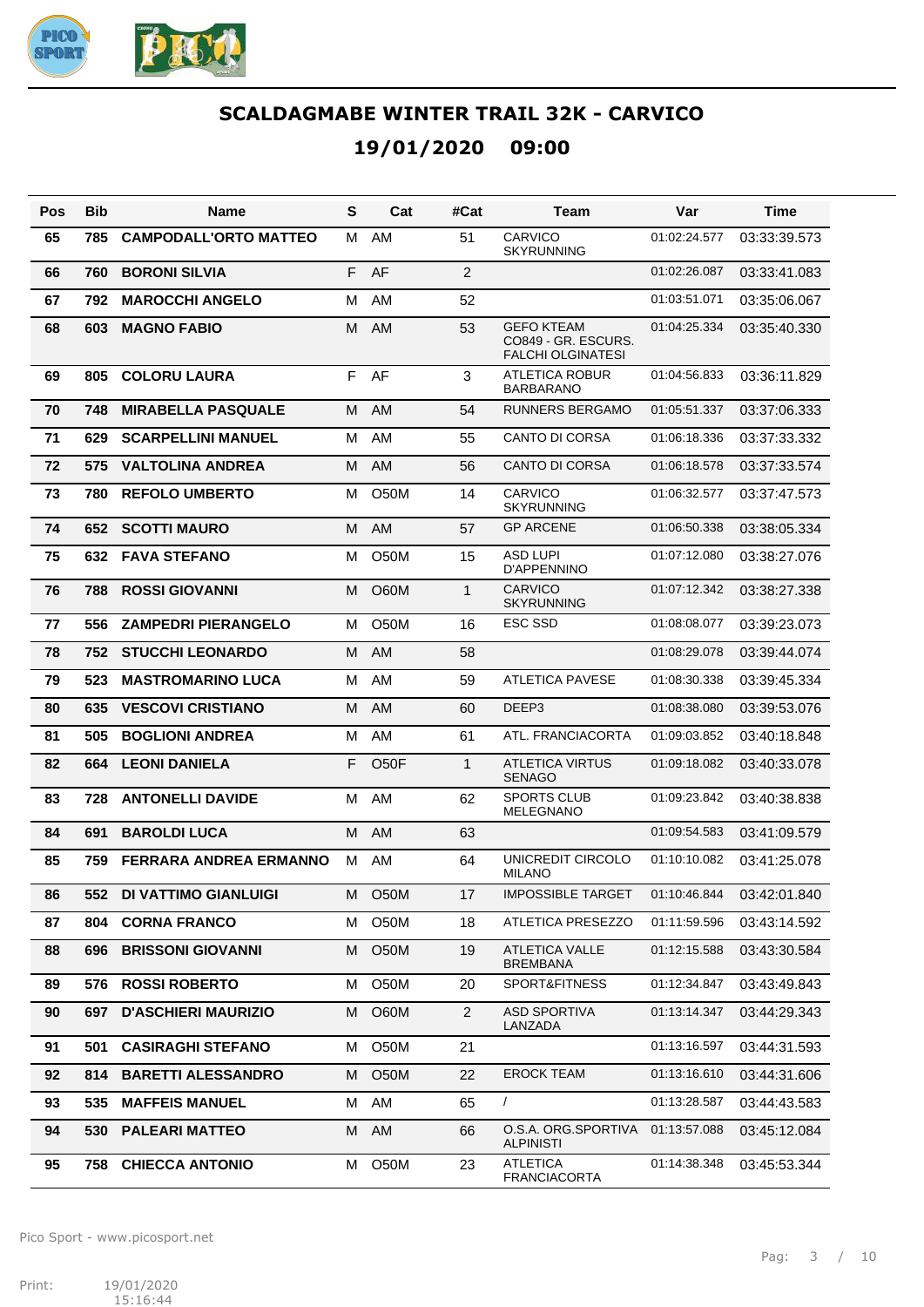

| Pos | Bib | <b>Name</b>                               | S | Cat               | #Cat | Team                                          | Var          | Time         |
|-----|-----|-------------------------------------------|---|-------------------|------|-----------------------------------------------|--------------|--------------|
| 96  | 604 | <b>BERTACCHI ANDREA</b>                   | M | AM                | 67   | A. S. D. AVIS<br><b>OGGIONO</b>               | 01:14:56.348 | 03:46:11.344 |
| 97  | 562 | <b>MERLO FRANCESCO</b>                    | м | AM                | 68   | OSA VALMADRERA                                | 01:15:45.077 | 03:47:00.073 |
| 98  | 700 | <b>PEZZOTTA MARCO</b>                     | м | AM                | 69   | <b>TEAM GAAREN</b><br><b>BEAHERO</b>          | 01:16:11.078 | 03:47:26.074 |
| 99  | 684 | <b>VICINI ALESSANDRO</b>                  | м | AM                | 70   | ATLETICA VILLONGO                             | 01:16:27.840 | 03:47:42.836 |
| 100 | 548 | <b>MARTORELL SUAREZ</b><br><b>ALBERTO</b> | м | <b>O60M</b>       | 3    | <b>MONZA MARATHON</b><br><b>TEAM</b>          | 01:16:56.844 | 03:48:11.840 |
| 101 | 507 | <b>MAPELLI EROS</b>                       | M | AM                | 71   | <b>RUNNERS BERGAMO</b>                        | 01:17:06.086 | 03:48:21.082 |
| 102 | 815 | <b>POLONI DANIELE</b>                     | м | AM                | 72   |                                               | 01:17:13.345 | 03:48:28.341 |
| 103 | 739 | <b>COMI OLIMPIO MAURIZIO</b>              | м | O <sub>5</sub> 0M | 24   | <b>CANTO DI CORSA</b>                         | 01:17:21.586 | 03:48:36.582 |
| 104 | 644 | <b>AGNELLI OLGA</b>                       | F | AF                | 4    |                                               | 01:17:27.847 | 03:48:42.843 |
| 105 | 628 | <b>ARRIGONI GIULIANA</b>                  | F | O <sub>5</sub> OF | 2    | <b>SERIM</b>                                  | 01:17:38.347 | 03:48:53.343 |
| 106 | 639 | <b>FERRARI ROBERTO</b>                    | M | AM                | 73   | <b>MEDIRUN</b>                                | 01:17:55.087 | 03:49:10.083 |
| 107 | 662 | <b>AMADIO GIANLUCA</b>                    | M | AM                | 74   | ATL. VIRTUS SENAGO                            | 01:18:05.597 | 03:49:20.593 |
| 108 | 784 | <b>COLOMBO DARIO</b>                      | M | AM                | 75   | <b>CARVICO</b><br><b>SKYRUNNING</b>           | 01:18:11.847 | 03:49:26.843 |
| 109 | 761 | <b>VILLA PAOLO</b>                        | М | AM                | 76   |                                               | 01:18:24.847 | 03:49:39.843 |
| 110 | 637 | <b>FERRARI LUCA</b>                       | M | AM                | 77   | <b>MEDIRUN</b>                                | 01:18:36.588 | 03:49:51.584 |
| 111 | 578 | <b>SGOTTO DIEGO</b>                       | м | AM                | 78   | <b>CANTO DI CORSA</b>                         | 01:18:38.350 | 03:49:53.346 |
| 112 | 682 | <b>INCARDONA GIUSEPPE</b>                 | M | AM                | 79   | TEAM3ESSE                                     | 01:18:50.100 | 03:50:05.096 |
| 113 | 598 | <b>SACCHI GIOVANNI</b>                    | м | <b>O50M</b>       | 25   |                                               | 01:19:45.101 | 03:51:00.097 |
| 114 | 546 | <b>DELPIANO MARTA</b>                     | F | AF                | 5    |                                               | 01:19:52.592 | 03:51:07.588 |
| 115 | 715 | <b>GOTTI MATTEO</b>                       | м | AM                | 80   | <b>ASD RUNNERS</b><br><b>BERGAMO</b>          | 01:20:30.352 | 03:51:45.348 |
| 116 | 787 | <b>ROTA SIMONE</b>                        | м | AM                | 81   | <b>CARVICO</b><br><b>SKYRUNNING</b>           | 01:20:33.592 | 03:51:48.588 |
| 117 | 821 | <b>MAGNESA GIULIA</b>                     | F | AF                | 6    | <b>CASONE NOCETO</b>                          | 01:20:53.593 | 03:52:08.589 |
| 118 |     | 796 LOCATELLI PAOLO                       |   | M AM              | 82   | ATLETICA STEZZANO  01:21:19.353  03:52:34.349 |              |              |
| 119 | 795 | <b>LANZI STEFANO</b>                      | М | AM                | 83   | <b>ASD RUNNERS</b><br><b>BERGAMO</b>          | 01:21:41.854 | 03:52:56.850 |
| 120 | 681 | <b>LONGHI FABIO</b>                       | M | AM                | 84   | POL. VILLESE                                  | 01:21:58.595 | 03:53:13.591 |
| 121 | 767 | <b>MIGNONE FEDERICO</b>                   | М | AM                | 85   | <b>CUS PRO PATRIA</b><br><b>MILANO</b>        | 01:22:05.092 | 03:53:20.088 |
| 122 | 666 | <b>MOLOGNI MIRKO</b>                      | М | AM                | 86   |                                               | 01:22:13.093 | 03:53:28.089 |
| 123 | 538 | <b>FAGETTI JAMAKO</b>                     | м | AM                | 87   | <b>TRIATHLON ALTO</b><br><b>LARIO ASD</b>     | 01:22:26.351 | 03:53:41.347 |
| 124 | 645 | <b>DURANTE PAOLO</b>                      | M | AM                | 88   | <b>CANTO DI CORSA</b>                         | 01:22:47.091 | 03:54:02.087 |
| 125 | 541 | <b>MILESI EMANUELE</b>                    | м | AM                | 89   | RUNNERS BERGAMO                               | 01:23:39.100 | 03:54:54.096 |
| 126 | 717 | <b>GHISLENI MAURO</b>                     | М | O <sub>5</sub> 0M | 26   | <b>ASD RUNNERS</b><br><b>BERGAMO</b>          | 01:23:42.099 | 03:54:57.095 |
| 127 | 625 | <b>TOFFETTI MASSIMO</b>                   | M | AM                | 90   | G.S.<br>ZELOFORAMAGNO                         | 01:23:53.611 | 03:55:08.607 |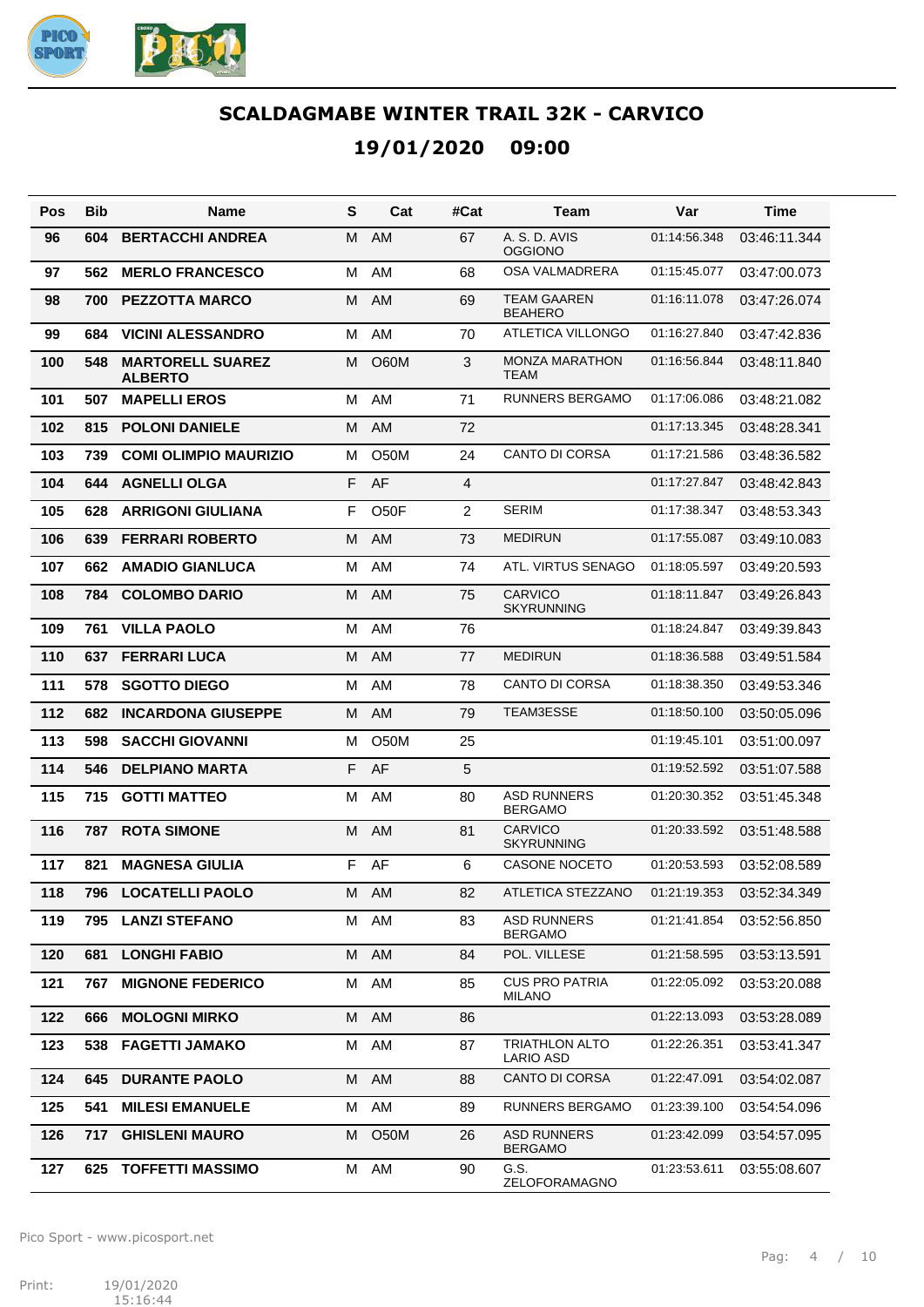

**19/01/2020 09:00**

| Pos | Bib  | Name                                          | S  | Cat               | #Cat             | Team                                 | Var          | Time         |
|-----|------|-----------------------------------------------|----|-------------------|------------------|--------------------------------------|--------------|--------------|
| 128 | 675  | <b>POLETTI GIANMARCO</b><br><b>ALESSANDRO</b> | м  | <b>AM</b>         | 91               | <b>URBAN RUNNERS</b><br>ASD          | 01:24:24.603 | 03:55:39.599 |
| 129 | 659  | <b>PAROLARI ROBERTO</b>                       | м  | AM                | 92               | <b>NUOVA VIRTUS</b><br><b>CREMA</b>  | 01:25:08.872 | 03:56:23.868 |
| 130 | 620  | <b>CREMONINI TOMMASO</b>                      | M  | AM                | 93               |                                      | 01:25:13.864 | 03:56:28.860 |
| 131 | 537  | <b>SGUERZO ANDREA</b>                         | M  | AM                | 94               | ESC SSD SRL EUROPA<br>SC             | 01:25:29.601 | 03:56:44.597 |
| 132 | 738  | <b>DI TUCCIO FABIO</b>                        | м  | <b>O50M</b>       | 27               | <b>RUNNERS DESIO</b>                 | 01:25:37.610 | 03:56:52.606 |
| 133 | 773  | <b>BOZZATO RAFFAELE</b>                       | M  | <b>O50M</b>       | 28               | <b>CARVICO</b><br><b>SKYRUNNING</b>  | 01:25:39.870 | 03:56:54.866 |
| 134 | 754  | <b>MORELLI DANIELE</b>                        | м  | <b>O60M</b>       | 4                | PT SKYRUNNING                        | 01:25:46.100 | 03:57:01.096 |
| 135 | 816  | <b>ALBORGHETTI PATRIZIO</b>                   | м  | <b>O50M</b>       | 29               | <b>RUNNERS BERGAMO</b>               | 01:25:57.860 | 03:57:12.856 |
| 136 | 668  | <b>SESSANTINI FERDINANDO</b>                  | M  | AM                | 95               | ASD CRAL BPB                         | 01:26:16.860 | 03:57:31.856 |
| 137 | 570  | EVA LAZZARI                                   | F  | AF                | $\overline{7}$   | LA SPORTIVA<br><b>MONTICELLI</b>     | 01:26:19.109 | 03:57:34.105 |
| 138 | 708  | <b>RIVA IPPOLITA</b>                          | F  | AF                | 8                | <b>ASD RUNNERS</b><br><b>BERGAMO</b> | 01:26:45.095 | 03:58:00.091 |
| 139 | 722  | <b>AGOSTA EROS</b>                            | M  | O50M              | 30               | <b>ASD RUNNERS</b><br><b>BERGAMO</b> | 01:26:45.369 | 03:58:00.365 |
| 140 | 517  | <b>NAPOLETANO LUIGI SAVERIO</b>               | M  | AM                | 96               | <b>URBAN RUNNERS</b>                 | 01:26:55.095 | 03:58:10.091 |
| 141 | 741  | <b>GAGGIOTTI MARCO</b>                        | м  | AM                | 97               | <b>Team GAAREN</b><br>#BEaHERO       | 01:27:28.098 | 03:58:43.094 |
| 142 | 770  | <b>GIACOMUZZI DAVIDE</b>                      | м  | <b>U21M</b>       | $\mathbf{1}$     | ATLETICO BASTIA                      | 01:28:19.110 | 03:59:34.106 |
| 143 | 771  | <b>GIACOMUZZI GIUSEPPE</b>                    | м  | O <sub>5</sub> 0M | 31               | ATLETICO BASTIA                      | 01:28:29.099 | 03:59:44.095 |
| 144 | 560  | <b>FERRARIO GIUSEPPE</b>                      | м  | AM                | 98               | <b>CAMISANO RUNNING</b>              | 01.28.44.851 | 03:59:59.847 |
| 145 | 513  | <b>FALZEI PIERO ANTONIO</b>                   | м  | O <sub>5</sub> 0M | 32               | ASD AVIS OGGIONO                     | 01:28:49.592 | 04:00:04.588 |
| 146 | 574  | <b>COGLIATI BRUNO</b>                         | м  | <b>O50M</b>       | 33               |                                      | 01:29:02.854 | 04:00:17.850 |
| 147 | 547  | <b>LAZZARI FABRIZIO</b>                       | м  | O <sub>5</sub> 0M | 34               | <b>ESC SSD</b>                       | 01:29:14.355 | 04:00:29.351 |
| 148 | 729  | <b>DI MARTINO ANDREA</b>                      | M  | AM                | 99               | <b>G.P. VILLASANTESE</b>             | 01:29:21.097 | 04:00:36.093 |
| 149 | 809  | <b>CHIAPPA SILVIA</b>                         | F  | AM                | $\mathbf{1}$     | <b>ALTITUDE RACE</b>                 | 01:29:43.358 | 04:00:58.354 |
| 150 | 521. | <b>DESTEFANI ANDREA</b>                       |    | M AM              | 100              | <b>DASA SPORT</b>                    | 01:30:13.364 | 04:01:28.360 |
| 151 | 740  | <b>CARRARA VIRGILIO</b>                       | м  | O50M              | 35               |                                      | 01:31:06.863 | 04:02:21.859 |
| 152 | 663  | <b>FERRARI AGOSTINO</b>                       | M  | O60M              | $\sqrt{5}$       | <b>G.S. AVIS TREVIGLIO</b>           | 01:31:06.868 | 04:02:21.864 |
| 153 | 586  | <b>MASPERI VALERIO</b>                        | м  | O60M              | 6                | ASDAVISOGGIONO                       | 01:31:08.593 | 04:02:23.589 |
| 154 | 807  | <b>GILARDI SILVIA</b>                         | F. | AF                | $\boldsymbol{9}$ |                                      | 01:31:40.089 | 04:02:55.085 |
| 155 | 710  | <b>RAVASIO FULVIO</b>                         | м  | O50M              | 36               | <b>ASD RUNNERS</b><br><b>BERGAMO</b> | 01:32:09.362 | 04:03:24.358 |
| 156 | 669  | <b>MAGRI FABIO</b>                            | М  | AM                | 101              | <b>BG584</b>                         | 01:32:28.092 | 04:03:43.088 |
| 157 | 782  | <b>DURANTE CRISTINA</b>                       | F  | AF                | 10               | CARVICO<br><b>SKYRUNNING</b>         | 01:32:36.862 | 04:03:51.858 |
| 158 | 810  | <b>DE CANI NORBERTO</b>                       | M  | O <sub>5</sub> 0M | 37               | ASD AVIS OGGIONO                     | 01:32:44.862 | 04:03:59.858 |
| 159 | 672  | <b>SANTINELLI CLAUDIA</b>                     | F  | AF                | 11               | ATLETICA COLOGNO                     | 01:32:47.093 | 04:04:02.089 |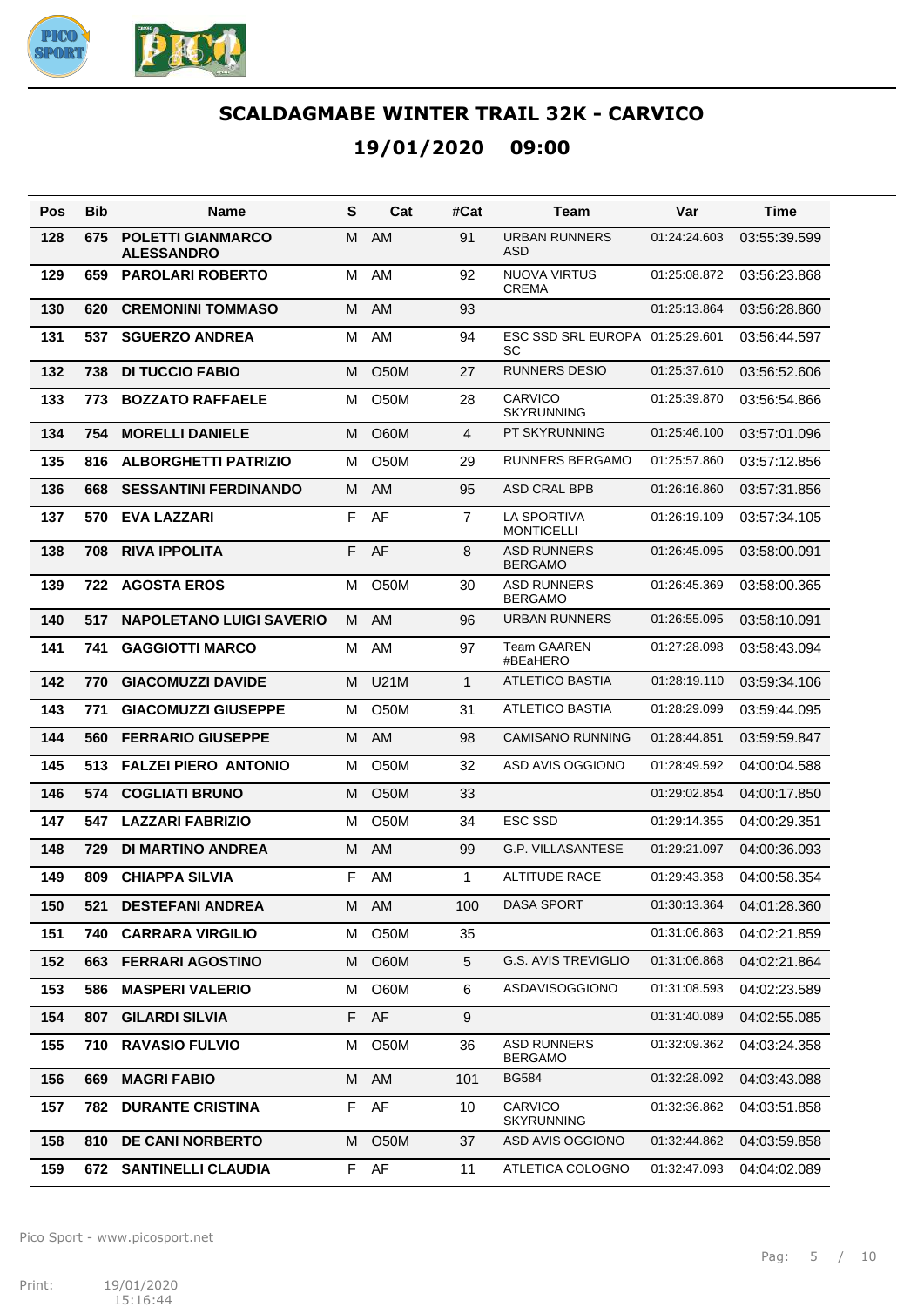

**19/01/2020 09:00**

| Pos | <b>Bib</b> | Name                          | S  | Cat               | #Cat           | Team                                   | Var          | Time         |
|-----|------------|-------------------------------|----|-------------------|----------------|----------------------------------------|--------------|--------------|
| 160 | 791        | <b>ALBANI ROCCHETTI DAVID</b> | м  | AM                | 102            | <b>CARVICO</b><br><b>SKYRUNNING</b>    | 01:33:06.855 | 04:04:21.851 |
| 161 | 793        | <b>PETRONE LUCA</b>           | M  | AM                | 103            | <b>BIONE TRAILERS</b><br>TEAM          | 01:33:27.106 | 04:04:42.102 |
| 162 | 648        | <b>GATTI PAOLO</b>            | м  | AM                | 104            | <b>GS ZELOFORAMAGNO</b>                | 01:33:27.860 | 04:04:42.856 |
| 163 | 709        | <b>REGAZZI LUCA</b>           | M  | AM                | 105            | <b>ASD RUNNERS</b><br><b>BERGAMO</b>   | 01:33:36.095 | 04:04:51.091 |
| 164 | 776        | <b>PANZERI SIMONE</b>         | м  | AM                | 106            | <b>CARVICO</b><br><b>SKYRUNNING</b>    | 01:34:54.595 | 04:06:09.591 |
| 165 | 798        | <b>ROTA ANDREA</b>            | M  | AM                | 107            | ALMENNO MARATHON                       | 01:35:16.599 | 04:06:31.595 |
| 166 | 534        | <b>CASAGRANDE GABRIELE</b>    | м  | AM                | 108            | G. P. GORGONZOLA<br>'88                | 01:35:24.366 | 04:06:39.362 |
| 167 | 737        | <b>PANZERA GIOVANNI</b>       | M  | AM                | 109            | <b>NN</b>                              | 01:35:33.854 | 04:06:48.850 |
| 168 | 799        | <b>ROTA MOSE</b>              | M  | AM                | 110            | ALMENNO MARATHON                       | 01:35:50.351 | 04:07:05.347 |
| 169 | 525        | <b>VERZERI FRANCESCA</b>      | F  | AF                | 12             | <b>CANTO DI CORSA</b>                  | 01:36:44.099 | 04:07:59.095 |
| 170 | 615        | <b>PESENTI ROBERTA</b>        | F  | AF                | 13             | <b>RUNNERS BERGAMO</b>                 | 01:36:54.098 | 04:08:09.094 |
| 171 | 654        | <b>TODESCHINI MARCELLO</b>    | м  | <b>AM</b>         | 111            |                                        | 01:36:59.598 | 04:08:14.594 |
| 172 | 693        | <b>PAGNONCELLI VALENTINA</b>  | F  | AF                | 14             | <b>CANTO DI CORSA</b>                  | 01:37:05.609 | 04:08:20.605 |
| 173 | 509        | <b>DOMINICI FEDERICO</b>      | M  | AM                | 112            | <b>ROMANO RUNNING</b>                  | 01:37:23.355 | 04:08:38.351 |
| 174 | 563        | <b>PERINI FABIO</b>           | M  | <b>O50M</b>       | 38             | G.P. GORGONZOLA'88                     | 01:37:49.587 | 04:09:04.583 |
| 175 | 540        | <b>SOLLAZZO MARCO</b>         | м  | <b>O50M</b>       | 39             | <b>MARATHON CLUB</b><br><b>SEVESO</b>  | 01:37:55.585 | 04:09:10.581 |
| 176 | 730        | <b>BARATTO SARA</b>           | F. | AF                | 15             | <b>GSD VTV</b><br><b>ABBIATEGRASSO</b> | 01:37:55.852 | 04:09:10.848 |
| 177 | 794        | <b>BAGGI MATTIA</b>           | м  | AM                | 113            | ATLETICA MARATHON<br><b>ALMENNO</b>    | 01:38:13.844 | 04:09:28.840 |
| 178 | 707        | <b>RIZZI ORNELLA</b>          | F  | O <sub>5</sub> OF | 3              | <b>ASD RUNNERS</b><br><b>BERGAMO</b>   | 01:39:00.074 | 04:10:15.070 |
| 179 | 524        | <b>FLOREAN ALESSIO</b>        | м  | AM                | 114            |                                        | 01:39:25.563 | 04:10:40.559 |
| 180 | 683        | <b>CORNA NEVIO</b>            | м  | AM                | 115            | PODISTI DUE<br><b>CASTELLI</b>         | 01:40:13.064 | 04:11:28.060 |
| 181 | 757        | <b>CAVALLERI RAFFAELE</b>     | м  | AM                | 116            | <b>RUNNERS</b><br><b>CAPRIOLESE</b>    | 01:40:25.828 | 04:11:40.824 |
| 182 | 750        | <b>PALONI MICAELA</b>         |    | F AF              | 16             | <b>RUNNERS BERGAMO</b>                 | 01:40:45.333 | 04:12:00.329 |
| 183 | 653        | <b>LANCINI ALBERTO</b>        | M  | O50M              | 40             |                                        | 01:40:59.834 | 04:12:14.830 |
| 184 | 655        | <b>SERUGHETTI FRANCESCO</b>   | М  | AM                | 117            |                                        | 01:41:00.577 | 04:12:15.573 |
| 185 | 532        | <b>CASTELLI GEROLAMO</b>      | M  | O60M              | $\overline{7}$ | A.S.D. AVIS OGGIONO                    | 01:41:01.838 | 04:12:16.834 |
| 186 | 742        | <b>MAINO MATTIA</b>           | М  | AM                | 118            | <b>Team GAAREN</b><br>#BEaHERO         | 01:42:07.854 | 04:13:22.850 |
| 187 | 660        | <b>MAGONI DAVIDE</b>          | M  | AM                | 119            | <b>GSA SOVERE</b>                      | 01:42:19.344 | 04:13:34.340 |
| 188 | 689        | <b>BEDETTI UMBERTO</b>        | M  | O <sub>5</sub> 0M | 41             |                                        | 01:42:21.843 | 04:13:36.839 |
| 189 | 677        | <b>MORELLI FABRIZIO</b>       | M  | AM                | 120            | G.S. AVIS TREVIGLIO<br>GIGI BRUSAFERRI | 01:44:29.566 | 04:15:44.562 |
| 190 | 751        | <b>ANGELI MAURO</b>           | м  | O60M              | 8              | ATLETICA REBO                          | 01:45:35.319 | 04:16:50.315 |
| 191 | 596        | <b>BOLOGNINI MAURIZIO</b>     | м  | O50M              | 42             | ATLETICA PRESEZZO                      | 01:46:40.329 | 04:17:55.325 |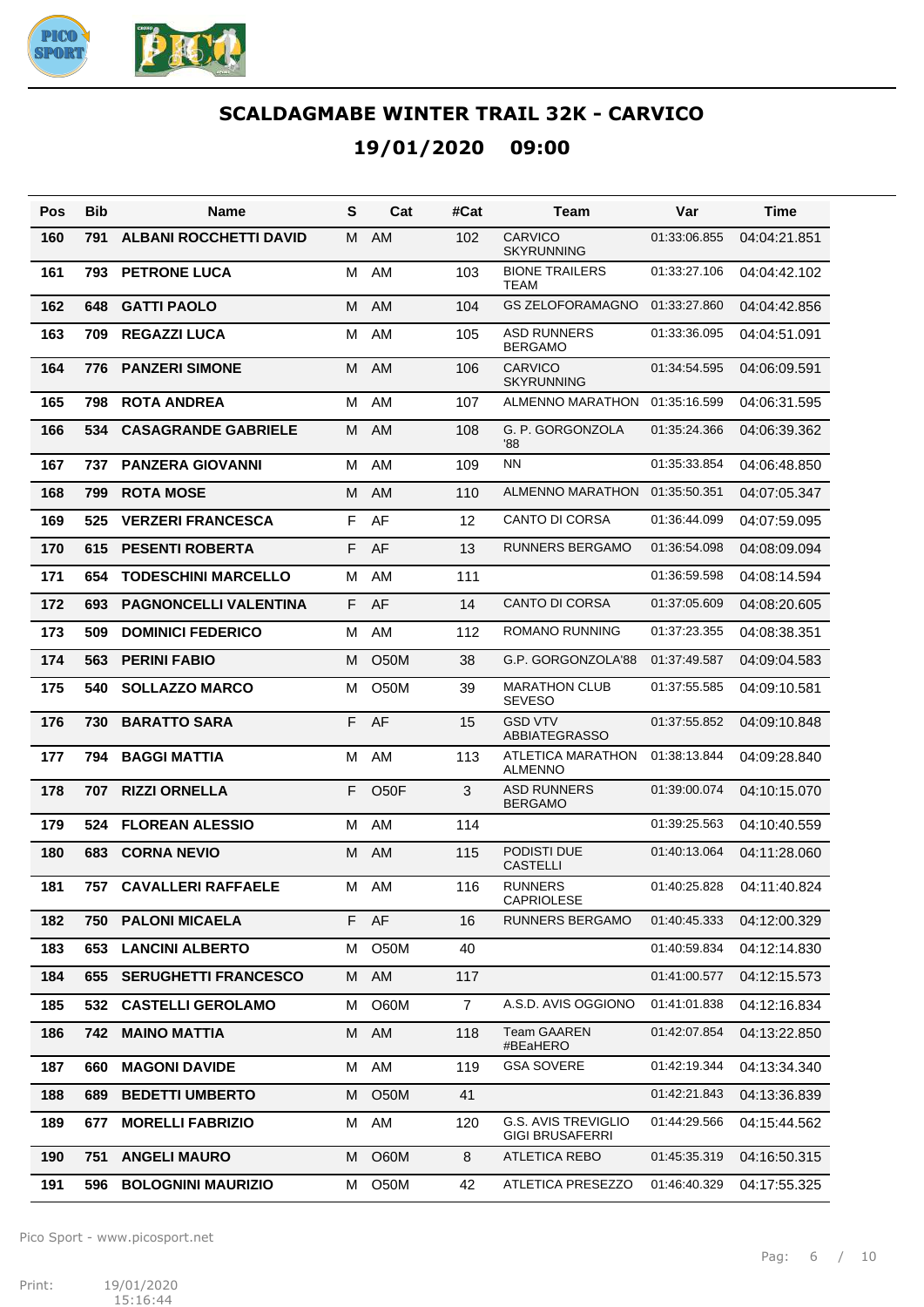

**19/01/2020 09:00**

| Pos | Bib  | Name                          | S  | Cat               | #Cat         | Team                                     | Var          | Time         |
|-----|------|-------------------------------|----|-------------------|--------------|------------------------------------------|--------------|--------------|
| 192 | 734  | <b>GATTA ALESSANDRO</b>       | м  | AM                | 121          | <b>LIBERTAS</b><br><b>VALLESABBIA</b>    | 01:46:49.830 | 04:18:04.826 |
| 193 | 744  | <b>MAZZOLENI MARCO</b>        | M  | AM                | 122          | <b>Team GAAREN</b><br>#BEaHERO           | 01:47:05.067 | 04:18:20.063 |
| 194 | 743  | <b>FINASSI FRANCESCA</b>      | F  | AF                | 17           | <b>Team GAAREN</b><br>#BEaHERO           | 01:47:05.338 | 04:18:20.334 |
| 195 | 670  | <b>BASSI ANDREA</b>           | м  | AM                | 123          | ATLETICA COLOGNO                         | 01:47:13.826 | 04:18:28.822 |
| 196 | 781  | <b>ROTA FEDERICA</b>          | F  | AF                | 18           | <b>CARVICO</b><br><b>SKYRUNNING</b>      | 01:47:19.319 | 04:18:34.315 |
| 197 | 779  | <b>SOTTOCORNOLA MATTIA</b>    | M  | AM                | 124          | CARVICO<br><b>SKYRUNNING</b>             | 01:47:20.067 | 04:18:35.063 |
| 198 | 606  | <b>BONFANTI LUCIANO</b>       | M  | <b>O50M</b>       | 43           | ASD AVIS OGGIONO                         | 01:47:29.310 | 04:18:44.306 |
| 199 | 614  | <b>PANZERI LORENZO</b>        | M  | <b>O60M</b>       | 9            | A.S.D. AVIS OGGIONO                      | 01:47:29.555 | 04:18:44.551 |
| 200 | 630  | <b>ROTA FRANCESCO</b>         | M  | <b>O60M</b>       | 10           |                                          | 01:47:29.560 | 04:18:44.556 |
| 201 | 504  | <b>MILESI FABIO</b>           | M  | AM                | 125          |                                          | 01:47:31.559 | 04:18:46.555 |
| 202 | 616  | <b>CAPPONI PAOLO</b>          | M  | <b>O50M</b>       | 44           | <b>ADS GAN NEMBRO</b>                    | 01:49:27.306 | 04:20:42.302 |
| 203 | 573  | <b>CHERUBINI RAIMONDO</b>     | M  | O <sub>5</sub> 0M | 45           | ATLETICA CELLATICA                       | 01:50:07.808 | 04:21:22.804 |
| 204 | 564  | <b>PASOLINI VERONICA</b>      | F  | AF                | 19           | <b>LA SPOERTIVA</b>                      | 01:50:08.050 | 04:21:23.046 |
| 205 | 567  | <b>MASSA LUIGI</b>            | M  | AM                | 126          | <b>LA SPORTIVA</b>                       | 01:50:08.557 | 04:21:23.553 |
| 206 | 588  | <b>GATTI STEFANO</b>          | M  | O <sub>5</sub> 0M | 46           | <b>ASD SPORTIVA</b><br>LANZADA           | 01:50:12.546 | 04:21:27.542 |
| 207 | 820  | <b>ROTA FEDERICA</b>          | F  | AF                | 20           | <b>AMICI MADONNA</b><br>DELLA NEVE LAGUN | 01:51:02.057 | 04:22:17.053 |
| 208 | 571  | <b>SERRA ANDREA</b>           | м  | AM                | 127          | <b>U.S. LA SPORTIVA</b>                  | 01:51:07.547 | 04:22:22.543 |
| 209 | 613  | <b>MARINO MARCO</b>           | М  | O <sub>5</sub> 0M | 47           | MI529                                    | 01:51:15.047 | 04:22:30.043 |
| 210 | 678  | <b>BONASSI EMANUELE</b>       | м  | <b>O50M</b>       | 48           | POL.VILLESE                              | 01:51:23.818 | 04:22:38.814 |
| 211 | 673  | <b>LA VERDE GIUSEPPE</b>      | M  | AM                | 128          | <b>RUNCARD</b>                           | 01:52:04.063 | 04:23:19.059 |
| 212 | 502  | <b>BERTANI FRANCESCO</b>      | м  | <b>O50M</b>       | 49           | CARVICO<br><b>SKYRUNNING</b>             | 01:53:27.090 | 04:24:42.086 |
| 213 |      | 582 CASTAGNA RENATO           | M  | O <sub>5</sub> 0M | 50           | <b>EUROPA SPORTING</b>                   | 01:53:59.566 | 04:25:14.562 |
| 214 |      | <b>718 GHILARDI ANNA ROSA</b> | F. | O60F              | $\mathbf{1}$ | <b>ASD RUNNERS</b><br><b>BERGAMO</b>     | 01:54:06.319 | 04:25:21.315 |
| 215 | 572  | <b>FRASCOLLA STEFANO</b>      | М  | AM                | 129          | <b>CANTO DI CORSA</b>                    | 01:54:22.546 | 04:25:37.542 |
| 216 |      | 824 FERRINI LORENZO           | M  | O <sub>5</sub> 0M | 51           | <b>SAN GIORGIO</b><br><b>DRESANO</b>     | 01:54:26.552 | 04:25:41.548 |
| 217 | 527  | <b>CAPELLI MATTEO</b>         | м  | AM                | 130          | ATLETICA MARATHON<br>ALMENNO S.S.        | 01:54:28.050 | 04:25:43.046 |
| 218 | 769  | <b>CURIONI GIANCARLO</b>      | м  | O60M              | 11           | O.S.A. VALMADRERA                        | 01:54:46.293 | 04:26:01.289 |
| 219 | 569  | <b>MONTICELLI ENRICO</b>      | M  | O50M              | 52           | <b>GRUPPOETHOSRUNNI</b><br><b>NGTEAM</b> | 01:54:52.800 | 04:26:07.796 |
| 220 | 555  | <b>CERIZZA CLAUDIO</b>        | М  | AM                | 131          | <b>URBAN RUNNERS</b>                     | 01:57:01.547 | 04:28:16.543 |
| 221 | 732  | <b>ROTA ROMINA</b>            | F  | AF                | 21           | ATLETICA LA TORRE                        | 01:57:06.312 | 04:28:21.308 |
| 222 | 665  | <b>ANDREOLI ELENA</b>         | F. | AF                | 22           | <b>ORTICA TEAM</b>                       | 01:57:24.568 | 04:28:39.564 |
| 223 | 692. | <b>MASTROLONARDO ROBERTO</b>  | м  | AM                | 132          | NAVIGLIO RUNNING<br>TEAM                 | 01:57:32.346 | 04:28:47.342 |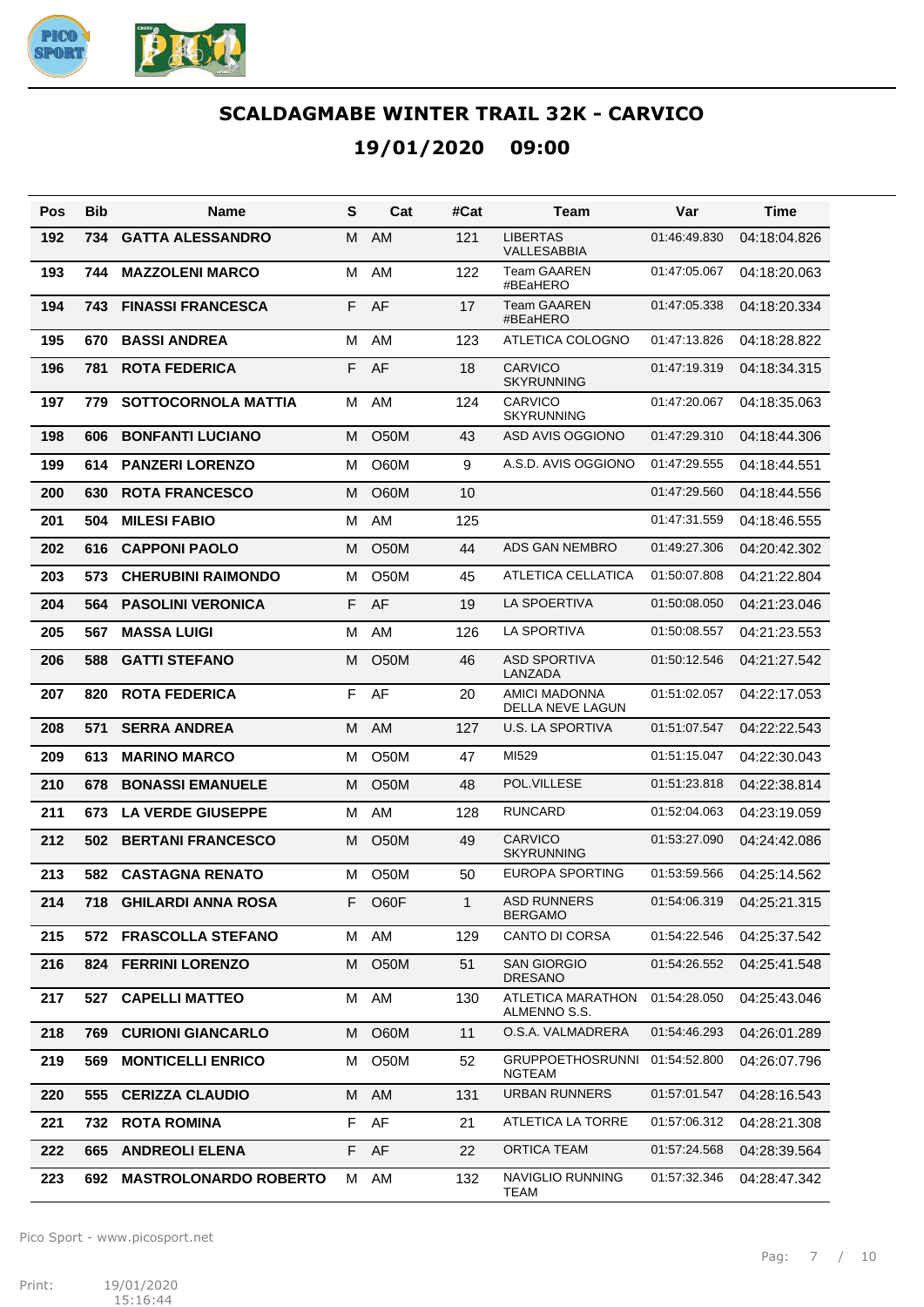

| Pos | <b>Bib</b> | Name                         | S  | Cat               | #Cat | Team                                     | Var          | Time         |
|-----|------------|------------------------------|----|-------------------|------|------------------------------------------|--------------|--------------|
| 224 | 657        | <b>CASIRAGHI MARCO</b>       | м  | O <sub>5</sub> 0M | 53   | <b>RUNNERS DESIO</b>                     | 01:57:56.340 | 04:29:11.336 |
| 225 | 508        | <b>FERRI ENZO</b>            | м  | O <sub>5</sub> 0M | 54   | <b>LIBERO</b>                            | 01:58:19.842 | 04:29:34.838 |
| 226 | 621        | <b>PIATTI MARISA</b>         | F  | O <sub>5</sub> OF | 4    | <b>LIBERO</b>                            | 01:58:20.343 | 04:29:35.339 |
| 227 | 609        | <b>MINOLA SIMOME</b>         | м  | AM                | 133  |                                          | 01:59:06.084 | 04:30:21.080 |
| 228 | 561        | <b>FERRARIO FEDERICO</b>     | М  | O <sub>5</sub> 0M | 55   | <b>CAMISANO RUNNING</b>                  | 01:59:06.353 | 04:30:21.349 |
| 229 | 685        | <b>MAFFI GENANGELA</b>       | F  | AF                | 23   | ATLETICA VILLONGO                        | 01:59:54.334 | 04:31:09.330 |
| 230 | 558        | <b>BIOLCHI VALTER</b>        | м  | O <sub>5</sub> 0M | 56   | <b>RUNCARD</b>                           | 02:00:10.569 | 04:31:25.565 |
| 231 | 600        | <b>NERVI LUIGI</b>           | м  | <b>O50M</b>       | 57   | <b>ATLETICA PRESEZZO</b>                 | 02:00:50.049 | 04:32:05.045 |
| 232 | 825        | <b>REATI LUCA</b>            | м  | <b>AM</b>         | 134  | <b>SAN GIORGIO</b><br><b>DRESANO</b>     | 02:01:19.819 | 04:32:34.815 |
| 233 | 626        | <b>BARONCHELLI GIADA</b>     | F  | AF                | 24   |                                          | 02:02:19.039 | 04:33:34.035 |
| 234 | 559        | <b>CASTELLI FRANCESCO</b>    | м  | AM                | 135  | <b>CAMISANO RUNNING</b>                  | 02:02:19.301 | 04:33:34.297 |
| 235 | 550        | <b>FERRARI FRANCESCA</b>     | F  | AF                | 25   | <b>ATLETICA</b><br><b>FRANCIACORTA</b>   | 02:02:52.330 | 04:34:07.326 |
| 236 | 650        | <b>CERUTI LUCA</b>           | M  | AM                | 136  | <b>ROMANO RUNNING</b>                    | 02:03:31.365 | 04:34:46.361 |
| 237 | 778        | <b>LOCATELLI ANNA</b>        | F  | AF                | 26   | <b>CARVICO</b><br><b>SKYRUNNING</b>      | 02:04:49.383 | 04:36:04.379 |
| 238 | 686        | <b>BESTETTI PAOLO</b>        | м  | <b>AM</b>         | 137  | <b>URBAN RUNNERS</b><br><b>MILANO</b>    | 02:04:55.121 | 04:36:10.117 |
| 239 | 522        | <b>DI BIASE SIMONE</b>       | M  | AM                | 138  | DASA SPORT                               | 02:04:59.881 | 04:36:14.877 |
| 240 | 747        | <b>GIACOMELLI CARLO</b>      | м  | AM                | 139  | <b>ND</b>                                | 02:05:14.126 | 04:36:29.122 |
| 241 | 583        | <b>BURATTI PAOLO</b>         | M  | AM                | 140  | PASTURO TEAM                             | 02:05:38.628 | 04:36:53.624 |
| 242 | 800        | <b>GHEZZI FRANCESCA</b>      | F  | AF                | 27   | PODISTI FARESI                           | 02:05:47.886 | 04:37:02.882 |
| 243 | 762        | <b>FORZA MAURIZIO RINO</b>   | M  | AM                | 141  | RIN TEEN TEAM                            | 02:06:57.890 | 04:38:12.886 |
| 244 | 756        | <b>AIELLI GABRIELE</b>       | м  | AM                | 142  | ATL. FRANCIACORTA                        | 02:07:06.631 | 04:38:21.627 |
| 245 | 812        | <b>MOTTA MARIO</b>           | м  | O <sub>5</sub> 0M | 58   | <b>CANTO DI CORSA</b>                    | 02:07:16.890 | 04:38:31.886 |
| 246 | 806        | <b>SPECIANI LUCA CELESTE</b> | м  | O50M              | 59   | <b>GRUPPO ETHOS</b><br>RUNNING CLUB      | 02:07:30.888 | 04:38:45.884 |
| 247 | 694        | <b>MOTTA VITTORIANA</b>      | F. | O <sub>50</sub> F | 5    | POL. LIB.<br><b>CERNUSCHESE</b>          | 02:08:04.643 | 04:39:19.639 |
| 248 | 549        | <b>BOGNI LUCA</b>            | м  | O50M              | 60   | <b>GRUPPO PODISTICO</b><br>ARCENE A.S.D. | 02:08:15.137 | 04:39:30.133 |
| 249 | 618        | <b>DI VAIO DANIELA</b>       | F. | O <sub>50</sub> F | 6    | <b>AVIS SEREGNO</b>                      | 02:08:45.645 | 04:40:00.641 |
| 250 | 801        | <b>CORTI SILVIA LUISA</b>    | F  | AF                | 28   | ASD AVIS OGGIONO                         | 02:10:56.632 | 04:42:11.628 |
| 251 | 661        | <b>TINTORI MATTEO</b>        | М  | AM                | 143  |                                          | 02:10:56.636 | 04:42:11.632 |
| 252 | 705        | <b>ZAMBALDO LUCA</b>         | м  | O50M              | 61   | <b>ASD RUNNERS</b><br><b>BERGAMO</b>     | 02:10:56.638 | 04:42:11.634 |
| 253 | 599        | <b>CAVANINI MAURO</b>        | М  | O50M              | 62   | LIBERO                                   | 02:12:04.887 | 04:43:19.883 |
| 254 | 610        | <b>AMBROSONI SILVANO</b>     | м  | O50M              | 63   | <b>DASA SPORT</b>                        | 02:13:39.388 | 04:44:54.384 |
| 255 | 783        | <b>GELPI IVAN</b>            | М  | AM                | 144  | CARVICO<br><b>SKYRUNNING</b>             | 02:13:58.141 | 04:45:13.137 |
| 256 | 819        | <b>FERRANTI WILLIAM</b>      | м  | O <sub>5</sub> 0M | 64   |                                          | 02:14:04.630 | 04:45:19.626 |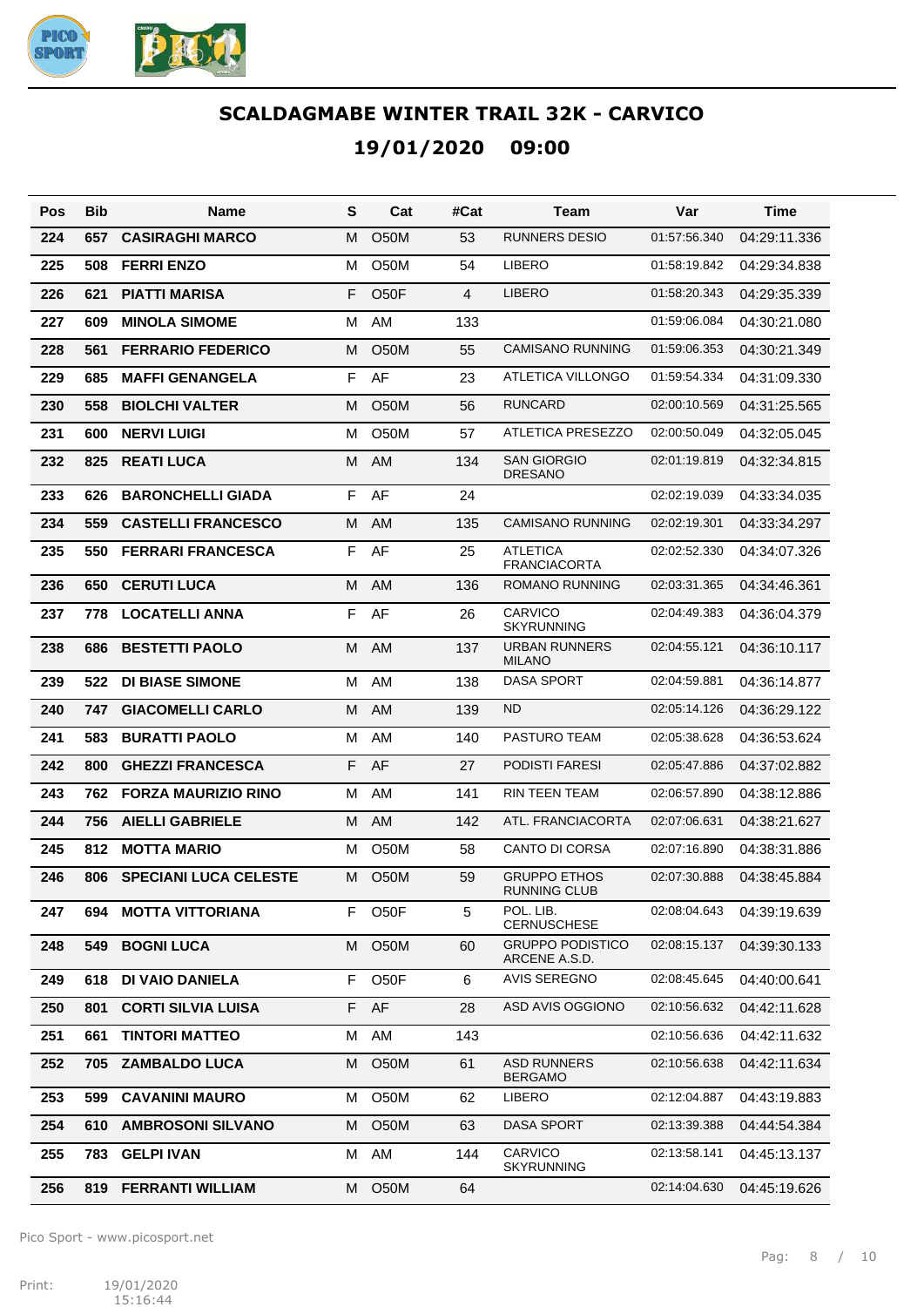

| Pos | Bib | Name                                         | S  | Cat               | #Cat           | Team                                      | Var          | Time         |
|-----|-----|----------------------------------------------|----|-------------------|----------------|-------------------------------------------|--------------|--------------|
| 257 | 687 | <b>COMOTTI PAOLO</b>                         | м  | O <sub>5</sub> 0M | 65             |                                           | 02:16:12.400 | 04:47:27.396 |
| 258 | 590 | <b>PELLEGRINI MARIA</b><br><b>ANTONIETTA</b> | F  | O <sub>5</sub> 0F | $\overline{7}$ | <b>ASD ORTICA TEAM</b><br>MI881           | 02:16:41.884 | 04:47:56.880 |
| 259 | 656 | <b>PORTA ANDREA</b>                          | м  | AM                | 145            | <b>LIBERO</b>                             | 02:16:48.386 | 04:48:03.382 |
| 260 | 539 | <b>MONGUZZI FABIO</b>                        | м  | AM                | 146            | 9,92 RUNNING ASD                          | 02:16:58.629 | 04:48:13.625 |
| 261 | 772 | <b>CASSAGO DAVIDE</b>                        | м  | O <sub>5</sub> 0M | 66             | G.P.GORGONZOLA'88                         | 02:18:08.167 | 04:49:23.163 |
| 262 | 557 | <b>LONGHI FLORIANO</b>                       | м  | O60M              | 12             | RUNNERS BERGAMO                           | 02:18:50.922 | 04:50:05.918 |
| 263 | 766 | <b>MESSINA LUCIA</b>                         | F  | AF                | 29             | 9,92 RUNNING ASD                          | 02:19:31.923 | 04:50:46.919 |
| 264 | 765 | <b>BRUNELLI PIETRO</b>                       | м  | O <sub>5</sub> 0M | 67             | 9,92 RUNNING ASD                          | 02:19:32.669 | 04:50:47.665 |
| 265 | 723 | <b>DELL'ERA LOREDANA</b>                     | F  | O50F              | 8              |                                           | 02:19:38.920 | 04:50:53.916 |
| 266 | 690 | <b>RANTUCCI EMILIANO</b>                     | м  | AM                | 147            | <b>SPIRITO TRAIL</b>                      | 02:20:06.925 | 04:51:21.921 |
| 267 | 605 | <b>BRUGNETTI GABRIELE</b>                    | м  | AM                | 148            | ATLETICA MARATHON<br>ALMENNO S.S.         | 02:20:45.663 | 04:52:00.659 |
| 268 | 542 | <b>PASQUA MARCO</b>                          | м  | AM                | 149            |                                           | 02:21:17.409 | 04:52:32.405 |
| 269 | 591 | DI MARIA CLAUDIA                             | F  | O <sub>50</sub> F | 9              | <b>ASD ORTICA TEAM</b><br>MI881           | 02:21:34.897 | 04:52:49.893 |
| 270 | 646 | <b>CORNOLTI NADIA</b>                        | F  | O <sub>5</sub> 0F | 10             | POLISPORTIVA<br><b>VILLESE</b>            | 02:22:30.889 | 04:53:45.885 |
| 271 | 658 | <b>BARBIERO ANTONIO</b>                      | м  | O60M              | 13             |                                           | 02:22:30.895 | 04:53:45.891 |
| 272 | 601 | <b>PRONESTI ENZO</b>                         | м  | O60M              | 14             | <b>ASD MARCIATORI</b><br><b>MOZZATESI</b> | 02:22:31.153 | 04:53:46.149 |
| 273 | 775 | <b>PREVITALI LORENZO</b>                     | м  | O60M              | 15             | <b>CARVICO</b><br><b>SKYRUNNING</b>       | 02:24:43.681 | 04:55:58.677 |
| 274 | 554 | <b>DOWGIALLO MAGDALENA</b>                   | F. | AF                | 30             | MARCIATORI DESIO                          | 02:24:50.434 | 04:56:05.430 |
| 275 | 536 | <b>BONALUMI SILVIA</b>                       | F. | AF                | 31             | <b>BIONE TRAILERS</b><br>TEAM             | 02:27:23.146 | 04:58:38.142 |
| 276 | 733 | <b>NAVA ALFREDO</b>                          | м  | O <sub>5</sub> 0M | 68             | POL. LIB.<br><b>CERNUSCHESE</b>           | 02:27:29.916 | 04:58:44.912 |
| 277 | 528 | <b>QUARESMINI ROBERTO</b>                    | м  | O <sub>5</sub> 0M | 69             | <b>GRUPPO PODISTI</b><br><b>LOGRATO</b>   | 02:30:28.897 | 05:01:43.893 |
| 278 | 531 | <b>CANCELLI LORENZO</b>                      | M  | O <sub>5</sub> 0M | 70             | <b>GRUPPO PODISTI</b><br>LOGRATO BS716    | 02:30:29.401 | 05:01:44.397 |
| 279 | 533 | <b>BERGOMI LUCIANO</b>                       | M  | O <sub>5</sub> 0M | 71             | <b>GRUPPO PODISTI</b><br><b>LOGRATO</b>   | 02:30:29.641 | 05:01:44.637 |
| 280 | 511 | <b>PICCIONI MAURO</b>                        |    | M AM              | 150            | <b>GRUPPO PODISTI</b><br><b>LOGRATO</b>   | 02:30:30.900 | 05:01:45.896 |
| 281 | 736 | <b>COMETTI MASSIMO</b>                       | м  | AM                | 151            | <b>BIONE TRAILERS</b><br>TEAM             | 02:33:54.934 | 05:05:09.930 |
| 282 | 704 | <b>ZAMBELLI AGOSTINA</b>                     | F. | AF                | 32             | <b>ASD RUNNERS</b><br><b>BERGAMO</b>      | 02:34:56.661 | 05:06:11.657 |
| 283 | 790 | <b>BOTTARELLI DANIELE</b>                    | м  | AM                | 152            | CARVICO<br><b>SKYRUNNING</b>              | 02:37:01.651 | 05:08:16.647 |
| 284 | 701 | <b>IMERI STEFANO</b>                         |    | M AM              | 153            |                                           | 02:37:02.153 | 05:08:17.149 |
| 285 | 592 | <b>BONVICINO RICCARDO</b>                    | м  | O50M              | 72             | ASD ORTICA TEAM<br>MI881                  | 02:37:06.651 | 05:08:21.647 |
| 286 | 580 | <b>VILLA MARIA CRISTINA</b>                  | F  | AF                | 33             | ASD AVIS OGGIONO                          | 02:38:24.654 | 05:09:39.650 |
| 287 | 579 | <b>BIFFI GIAN PAOLO</b>                      | м  | O50M              | 73             | ASD AVIS OGGIONO                          | 02:38:25.426 | 05:09:40.422 |